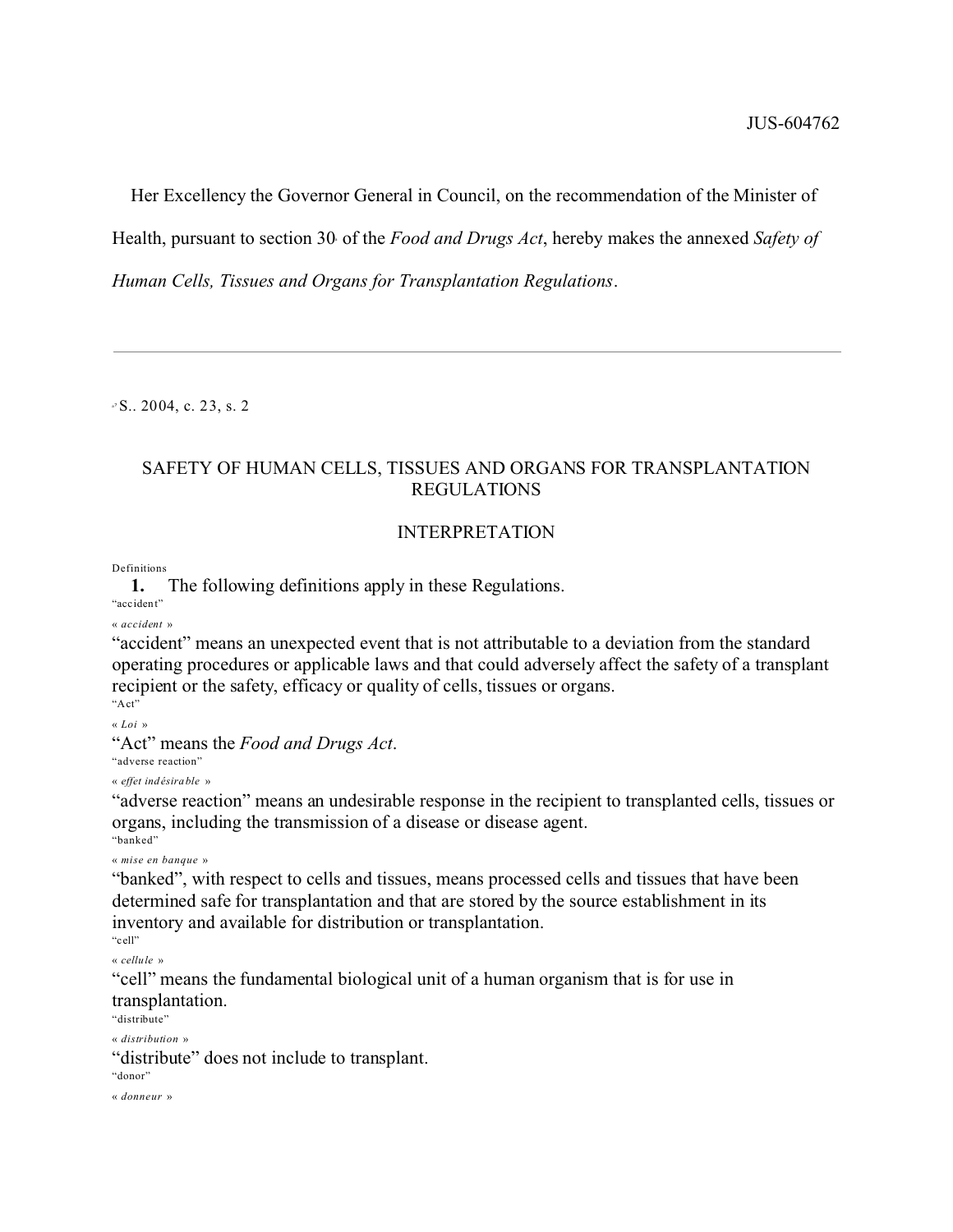"donor" means a living or deceased person from whom cells, tissues or organs are retrieved. "donor assessment record"

« *dossier de l'évaluation du donneur* »

"donor assessment record" includes the donor screening, any available donor testing results, information obtained from the donor's medical records and a copy of the donor consent. "donor identification code"

« *code d'identification du donneur* »

"donor identification code" means the unique numeric or alphanumeric designation that is assigned by the source establishment to a donor under section 56 and that associates each cell, tissue and organ, or part of one, to that donor.

"donor screening"

« *évaluation préliminaire du donneur* »

"donor screening" means an evaluation based on the donor's medical and social history and physical examination, the results of any diagnostic procedures performed, and, if applicable, the autopsy.

"donor suitability assessment"

« *évaluation de l'admissibilité du donneur* »

"donor suitability assessment" means an evaluation based on the donor screening and

(*a*) in the case of lymphohematopoietic cells, tissues and organs retrieved from live donors and of tissues retrieved from deceased donors, all donor testing results; and

(*b*) in the case of fresh skin, islet cells and organs retrieved from deceased donors, the

donor testing results that are necessary at the time of transplantation.

"donor testing"

« *examen du donneur* »

"donor testing" means the laboratory tests and measurements done on a donor or donor specimen to determine all of the following:

(*a*) whether the donor has or ever had a transmissible disease or is or ever was infected with a transmissible disease agent;

(*b*) donor compatibility; and

*(c*) the degree of functionality of the cell, tissue or organ that is to be retrieved.

"error"

« *manquement* »

"error" means a deviation from the standard operating procedures or applicable laws that could adversely affect the safety of a transplant recipient or the safety, efficacy or quality of cells, tissues or organs.

"establishment"

« *établissement* »

"establishment" means a person, a partnership or an unincorporated entity, or a part of any of them, that carries out any of the following activities in respect of cells, tissues or organs:

- (*a*) importation;
- (*b*) processing;
- *(c*) distribution; and
- (*d*) transplantation.

"exceptional distribution"

« *distribution ex ceptionn elle* »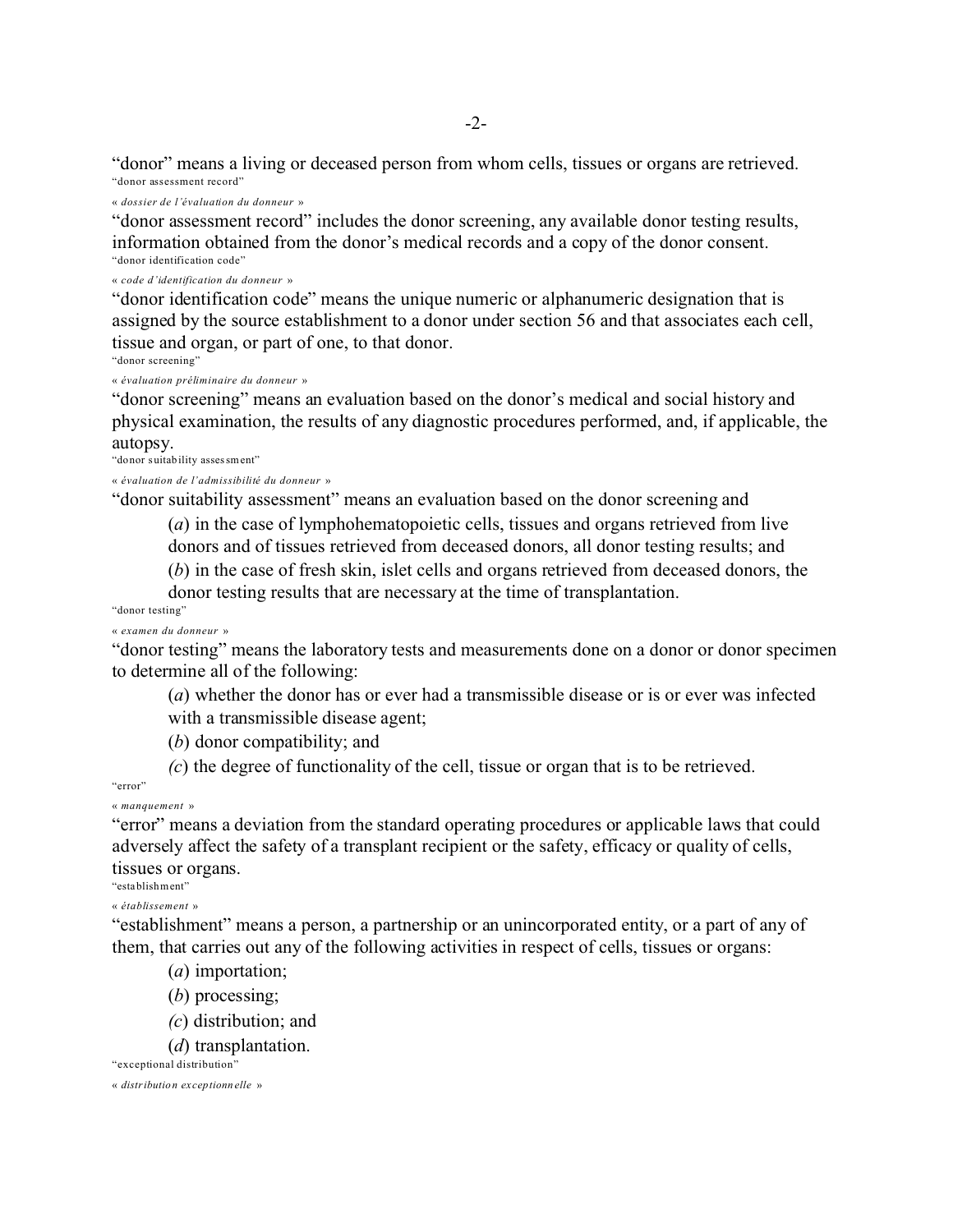"exceptional distribution" means the distribution under sections 40 to 42 of cells, tissues or organs that have not been processed under these Regulations.

"exte rior lab el"

« *étiquette extérieure* »

"exterior label" means the label that is affixed to the exterior package.

"exterior package"

« *emballage extérieur* »

"exterior package" means the outermost package in which a cell, tissue or organ is delivered, transported or shipped.

"general standard"

« *norme générale* »

"general standard" means National Standard of Canada CAN/CSA-Z900.1 entitled *Cells, Tissues, and Organs for Transplantation and Assisted Reproduction: General Requirements*, as amended from time to time.

"homologous"

« *homologue* »

"homologous", in respect of a cell, tissue or organ, means that the cell, tissue or organ performs the same basic function after transplantation.

"interior label"

« *étiquette intérieure* »

"interior label" means the label that is affixed to the interior package.

"interior package"

« *emballage intérieur* »

"interior package" means the innermost package of a cell, tissue or organ that has a non-sterile exterior.

"lymphohematopoietic standard"

« *norme sur les cellules lymphoh ématopoïétiques* »

"lymphohematopoietic standard" means National Standard of Canada CAN/CSA-Z900.2.5 entitled *Lymphohematopoietic Cells for Transplantation*, as amended from time to time. "me dical director"

« *directeur médical* »

"medical director", in respect of an establishment, means a physician or dentist who is licensed under the laws of the jurisdiction in which the establishment is situated to provide health care or dental care and who is responsible for the application of the standard operating procedures and for all medical or dental procedures carried out there, as the case may be.

"minimally manipulated"

« *ma nipu lation min ima le* »

"minimally manipulated" means

(*a*) in respect of a structural tissue, that the processing does not alter the original characteristics that are relevant to its claimed utility for reconstruction, repair or replacement; and

(*b*) in respect of cells and nonstructural tissue, that the processing does not alter the biological characteristics that are relevant to their claimed utility.

"ocular standard" « *norme sur les tissus oculaires* »

"ocular standard" means National Standard of Canada CAN/CSA-Z900.2.4 entitled *Ocular Tissues for Transplantation*, as amended from time to time. "organ"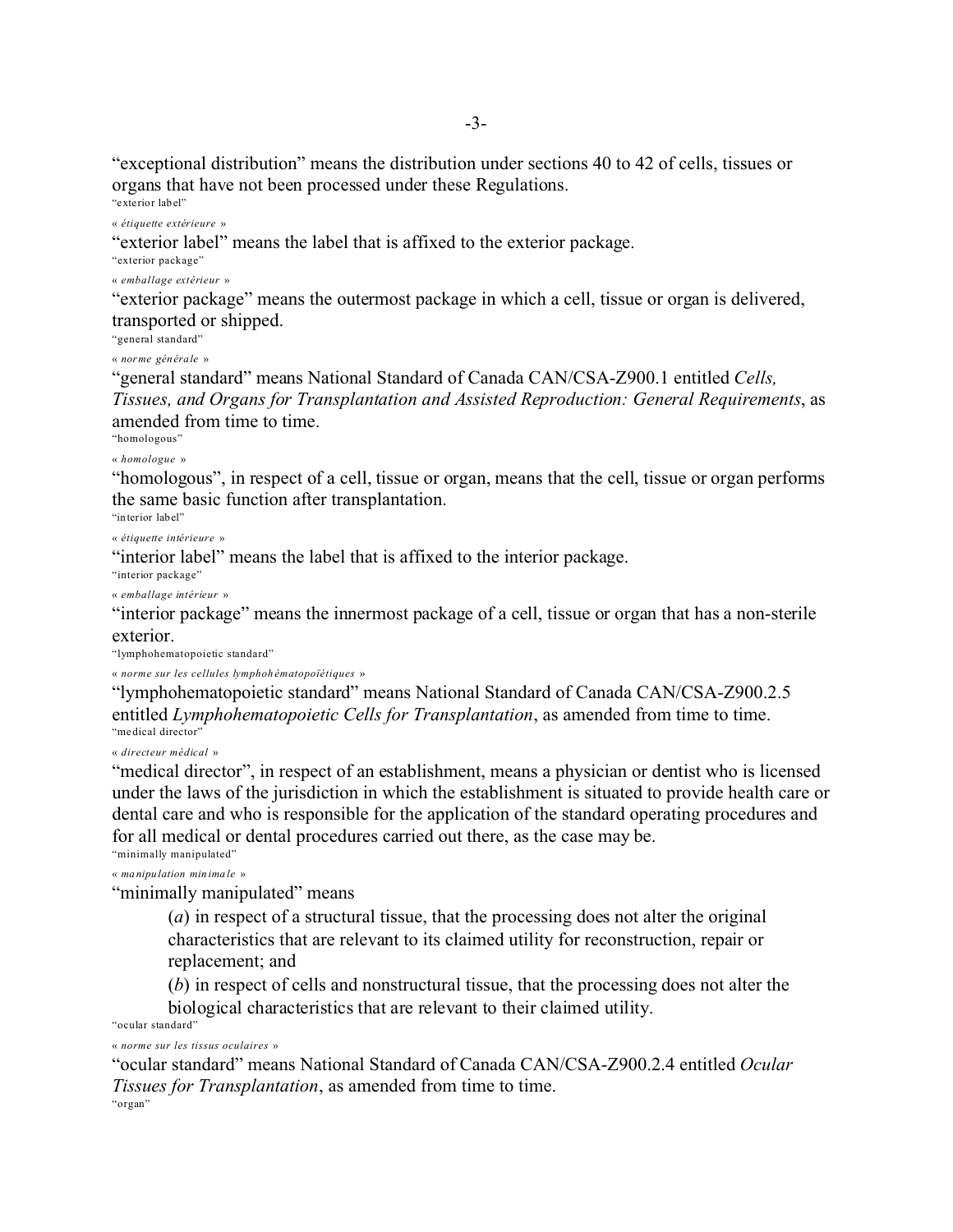« *organe* »

"organ" means a perfusable human organ for use in transplantation, whether whole or in parts, and whose specific function is intended to return after revascularization and reperfusion. It includes any adjunct vessels that are retrieved with the organ for use in organ transplantation. "organ standard"

« *norme sur les organes* »

"organ standard" means National Standard of Canada CAN/CSAZ900-Z900.2.3 entitled *Perfusable Organs for Transplantation*, as amended from time to time. "pa ckage ins ert"

« *encart inform atif* »

"package insert" means the document that is prepared by the source establishment to accompany a cell, tissue or organ.

"processing"

« *traitement* »

"processing", in respect of cells, tissues and organs, means any of the following activities:

(*a*) donor screening;

(*b*) donor testing;

*(c*) donor suitability assessment;

(*d*) retrieval, except for organs and islet cells;

(*e*) testing and measurements performed on the cells, tissues or organs after they are retrieved;

(*f*) preparation for use in transplantation, except for organs;

(*g*) preservation;

(*h*) quarantine;

(*i*) banking; and

(*j*) packaging and labelling.

"quality assurance system"

« *système d'assuran ce de la qualité* »

"quality assurance system" means the co-ordinated activities of an establishment that relate to the safety of cells, tissues and organs. It includes

(*a*) the standard operating procedures;

(*b*) records to demonstrate that the standard operating procedures have been implemented; and

*(c*) audit processes to verify that the standard operating procedures are being implemented.

"scientific director"

« *directeur scientifique* »

"scientific director", in respect of an establishment, means an individual who is responsible for the application of the standard operating procedures and for all technical procedures carried out there.

"serious adverse reaction"

« *effet indésirable grave* »

"serious adverse reaction" means an adverse reaction that results in any of the following consequences for the recipient: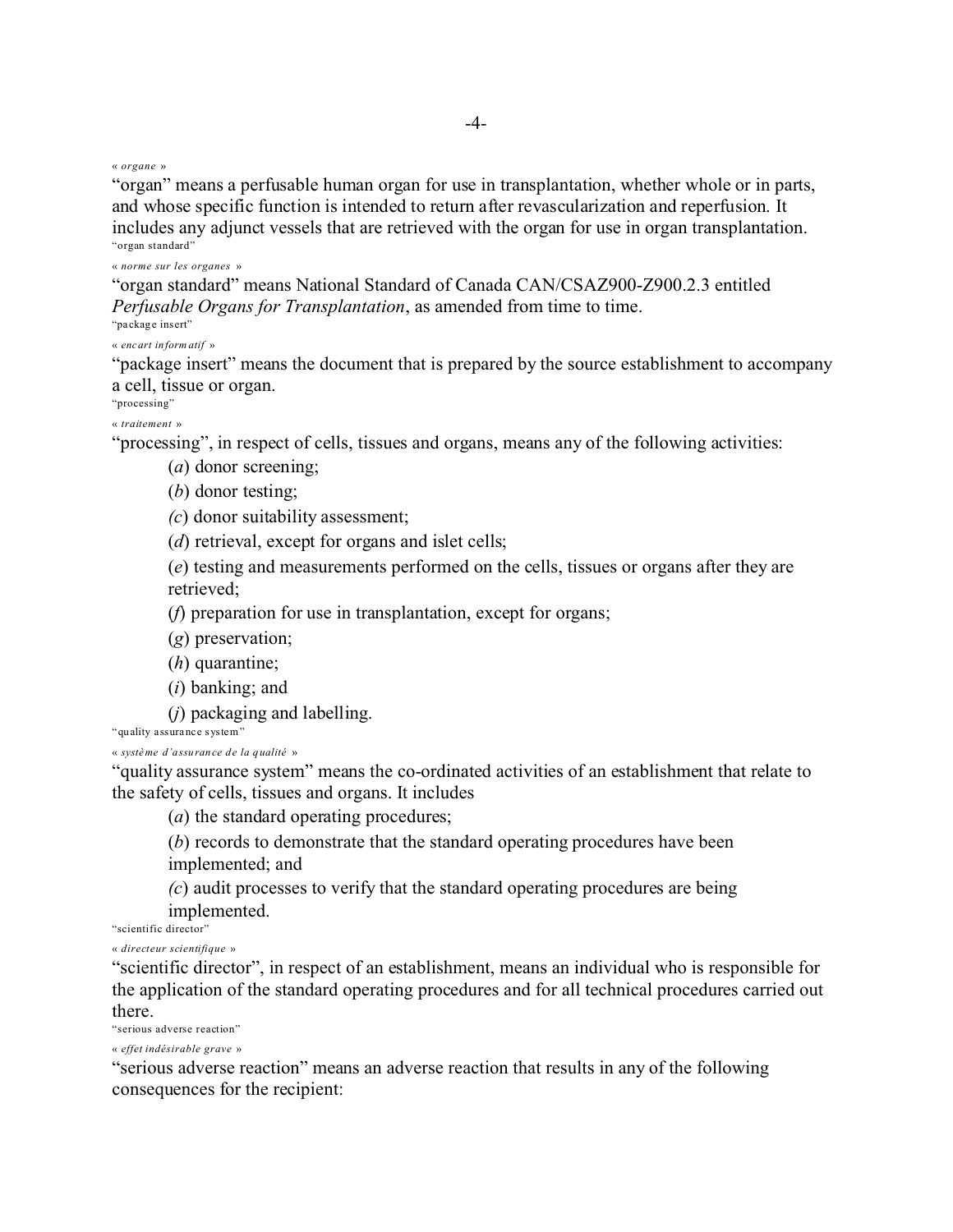(*a*) their in-patient hospitalization or its prolongation;

(*b*) persistent or significant disability or incapacity;

*(c*) medical, dental or surgical intervention to preclude a persistent or significant disability or incapacity;

(*d*) a life-threatening condition; and

(*e*) death.

"sou rce establishm ent"

« *établissement central* »

"source establishment" means

(*a*) subject to paragraph (*b*), in the case of an organ from a deceased donor, the relevant organ donation organization;

(*b*) in the case of adjunct vessels that are retrieved with an organ and not used immediately in the organ transplantation, the relevant tissue bank;

*(c*) in the case of an organ from a living donor or lymphohematopoietic cells that are not banked, the relevant transplant establishment;

(*d*) in the case of tissues or banked lymphohematopoietic cells, the relevant cell or tissue bank; and

(*e*) in the case of islet cells, the establishment that prepares the cells for use in transplantation.

"standard operating procedures"

« *procédures d'opération normalisées* »

"standard operating procedures" means the component of the quality assurance system that comprises instructions that set out the processes and procedures to follow in carrying out the activities of an establishment.

"tissue"

« *tissu* »

"tissue" means a functional group of human cells for use in transplantation. It includes the cells and tissues listed in the definition "tissue" in section 3.1 of the general standard, except for paragraphs (*g*) and (*l*).

"tissue standard"

« *norme sur les tissus* »

"tissue standard" means National Standard of Canada CAN/CSA-Z900.2.2 entitled *Tissues for Transplantation*, as amended from time to time.

"tran splant"

« *transplantation* »

"transplant" means to implant cells, tissues or organs into a recipient.

# **APPLICATION**

Scope of Regulations

**2.** These Regulations apply only to organs and minimally manipulated cells and tissues. Non-application - various the rapeutic products

**3.** (1) These Regulations do not apply to any of the following therapeutic products:

(*a*) cells, tissues and organs that are for non-homologous use;

(*b*) cells, tissues and organs that are for autologous use;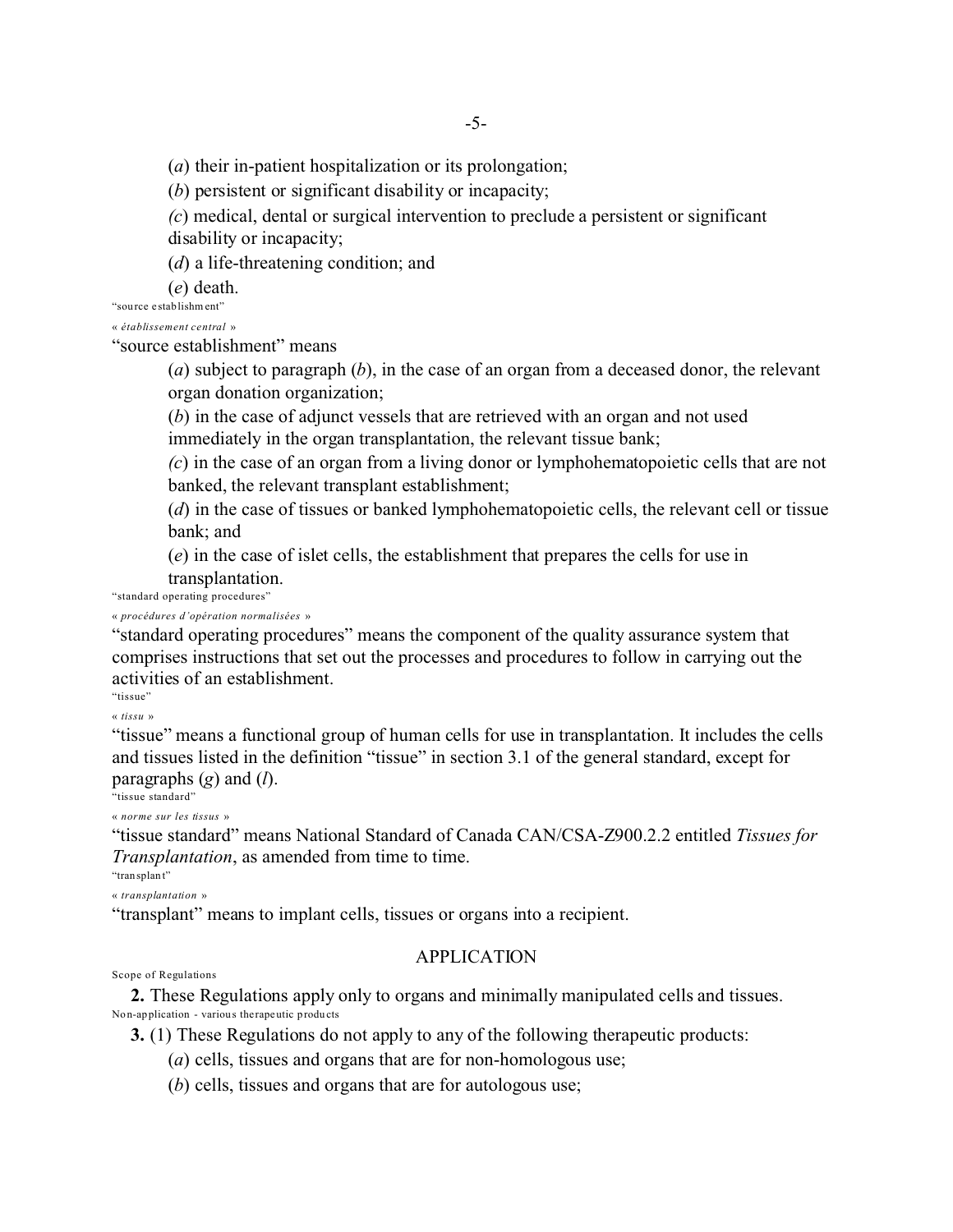(*c*) heart valves and dura mater;

(*d*) tissues and cells — except for islet cells, and except for lymphohematopoietic cells that are derived from bone marrow, peripheral blood or cord blood — that have a systemic effect and depend on their metabolic activity for their primary function; (*e*) medical devices that contain cells or tissues and that are the subject of investigational testing involving human subjects under Part 3 of the *Medical Devices Regulations*;

(*f*) cells, tissues and organs that are the subject of clinical trials under Division 5 of Part C of the *Food and Drug Regulations*;

(*g*) Class IV medical devices that are regulated under the *Medical Devices Regulations*;

(*h*) blood components, blood products and whole blood, except for cord blood and peripheral blood for use in lymphohematopoietic cell transplantation;

(*i*) cells and tissues that are regulated under the *Assisted Human Reproduction Act* or any of its regulations; and

(*j*) semen that is regulated under the *Processing and Distribution of Semen for Assisted Conception Regulations*.

Non-application — regulations

(2) No other regulation made under the Act applies to cells, tissues or organs that are the subject of these Regulations.

### **PROHIBITION**

Transplantation

**4.** (1) Subject to sections 40 to 42, no establishment shall transplant a cell, tissue or organ unless it is processed by a registered establishment under these Regulations and determined safe for transplantation.

Importation — cells and tissue

(2) Subject to sections 40 to 42, no establishment shall import tissue or a cell, other than a lymphohematopoietic cell, unless it is processed by a registered establishment under these Regulations and determined safe for transplantation.

Importation — organs and lymphohem atopoietic cells

(3) An establishment may import an organ or lymphohematopoietic cells from an establishment that is not registered.

# REGISTRATION

Requirement to register

**5.** (1) Every establishment must be registered under these Regulations, except a retrieval establishment and, subject to subsection (2), a transplant establishment. Exception

(2) A transplant establishment that distributes cells, tissues or organs must be registered under these Regulations.

Application

**6.** (1) An application for registration of an establishment must be made in the form established by the Minister, be dated and signed by the medical director or scientific director, and contain all of the following information: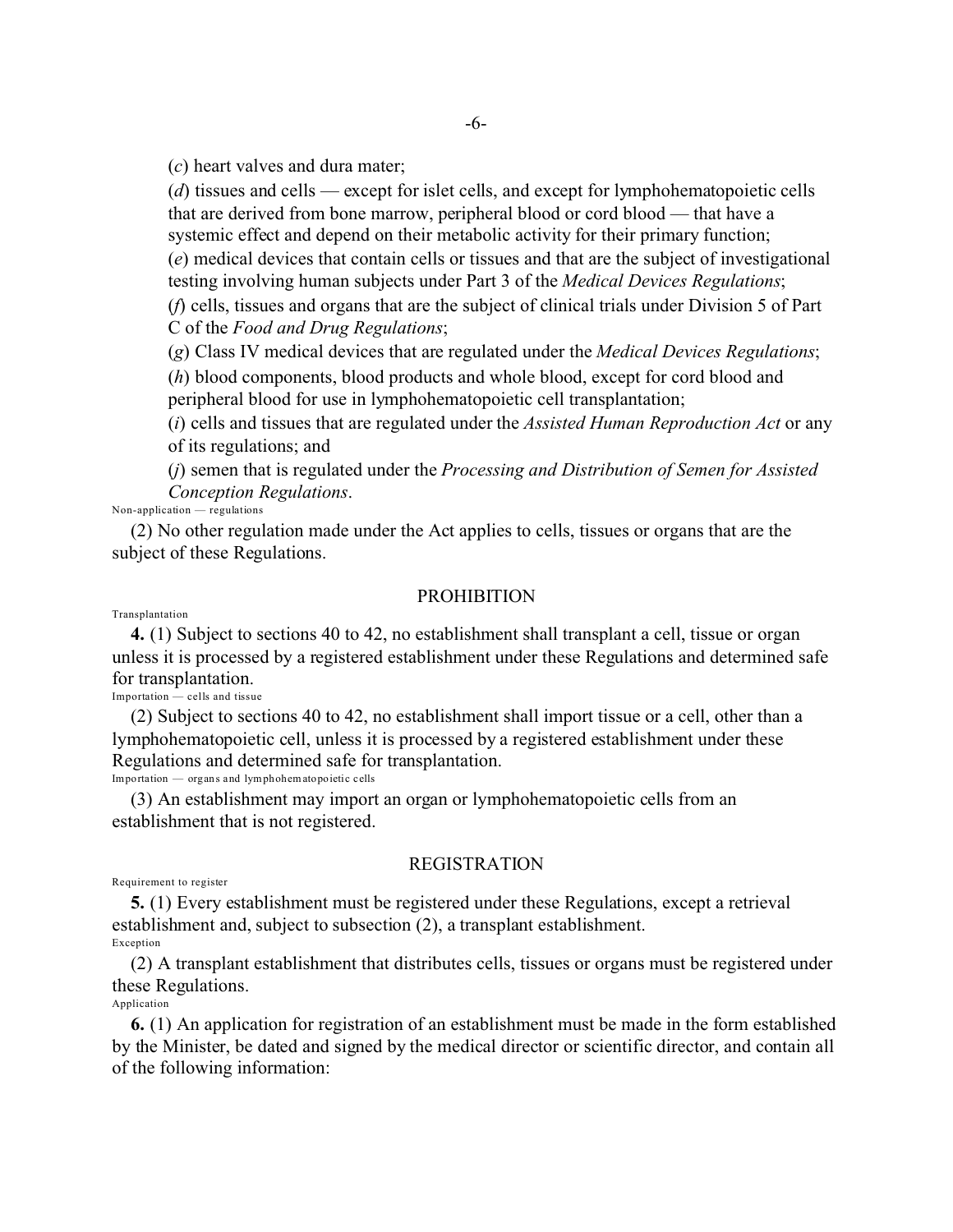(*a*) the establishment's name and civic address, and its postal address if different, and the name and telephone number of a person to contact for further information with respect to the application;

(*b*) in the case of an establishment that previously carried out its activities under another name, that other name;

(*c*) a description of the types of cells, tissues and organs that the establishment processes, distributes or imports;

(*d*) a description of the types of processing, distribution or transplantation activities that the establishment carries out or for which it is responsible;

(*e*) the period during which the establishment has been in operation; and

(*f*) a statement dated and signed by the medical director or scientific director that certifies that the establishment is in compliance with these Regulations. Information on request

(2) An establishment must provide the Minister, on written request, with any relevant information necessary to complete the application, by the date specified in the Minister's request.

Registration number

**7.** (1) On review of an application for registration, if the Minister determines that the information provided in the application is complete, the Minister must register the establishment and issue a registration number.

Validity

(2) Subject to section 9, a registration is valid until December 31 in the year after the year in which the registration number is issued. Refusal

**8.** The Minister may refuse to register an establishment if he or she has reason to believe that any of the information provided by the establishment in its application is false, misleading, inaccurate or incomplete.

When registration may be cancelled

**9.** The Minister may cancel a registration in the following circumstances:

(*a*) the application for registration contains false or misleading information;

(*b*) the Minister receives a notice under section 13 that states that the establishment has ceased an activity;

(*c*) the establishment has not complied with a request for additional information made under section 14; or

(*d*) the Minister has reason to believe that the establishment is not in compliance with these Regulations or that the safety of cells, tissues or organs has been or could be compromised.

Actions before canc ellation

**10.** (1) The Minister must take all of the following actions before cancelling a registration:

(*a*) send a written notice to the establishment that sets out the reasons for the proposed cancellation and specifies the corrective action, if any, that the establishment must take and the time within which it must be taken; and

(*b*) give the establishment an opportunity to be heard in writing with respect to the cancellation.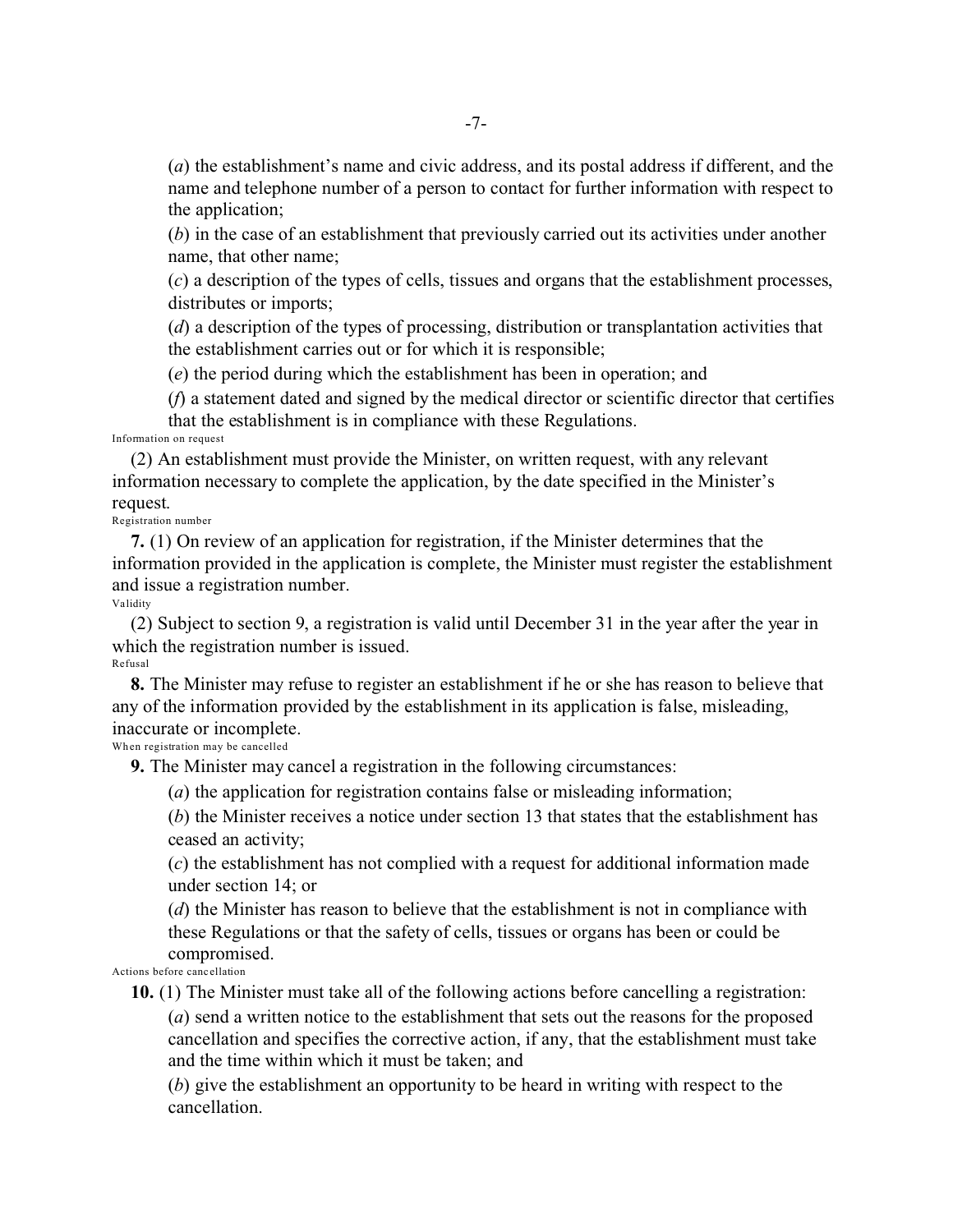Notice of cancellation

(2) If the establishment does not carry out the corrective action to the Minister's satisfaction, or does not carry it out within the required time, the Minister must send a notice of cancellation of the registration that includes the reasons for the cancellation and the effective date. Action by establishment when registration cancelled

-8-

**11.** On the cancellation of its registration, the establishment must immediately take both of the following steps:

(*a*) cease carrying out the activities that were authorized by the registration; and

(*b*) notify the establishments to whom it has distributed a cell, tissue or organ or made a donor referral, during the period specified in the notice, of the cancellation, the reasons

for the cancellation and the effective date.

Cancellation in urgent circumstances

**12.** (1) Despite section 10, the Minister may cancel a registration immediately if he or she considers it necessary to do so in order to prevent injury to the health or safety of the public, by giving the establishment a notice of the cancellation in writing that states the reasons for the cancellation.

Request to reconsider

(2) An establishment may, in writing, request the Minister to reconsider the cancellation. Opp ortunity to be heard

(3) The Minister must, within 45 days after receiving a request for reconsideration, provide the establishment with an opportunity to be heard in writing with respect to the cancellation. Ongoing requirement to notify Minister

**13.** (1) Subject to subsection (2), an establishment must notify the Minister in writing of any change in the information provided in its application for registration, within 30 days after the change is made.

Ce ssation of a ctivity

(2) If an establishment ceases to process, distribute or import cells, tissues or organs, it must notify the Minister in writing of that fact, within 90 days after it ceases that activity. Contents of notice

(3) The notice must be dated and signed by the medical director or scientific director and include all of the following information:

(*a*) the establishment's name and civic address, and its postal address if different;

(*b*) the establishment's registration number;

(*c*) the date on which the change or cessation became effective; and

(*d*) in the case of the cessation of an activity, the disposition of the cells, tissues and organs in the establishment's possession.

Additional information

**14.** An establishment must provide the Minister, on written request, with any additional relevant information to demonstrate that the activities it carries out are in compliance with these Regulations, by the date specified in the Minister's request.

## SOURCE ESTABLISHMENT

#### Re sponsib ility

**15.** A source establishment is responsible for the processing of cells, tissues and organs, whether the processing is carried out by the source establishment itself or by another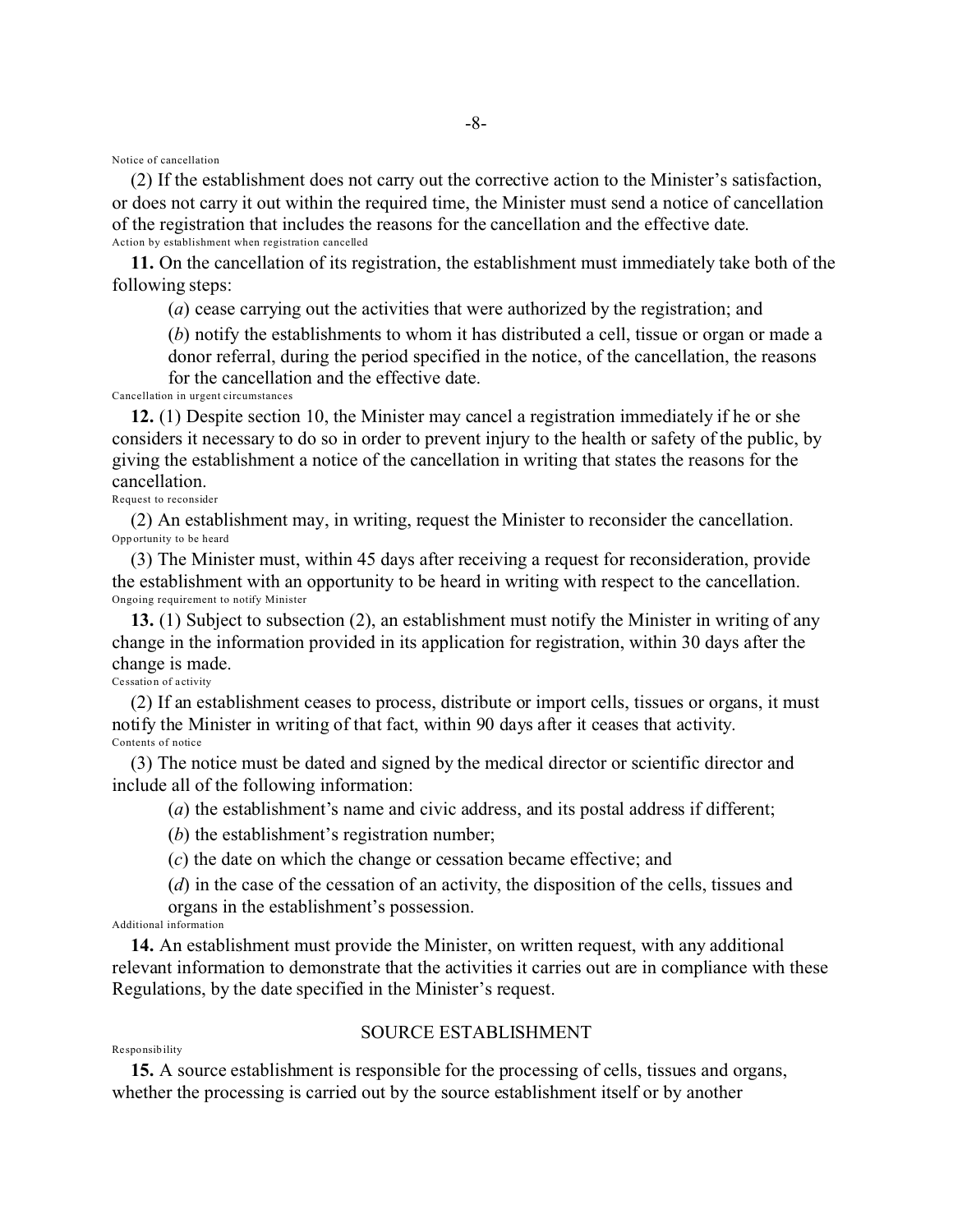establishment, and for determining whether the cells, tissues and organs are safe for transplantation.

## PROCESSING

### GENERAL

Docum ented evidence

**16.** An establishment must have documented evidence that demonstrates that the activities, processes and technical procedures that it uses in processing cells, tissues and organs will consistently lead to the expected results.

Wh en pooling permitted

**17.** An establishment may only pool cells, tissues or organs from different donors during processing to create a therapeutic dose for a single recipient.

# DONOR SUITABILITY ASSESSMENT

Requ irements — cell, tissue and organ don ors

**18.** In assessing the suitability of a donor of cells, tissues or organs, except a donor of lymphohematopoietic cells, an establishment must perform all of the following steps:

(*a*) obtain the donor information and history in accordance with sections 12.2 and 12.3 of the general standard;

(*b*) determine that the donor is not unsuitable to donate on the basis of the

contraindications or exclusion criteria set out in section 13.1.3 of the general standard and in Annex E to that standard;

(*c*) perform a physical examination of the donor in accordance with section 13.2 of the general standard; and

(*d*) perform appropriate and effective tests for the diseases or disease agents specified in section 14.2.6 of the general standard.

Plasma dilution algorithm

**19.** In assessing the suitability of a donor, an establishment must apply a plasma dilution algorithm if a donor pre-transfusion or pre-infusion blood sample is unavailable. Additional exclusion criteria — tissue donors

**20.** In assessing the suitability of a tissue donor, except an ocular tissue donor, an establishment must perform both of the following steps:

(*a*) determine that the donor is not unsuitable to donate on the basis of the

contraindications or exclusion criteria set out in section 13.1.2 of the tissue standard; and

(*b*) perform appropriate and effective tests for the diseases or disease agents specified in

section 14.2.6 of the tissue standard. Additional exclusion criteria — ocular tissue donors

**21.** In assessing the suitability of an ocular tissue donor, an establishment must determine that the donor is not unsuitable to donate on the basis of the contraindications or exclusion criteria set out in sections 13.1.3 to 13.1.6 of the ocular standard. Additional requirements — organ and islet cell donors

**22.** (1) In assessing the suitability of an organ or islet cell donor, an establishment must perform all of the following steps: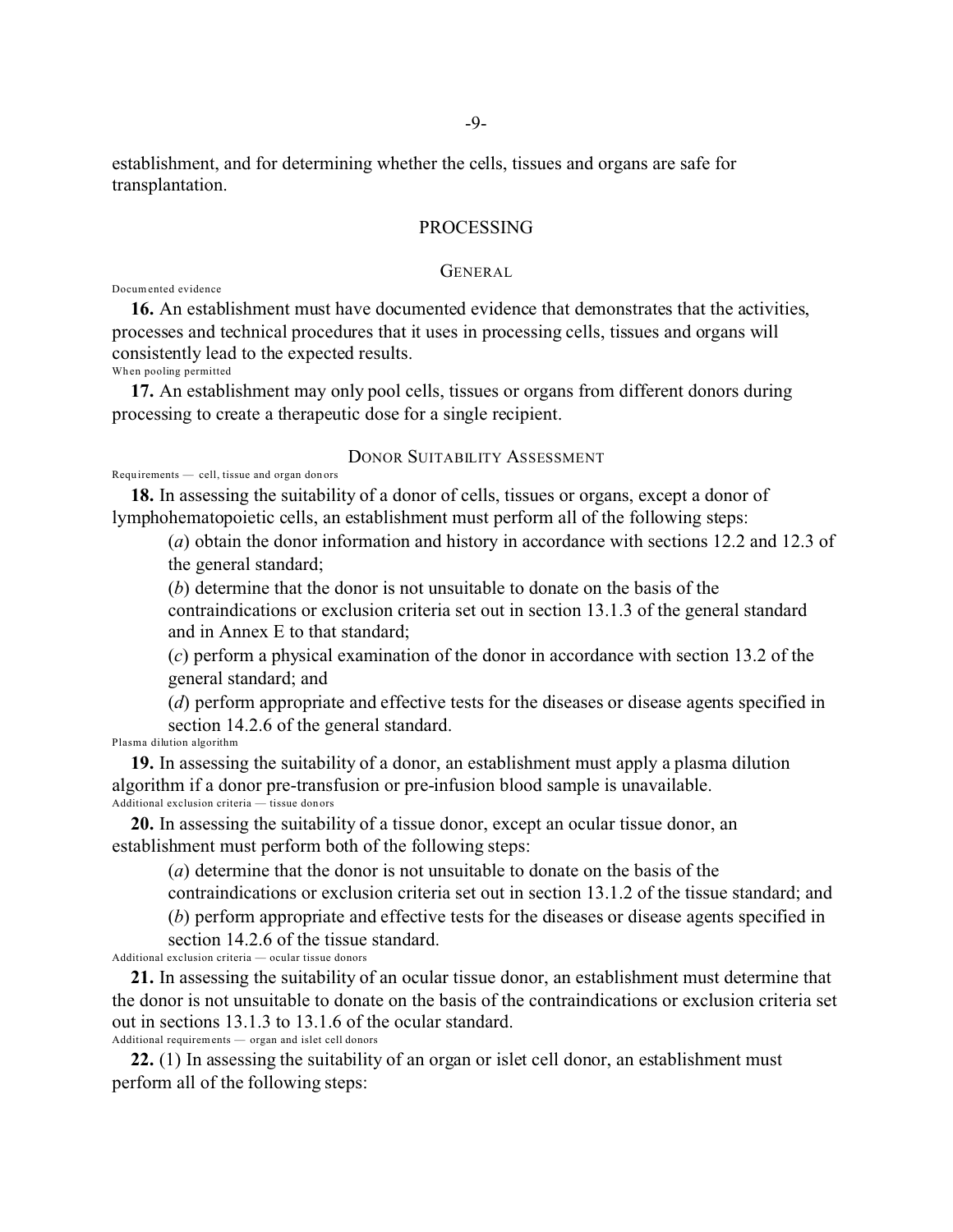(*a*) obtain the donor information and history in accordance with sections 12.2.2.3, 12.2.2.4, 12.2.3.4 and 12.2.3.7 of the organ standard;

(*b*) determine that the donor is not unsuitable to donate on the basis of the

contraindications or exclusion criteria set out in section 13.2.2 of the organ standard;

(*c*) perform the tests specified in sections 14.1.2 and 14.3.2 of the organ standard; and

(*d*) perform appropriate and effective tests for the diseases or disease agents specified in sections 14.2.6.3 and 14.2.6.6 of the organ standard.

Exception — imported organs

(2) Despite subsection (1), in the case of an imported organ, the transplant establishment need only have the following:

(*a*) documentation of the donor suitability assessment according to the requirements of the jurisdiction where the assessment was performed;

(*b*) documentation that the tests specified in sections 14.1.2 and 14.3.2 of the organ standard have been performed;

(*c*) documentation that appropriate and effective tests for the diseases or disease agents specified in sections 14.2.6.3 and 14.2.6.6 of the organ standard have been performed; and

(*d*) in the case of those of the tests for the diseases or disease agents specified in section

14.2.6.3 of the organ standard that must be performed before transplantation and the blood group test for ABO, a copy of the test results.

Requir em ents — lymphohem atopoietic cells

**23.** (1) In assessing the suitability of a donor of lymphohematopoietic cells, an establishment must perform all of the following steps:

(*a*) obtain the donor information and history in accordance with sections 12.2.2.2 and 12.2.2.3 of the lymphohematopoietic standard;

(*b*) perform a physical examination of the donor in accordance with section 13.2 of the lymphohematopoietic standard;

(*c*) determine that the donor is not unsuitable to donate on the basis of the

contraindications or exclusion criteria set out in section 13.1.3 of the lymphohematopoietic standard;

(*d*) perform the tests specified in section 12.2.2.4 of the lymphohematopoietic standard; and

(*e*) perform appropriate and effective tests for the diseases or disease agents specified in section 14.2.3 of the lymphohematopoietic standard.

 $Ex$  ception  $-\text{imported}$  lym phohem atopoietic cells

(2) Despite subsection (1), in the case of imported lymphohematopoietic cells, the source establishment must

(*a*) have documentation of the donor suitability assessment;

(*b*) perform the tests specified in section 12.2.2.4 of the lymphohematopoietic standard;

(*c*) perform appropriate and effective tests for the diseases or disease agents specified in section 14.2.3 of the lymphohematopoietic standard; and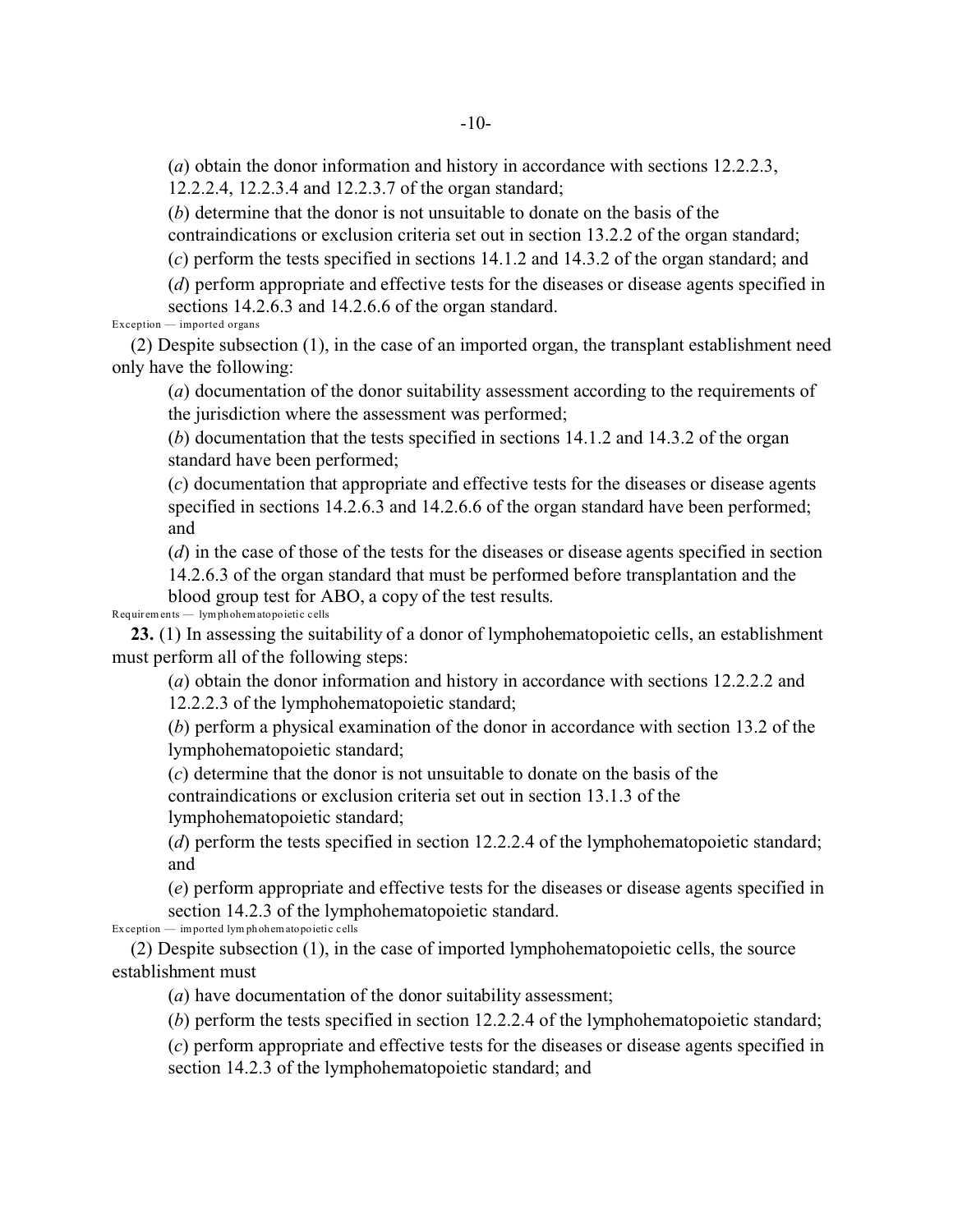(*d*) determine that the donor is not unsuitable to donate on the basis of the exclusion criteria set out in section 13.1.3.4 of the lymphohematopoietic standard.

## RETRIEVAL

Retrieval interval — tissues

**24.** An establishment that retrieves tissue from a deceased donor must carry out the retrieval within the scientifically based maximum interval between the cardiac asystole of the donor and the retrieval of the tissue.

### **TESTING**

Licensed diagnostic devices

**25.** (1) Subject to subsection (2), *in vitro* diagnostic devices that are used by an establishment in the testing of donor blood for transmissible disease agents or markers under these Regulations must be licensed either

(*a*) in Canada, if the testing is performed in Canada; or

(*b*) in Canada or the United States, if the testing is performed outside Canada.

Ex ception — lymphohem atopoietic cells

(2) In the case of lymphohematopoietic cells that are imported into Canada for transplantation into a specific recipient, the *in vitro* diagnostic devices may be licensed in Canada or any other jurisdiction.

*In vitro* diagnostic devices — cells and tissues

**26.** (1) In the case of cells and tissues, *in vitro* diagnostic devices that are used by an establishment in the testing of donor blood for transmissible disease agents or markers under these Regulations must be licensed for screening donors.  $Exception - syphilis$ 

(2) Despite subsection (1), *in vitro* diagnostic devices that are used in the testing of donor blood for syphilis may be licensed either for diagnosis or screening donors. Bacteriological testing — tissues

**27.** An establishment that retrieves tissue, except ocular tissue, must perform bacteriological testing in accordance with section 14.3 of the tissue standard, except for section 14.3.2.8.

#### PACKAGING AND LABELLING

# *Packaging*

Pa ckaging materials

**28.** An establishment that packages cells, tissues or organs must ensure that it uses appropriate packaging materials that are free from damage and capable of maintaining the integrity of the cells, tissues and organs.

## *Labelling*

Language requirement

**29.** All of the information that is required by these Regulations to appear on a label or package insert must be in either English or French. Cells, ex cept islet cells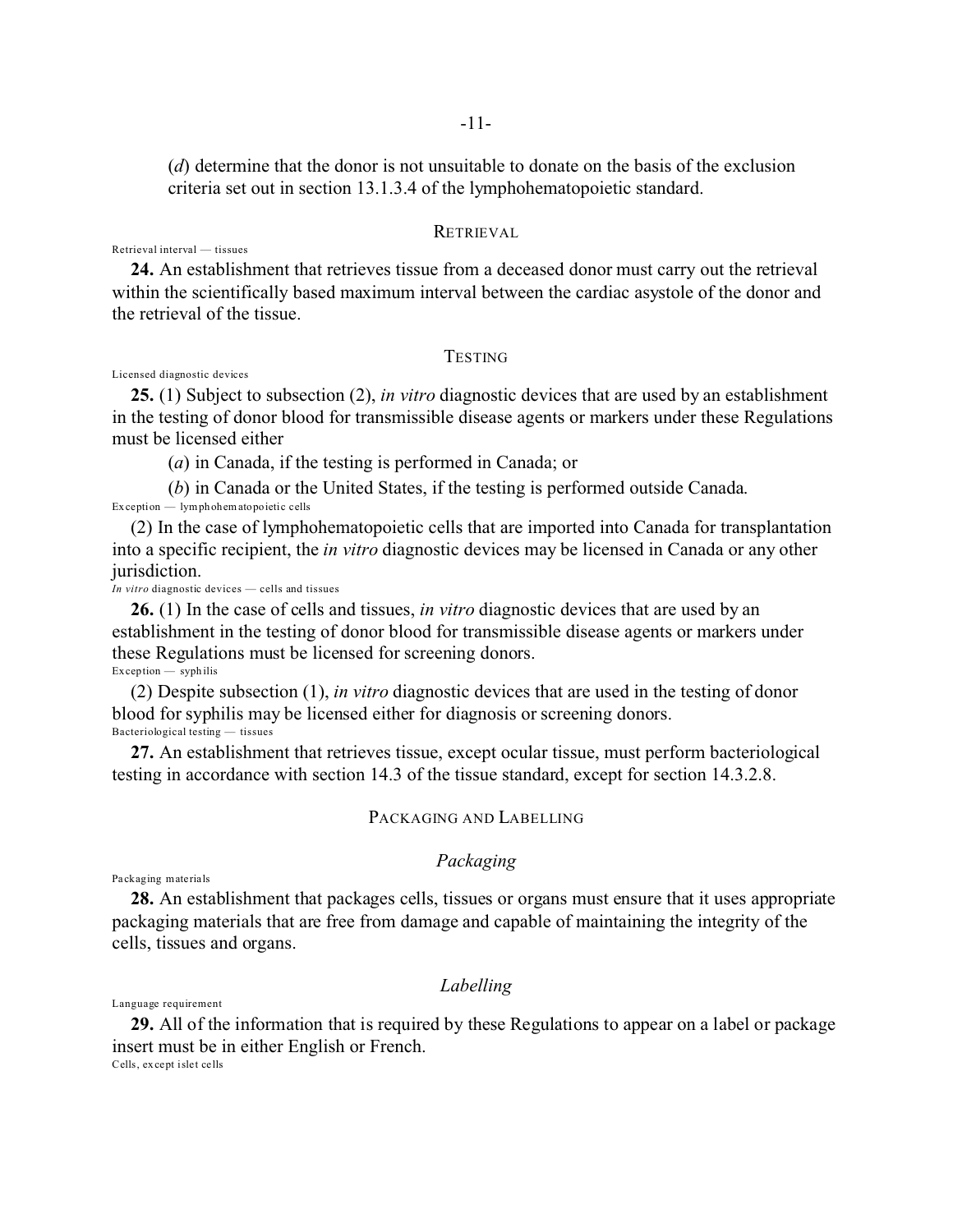**30.** (1) An establishment that distributes cells, except islet cells, must ensure that all of the applicable information, as indicated by an "X", set out in the table to this subsection is provided on the interior label, in the package insert and on the exterior label. TABLE TO SUBSECTION 30(1)

Column 1 Column 2 Column 3 Column 4 From retrieval estab lishm ent to transplant establishment From retrieval establishment to cell From cell bank to any other bank establishment Item Required information Interior label Package insert Exterior label Interior label Package insert Exterior label Interior label Package insert Exterior label **Inform ation about d onor and cell** Name of cell | X | X | X | X | X | X | X | X Description of cell  $X$   $X$   $X$   $X$   $X$   $X$   $X$   $X$   $X$ Donor identification code, clearly labelled as such  $X \mid X \mid$   $\mid$   $\mid$   $\mid$   $\mid$   $\mid$   $X \mid X$ Inform ation capable of identifying the donor  $X$   $X$ Donor assessment record X ABO group and Rh factor of donor, if applic able  $X \mid X \mid X \mid X \mid X \mid X$ The haz ard symbol entitled "Biohazardous Infectiou s M aterial" set out in Schedule II to the *Controlled Pro duc ts Regulations*, if applic able X X X X X X **Retrieval information** Date, time and time  $\sum_{z \in \mathcal{X}}$   $\sum_{z \in \mathcal{X}}$   $\sum_{z \in \mathcal{X}}$   $\sum_{z \in \mathcal{X}}$   $\sum_{z \in \mathcal{X}}$   $\sum_{z \in \mathcal{X}}$   $\sum_{z \in \mathcal{X}}$   $\sum_{z \in \mathcal{X}}$   $\sum_{z \in \mathcal{X}}$   $\sum_{z \in \mathcal{X}}$   $\sum_{z \in \mathcal{X}}$   $\sum_{z \in \mathcal{X}}$   $\sum_{z \in \mathcal{X}}$   $\sum_{z \in \mathcal{X}}$   $\sum_{z \in \mathcal{$ Inform ation specific nformation specific<br>to retrieval procedure  $X$  X X X X **Processing information** 10. Nam e of anticoagulant and other additive, if applic able  $X$  x x x x x 11. Statement "For Autologous Use Only", if applicable  $X \mid X \mid X \mid X \mid X \mid X$ **Information for transplant establishment** 12. Statement that the cell has been declared safe for transplantation X 13. Statement "For Exceptional Distribution", if applic able X X 14. If applicable, the reasons for exceptional distribution and a statement of how the X X

cell does not meet the

## LABELLING REQUIREMENTS FOR CELLS, EXCEPT ISLET CELLS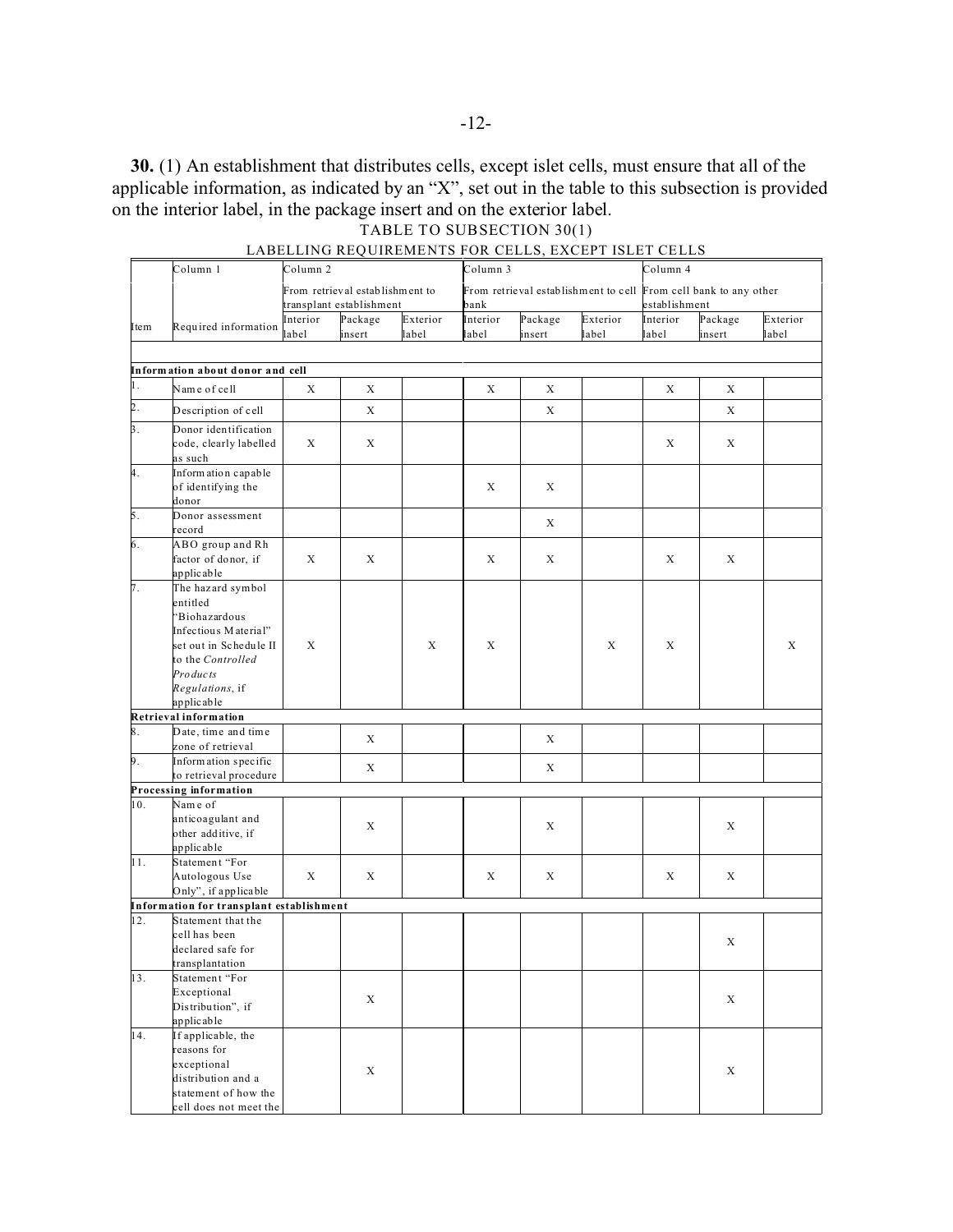|      | Column 1                         | Column <sub>2</sub> |                                                             |                   |                   | Column 3                                                         |                   |                   | Column 4          |                   |  |
|------|----------------------------------|---------------------|-------------------------------------------------------------|-------------------|-------------------|------------------------------------------------------------------|-------------------|-------------------|-------------------|-------------------|--|
|      |                                  |                     | From retrieval establishment to<br>transplant establishment |                   | bank              | From retrieval establishment to cell From cell bank to any other |                   |                   | establishment     |                   |  |
| Item | Required information             | Interior<br>label   | Package<br>insert                                           | Exterior<br>label | Interior<br>label | Package<br>insert                                                | Exterior<br>label | Interior<br>label | Package<br>insert | Exterior<br>label |  |
|      |                                  |                     |                                                             |                   |                   |                                                                  |                   |                   |                   |                   |  |
|      | requirements of these            |                     |                                                             |                   |                   |                                                                  |                   |                   |                   |                   |  |
|      | Regulations                      |                     |                                                             |                   |                   |                                                                  |                   |                   |                   |                   |  |
| 15.  | Instructions on how              |                     |                                                             |                   |                   |                                                                  |                   |                   |                   |                   |  |
|      | to report errors,                |                     |                                                             |                   |                   |                                                                  |                   |                   | $\mathbf{X}$      |                   |  |
|      | accidents and adverse            |                     |                                                             |                   |                   |                                                                  |                   |                   |                   |                   |  |
|      | reactions                        |                     |                                                             |                   |                   |                                                                  |                   |                   |                   |                   |  |
| 16.  | Expiry date and time,            |                     |                                                             |                   |                   |                                                                  |                   | $\mathbf X$       | $\mathbf{X}$      |                   |  |
|      | if applicable                    |                     |                                                             |                   |                   |                                                                  |                   |                   |                   |                   |  |
|      | <b>Establishment information</b> |                     |                                                             |                   |                   |                                                                  |                   |                   |                   |                   |  |
| 17.  | Name of retrieval                |                     | X                                                           |                   |                   |                                                                  |                   |                   |                   |                   |  |
|      | establishment, its               |                     |                                                             | $\mathbf X$       |                   | $\mathbf X$                                                      | $\mathbf X$       |                   |                   |                   |  |
|      | civic address and                |                     |                                                             |                   |                   |                                                                  |                   |                   |                   |                   |  |
|      | contact information              |                     |                                                             |                   |                   |                                                                  |                   |                   |                   |                   |  |
| 18.  | Name of source                   |                     |                                                             |                   |                   |                                                                  |                   |                   |                   |                   |  |
|      | establishment, its               |                     | X                                                           | $\mathbf{x}$      |                   | X                                                                | X                 |                   | X                 | $\mathbf{X}$      |  |
|      | civic address and                |                     |                                                             |                   |                   |                                                                  |                   |                   |                   |                   |  |
|      | contact information              |                     |                                                             |                   |                   |                                                                  |                   |                   |                   |                   |  |
| 19.  | Registration number              |                     |                                                             |                   |                   |                                                                  |                   |                   |                   |                   |  |
|      | of source                        |                     | X                                                           | $\mathbf X$       |                   |                                                                  |                   |                   | X                 | $\mathbf{X}$      |  |
|      | establishment, clearly           |                     |                                                             |                   |                   |                                                                  |                   |                   |                   |                   |  |
|      | labelled as such                 |                     |                                                             |                   |                   |                                                                  |                   |                   |                   |                   |  |
| 20.  | Name of transplant               |                     |                                                             |                   |                   |                                                                  |                   |                   |                   |                   |  |
|      | establishment, if                |                     |                                                             |                   |                   |                                                                  |                   |                   |                   |                   |  |
|      | known, its civic                 |                     |                                                             | X                 |                   |                                                                  |                   |                   |                   | $\mathbf{x}$      |  |
|      | address and contact              |                     |                                                             |                   |                   |                                                                  |                   |                   |                   |                   |  |
|      | information                      |                     |                                                             |                   |                   |                                                                  |                   |                   |                   |                   |  |
|      | Storage information              |                     |                                                             |                   |                   |                                                                  |                   |                   |                   |                   |  |
| 21.  | Statement "Human                 |                     |                                                             | X                 |                   |                                                                  | X                 |                   |                   | X                 |  |
|      | cells for transplant"            |                     |                                                             |                   |                   |                                                                  |                   |                   |                   |                   |  |
| 22.  | Handling instructions            |                     |                                                             |                   |                   |                                                                  |                   |                   |                   |                   |  |
|      | for storage and for              |                     |                                                             | X                 |                   |                                                                  | X                 |                   |                   | X                 |  |
|      | storage during                   |                     |                                                             |                   |                   |                                                                  |                   |                   |                   |                   |  |
|      | transportation                   |                     |                                                             |                   |                   |                                                                  |                   |                   |                   |                   |  |

Pancreas and islet cells

(2) An establishment that distributes a pancreas for islet cell transplantation, or islet cells, must ensure that all of the applicable information, as indicated by an "X", set out in the table to this subsection is provided on the interior label, in the package insert and on the exterior label. TABLE TO SUBSECTION 30(2)

|      | Column 1                                               | Column <sub>2</sub>      |                                       |  | Column <sub>3</sub>                      |                                                             |  |  |
|------|--------------------------------------------------------|--------------------------|---------------------------------------|--|------------------------------------------|-------------------------------------------------------------|--|--|
|      |                                                        | PANCREAS: From retrieval |                                       |  | <b>ISLET CELLS: From source</b>          |                                                             |  |  |
|      |                                                        |                          | establishment to source establishment |  | establishment to any other establishment |                                                             |  |  |
| Item | Required information                                   | Interior label Package   |                                       |  |                                          | Exterior label Interior label Package insert Exterior label |  |  |
|      |                                                        |                          | insert                                |  |                                          |                                                             |  |  |
|      |                                                        |                          |                                       |  |                                          |                                                             |  |  |
|      | Information about donor and organ or islet cells       |                          |                                       |  |                                          |                                                             |  |  |
| 1.   | Name of organ or cells, as applicable                  | X                        | X                                     |  | X                                        | X                                                           |  |  |
| 2.   | Description of organ or cells, as applicable           |                          | X                                     |  |                                          | X                                                           |  |  |
| 3.   | Donor identification code, clearly labelled<br>as such |                          |                                       |  | X                                        | X                                                           |  |  |
| 4.   | Information capable of identifying the<br>donor        | X                        | X                                     |  |                                          |                                                             |  |  |
| 5.   | Donor as sessment record                               |                          | X                                     |  |                                          |                                                             |  |  |
| 6.   | ABO group and Rh factor of donor, if                   | X                        | X                                     |  | X                                        | X                                                           |  |  |

### LABELLING REQUIREMENTS FOR PANCREAS AND ISLET CELLS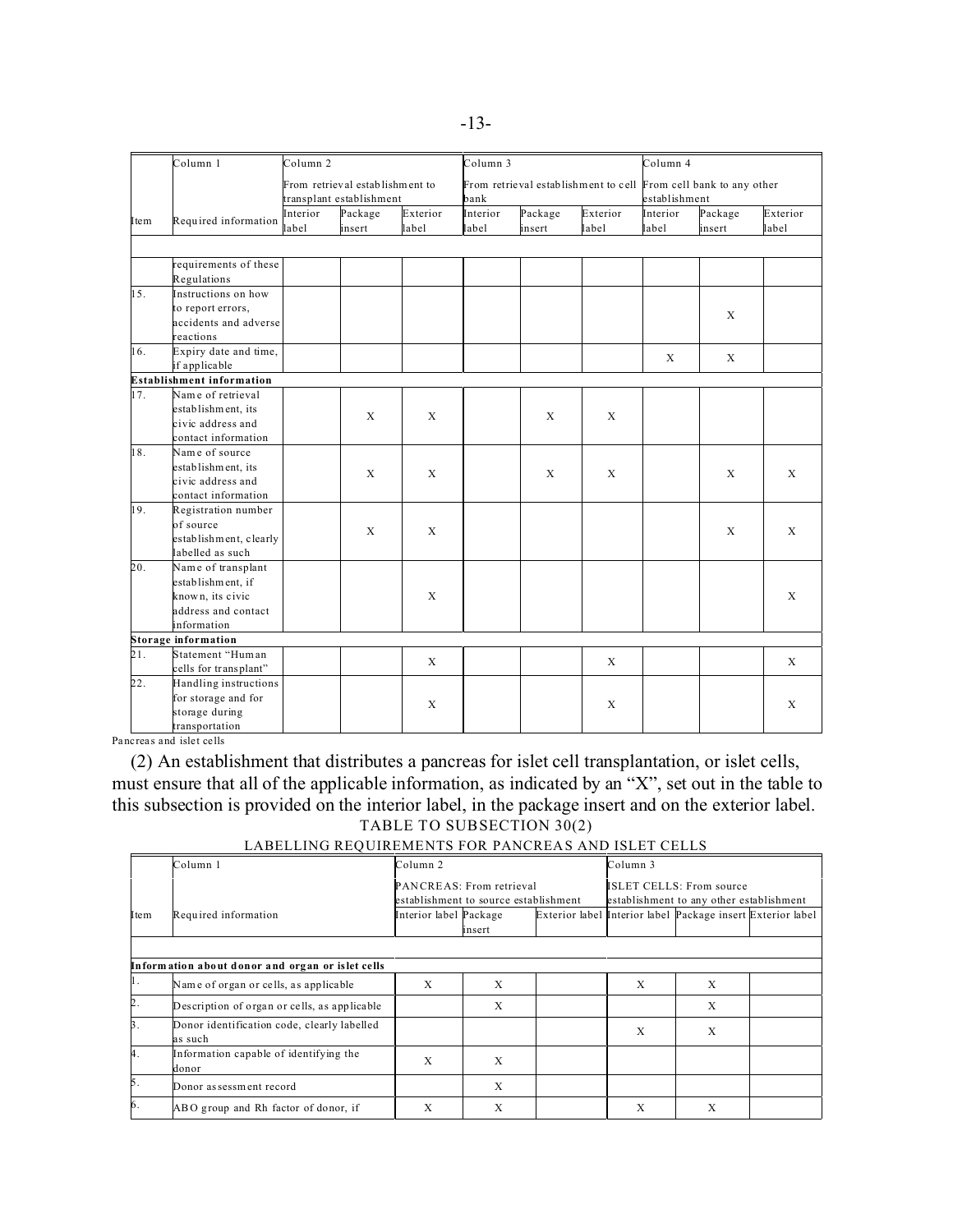|      | Column 1                                                                          | Column 2               |                                       |                | Column 3                 |                                              |              |  |
|------|-----------------------------------------------------------------------------------|------------------------|---------------------------------------|----------------|--------------------------|----------------------------------------------|--------------|--|
|      |                                                                                   |                        | PANCREAS: From retrieval              |                | ISLET CELLS: From source |                                              |              |  |
|      |                                                                                   |                        | establishment to source establishment |                |                          | establishment to any other establishment     |              |  |
| Item | Required information                                                              | Interior label Package |                                       | Exterior label |                          | Interior label Package insert Exterior label |              |  |
|      |                                                                                   |                        | insert                                |                |                          |                                              |              |  |
|      |                                                                                   |                        |                                       |                |                          |                                              |              |  |
|      | applicable                                                                        |                        |                                       |                |                          |                                              |              |  |
| 7.   | The hazard symbol entitled "Biohazardous                                          |                        |                                       |                |                          |                                              |              |  |
|      | Infectious Material" set out in Schedule II                                       | X                      |                                       | X              | X                        |                                              | X            |  |
|      | to the Controlled Products Regulations, if                                        |                        |                                       |                |                          |                                              |              |  |
|      | applicable                                                                        |                        |                                       |                |                          |                                              |              |  |
|      | Retrieval information                                                             |                        |                                       |                |                          |                                              |              |  |
| 8.   | Date, time and time zone of asystole or<br>aortic clamping, if applicable         |                        | X                                     |                |                          |                                              |              |  |
| 9.   | Date, time and time zone of retrieval                                             |                        | X                                     |                |                          |                                              |              |  |
| 10.  | Information specific to retrieval procedure                                       |                        | X                                     |                |                          |                                              |              |  |
| 11.  | Name of perfusion solution                                                        |                        | $\mathbf{x}$                          |                |                          |                                              |              |  |
|      | Processing information                                                            |                        |                                       |                |                          |                                              |              |  |
| 12.  | Name of storage solution                                                          |                        | X                                     |                |                          |                                              |              |  |
| 13.  | Name of additives, if applicable                                                  |                        |                                       |                |                          | X                                            |              |  |
|      | Information for establishments                                                    |                        |                                       |                |                          |                                              |              |  |
| 14.  | Statement that the cells have been declared                                       |                        |                                       |                |                          | X                                            |              |  |
|      | safe for transplantation                                                          |                        |                                       |                |                          |                                              |              |  |
| 15.  | Statement "For Exceptional Distribution", if                                      |                        | X                                     |                | X                        | X                                            |              |  |
| 16.  | applicable<br>If applicable, the reasons for exceptional                          |                        |                                       |                |                          |                                              |              |  |
|      | distribution and a statement of how the                                           |                        |                                       |                |                          |                                              |              |  |
|      | organ or cells do not meet the requirements                                       |                        | X                                     |                |                          | X                                            |              |  |
|      | of these Regulations                                                              |                        |                                       |                |                          |                                              |              |  |
| 17.  | Instructions on how to report errors,                                             |                        | X                                     |                |                          | X                                            |              |  |
|      | accidents and adverse reactions                                                   |                        |                                       |                |                          |                                              |              |  |
| 18.  | Expiry date and time, if applicable                                               |                        |                                       |                | $\mathbf X$              | X                                            |              |  |
|      | Establishment information                                                         |                        |                                       |                |                          |                                              |              |  |
| 19.  | Name of retrieval establishment, its civic<br>address and contact information     |                        | X                                     | X              |                          | X                                            | X            |  |
| 20.  | Name of source establishment, its civic                                           |                        |                                       |                |                          |                                              |              |  |
|      | address and contact information                                                   |                        | X                                     | X              |                          | X                                            | X            |  |
| 21.  | Registration number of source                                                     |                        | X                                     | X              |                          | X                                            | X            |  |
| 22.  | establishment, clearly labelled as such<br>Name of other establishment, its civic |                        |                                       |                |                          |                                              |              |  |
|      | address and contact information                                                   |                        |                                       |                |                          |                                              | $\mathbf{x}$ |  |
|      | <b>Storage information</b>                                                        |                        |                                       |                |                          |                                              |              |  |
| 23.  | Statement "Hum an organ for transplant" or                                        |                        |                                       |                |                          |                                              |              |  |
|      | 'Hum an cells for transplant", as applicable                                      |                        |                                       | X              |                          |                                              | X            |  |
| 24.  | Handling instructions for storage and for                                         |                        |                                       |                |                          |                                              |              |  |
|      | storage during transportation                                                     |                        |                                       | X              |                          |                                              | X            |  |
|      |                                                                                   |                        |                                       |                |                          |                                              |              |  |

Tissues

**31.** An establishment that distributes tissues must ensure that all of the applicable information, as indicated by an "X", set out in the table to this section is provided on the interior label, in the package insert and on the exterior label.

TABLE TO SECTION 31 LABELLING REQUIREMENTS FOR TISSUE

|      | Column 1             | Column <sub>2</sub> |                                        |          | Column 3                                       |         |          |  |
|------|----------------------|---------------------|----------------------------------------|----------|------------------------------------------------|---------|----------|--|
|      |                      | bank                | From retrieval establishment to tissue |          | From tissue bank to any other<br>establishment |         |          |  |
|      |                      |                     |                                        |          |                                                |         |          |  |
| Item | Required information | Interior            | Package                                | Exterior | Interior                                       | Package | Exterior |  |
|      |                      | label               | insert                                 | label    | label                                          | insert  | label    |  |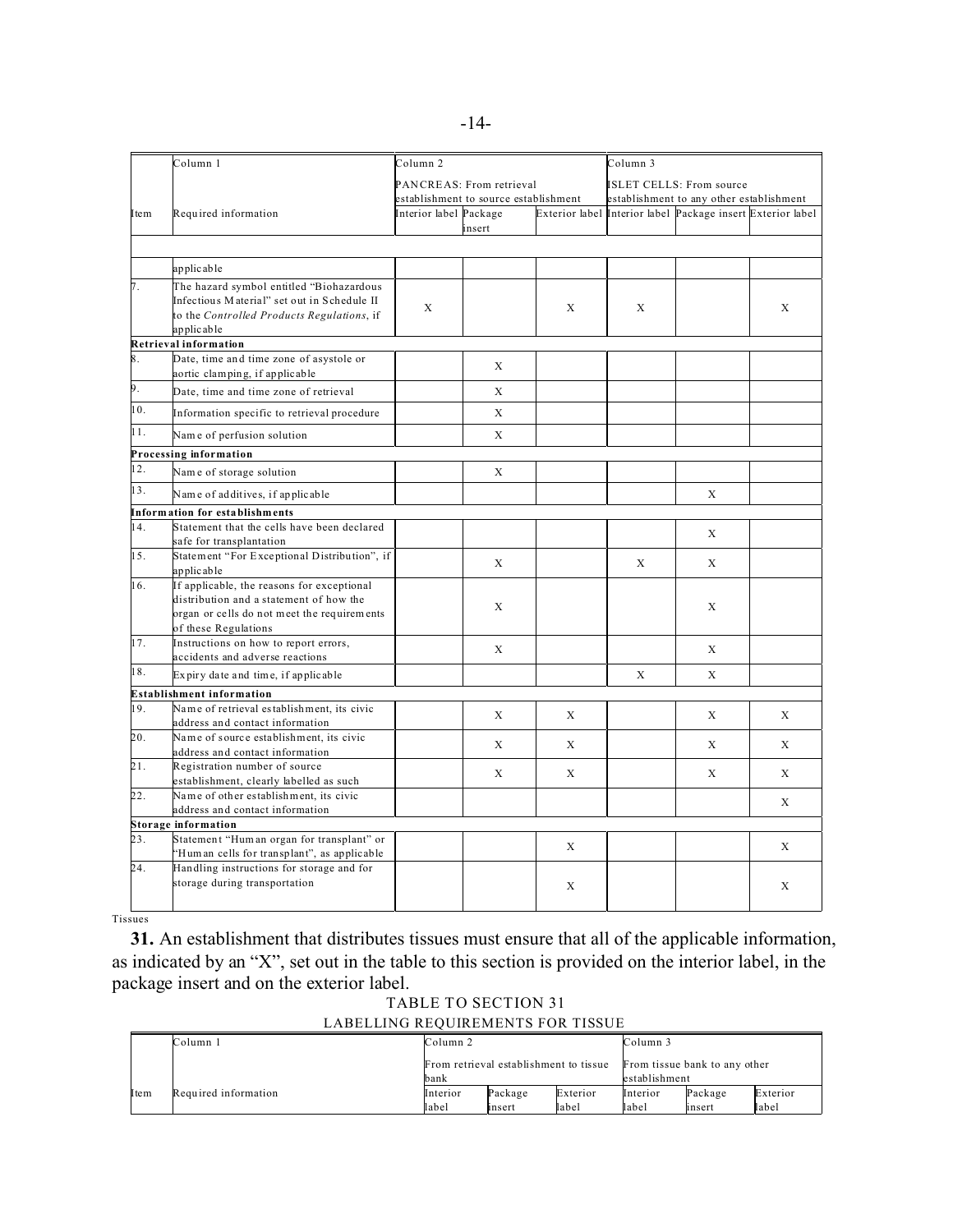|     | Information about donor and tissue                                                                                                               |   |   |   |   |   |   |
|-----|--------------------------------------------------------------------------------------------------------------------------------------------------|---|---|---|---|---|---|
| 1.  | Name of tissue, and whether left or right side, if<br>applicable                                                                                 | X | X |   | X | X |   |
| 2.  | Description of tissue                                                                                                                            |   | X |   |   | X |   |
| 3.  | Donor identification code, clearly labelled as such                                                                                              |   |   |   | X | X |   |
| 4.  |                                                                                                                                                  | X | X |   |   |   |   |
| 5.  | Information capable of identifying the donor                                                                                                     |   |   |   |   |   |   |
|     | Donor as sessment record                                                                                                                         |   | X |   |   |   |   |
| 6.  | The hazard symbol entitled "Biohazardous<br>Infectious Material" set out in Schedule II to the<br>Controlled Products Regulations, if applicable | X |   | X | X |   | X |
|     | Retrieval information                                                                                                                            |   |   |   |   |   |   |
| 7.  | Date, time and time zone of asystole or aortic<br>clamping, if applicable                                                                        |   | X |   |   |   |   |
| 8.  | Date, time and time zone of retrieval                                                                                                            |   | X |   |   |   |   |
| 9.  | Information specific to retrieval procedure                                                                                                      |   | X |   |   |   |   |
|     | Processing information                                                                                                                           |   |   |   |   |   |   |
| 10. | Name of storage solution, if applicable                                                                                                          |   | X |   |   | X |   |
| 11. | Name of anticoagulant and other additive, if<br>applicable                                                                                       |   |   |   |   | X |   |
| 12. | Statement that the tissue has been irradiated, if<br>applicable                                                                                  |   |   |   | X | X |   |
| 13. | Description of the disinfection and sterilization<br>processes that were used, if applicable                                                     |   |   |   |   | X |   |
| 14. | Statement "For Autologous Use Only", if<br>applicable                                                                                            | X | X |   | X | X |   |
|     | Information for transplant establishment                                                                                                         |   |   |   |   |   |   |
| 15. | Tissue-specific instructions for preparation for<br>use, if applicable                                                                           |   |   |   |   | X |   |
| 16. | Statement that the tissue has been declared safe<br>for transplantation                                                                          |   |   |   |   | X |   |
| 17. | Statement "For Exceptional Distribution", if<br>applicable                                                                                       |   |   |   | X | X |   |
| 18. | If applicable, the reasons for exceptional                                                                                                       |   |   |   |   |   |   |
|     | distribution and a statement of how the tissue                                                                                                   |   |   |   |   | X |   |
|     | does not meet the requirements of these<br>Regulations                                                                                           |   |   |   |   |   |   |
| 19. | Instructions on how to report errors, accidents and<br>adverse reactions                                                                         |   |   |   |   | X |   |
| 20. | Expiry date and time, if applicable                                                                                                              |   |   |   | X | X |   |
|     | <b>Establishment information</b>                                                                                                                 |   |   |   |   |   |   |
| 21. | Name of retrieval establishment, its civic address                                                                                               |   |   |   |   |   |   |
|     | and contact information                                                                                                                          |   | X | X |   |   |   |
| 22. | Name of source establishment, its civic address<br>and contact information                                                                       |   | X | X |   | X | X |
| 23. | Registration number of source establishment,<br>clearly labelled as such                                                                         |   |   |   |   | X | X |
| 24. | Name of transplant establishment, if known, its                                                                                                  |   |   |   |   |   | X |
|     | civic address and contact information<br><b>Storage information</b>                                                                              |   |   |   |   |   |   |
| 25. | Statement "Human tissue for transplant"                                                                                                          |   |   | X |   |   | X |
| 26. | Handling instructions for storage and for storage                                                                                                |   |   |   |   |   |   |
|     | during transportation                                                                                                                            |   |   | X |   |   | X |

Organs

**32.** An establishment that distributes organs must ensure that all of the applicable information, as indicated by an "X", set out in the table to this section is provided on the interior label, in the package insert and on the exterior label.

# TABLE TO SECTION 32 LABELLING REQUIREMENTS FOR ORGANS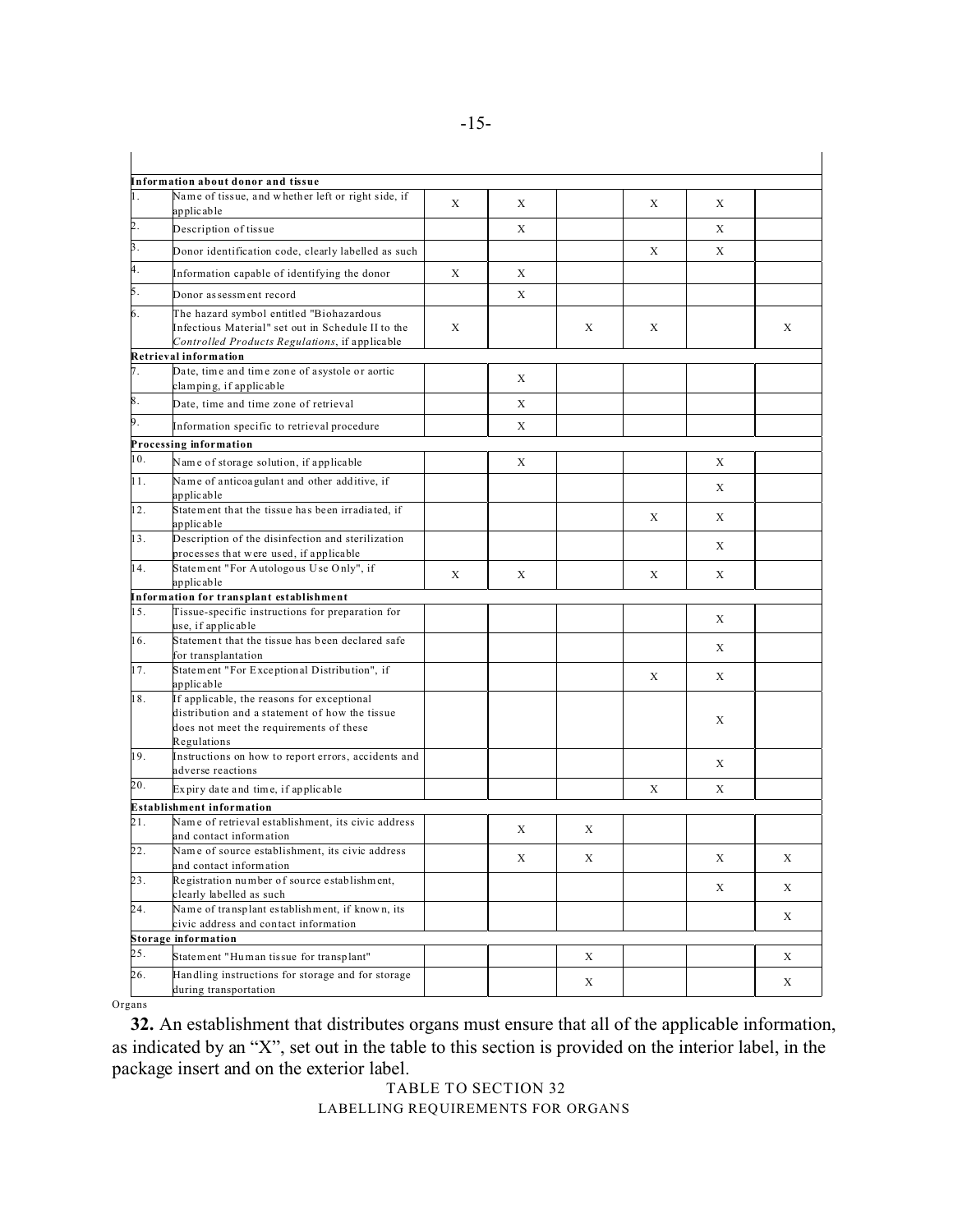|                | Column 1                                                                   | Column 2 |                                              |   | Column 3                                                                  |                                              |   |  |
|----------------|----------------------------------------------------------------------------|----------|----------------------------------------------|---|---------------------------------------------------------------------------|----------------------------------------------|---|--|
|                |                                                                            |          | DECEASED DONOR: From retrieval               |   | LIVING DONOR: From retrieval<br>establishment to transplant establishment |                                              |   |  |
|                |                                                                            |          | establishment to transplant establishment    |   |                                                                           |                                              |   |  |
| Item           | Required information                                                       |          | Interior label Package insert Exterior label |   |                                                                           | Interior label Package insert Exterior label |   |  |
|                |                                                                            |          |                                              |   |                                                                           |                                              |   |  |
|                | Information about donor and organ                                          |          |                                              |   |                                                                           |                                              |   |  |
| 1.             | Name of organ, and whether left or right                                   |          |                                              |   |                                                                           |                                              |   |  |
|                | side, if applicable                                                        | X        | X                                            | X | X                                                                         | X                                            |   |  |
| þ.             | Description of organ                                                       |          | X                                            |   |                                                                           | X                                            |   |  |
| $\mathbf{3}$ . | Donor identification code, clearly                                         | X        | X                                            |   | X                                                                         | X                                            |   |  |
|                | labelled as such                                                           |          |                                              |   |                                                                           |                                              |   |  |
| 4.             | All information in the donor assessment                                    |          |                                              |   |                                                                           |                                              |   |  |
|                | record that is not capable of identifying<br>the donor                     |          | X                                            |   |                                                                           |                                              |   |  |
| 5.             | ABO group and Rh factor of donor                                           | X        | X                                            |   | X                                                                         | X                                            |   |  |
| 6.             | The hazard symbol entitled                                                 |          |                                              |   |                                                                           |                                              |   |  |
|                | "Biohazardous Infectious Material" set                                     |          |                                              |   |                                                                           |                                              |   |  |
|                | out in Schedule II to the Controlled                                       | X        |                                              | X | X                                                                         |                                              | X |  |
|                | Products Regulations, if applicable                                        |          |                                              |   |                                                                           |                                              |   |  |
|                | Retrieval information                                                      |          |                                              |   |                                                                           |                                              |   |  |
| 7.             | Date, time and time zone of asystole or                                    |          | X                                            |   |                                                                           |                                              |   |  |
|                | aortic clamping, if applicable                                             |          |                                              |   |                                                                           |                                              |   |  |
| 8.             | Date, time and time zone of retrieval                                      |          | X                                            |   |                                                                           | X                                            |   |  |
| 9.             | Information specific to retrieval                                          |          | X                                            |   |                                                                           | X                                            |   |  |
|                | procedure                                                                  |          |                                              |   |                                                                           |                                              |   |  |
| 10.            | Name of perfusion solution                                                 |          | X                                            |   |                                                                           | X                                            |   |  |
|                | Processing information                                                     |          |                                              |   |                                                                           |                                              |   |  |
| 11.            | Name of storage solution                                                   |          | X                                            |   |                                                                           | Х                                            |   |  |
|                | Information for transplant establishment                                   |          |                                              |   |                                                                           |                                              |   |  |
| 12.            | Statement that the organ has been                                          |          | X                                            |   |                                                                           |                                              |   |  |
|                | declared safe for transplantation                                          |          |                                              |   |                                                                           |                                              |   |  |
| 13.            | Statement "For Exceptional                                                 | X        | X                                            |   | X                                                                         | X                                            |   |  |
| 14.            | Distribution", if applicable<br>If applicable, the reasons for exceptional |          |                                              |   |                                                                           |                                              |   |  |
|                | distribution and a statement of how the                                    |          |                                              |   |                                                                           |                                              |   |  |
|                | organ does not meet the requirements of                                    |          | X                                            |   |                                                                           | X                                            |   |  |
|                | these Regulations                                                          |          |                                              |   |                                                                           |                                              |   |  |
| 15.            | Instructions on how to report errors,                                      |          | X                                            |   |                                                                           | X                                            |   |  |
|                | accidents and adverse reactions                                            |          |                                              |   |                                                                           |                                              |   |  |
|                | <b>Establishment information</b>                                           |          |                                              |   |                                                                           |                                              |   |  |
| 16.            | Name of retrieval establishment, its civic                                 |          | X                                            | X |                                                                           | X                                            | X |  |
|                | address and contact information<br>Name of source establishment, its civic |          |                                              |   |                                                                           |                                              |   |  |
| 17.            | address and contact information                                            |          | X                                            | X |                                                                           | X                                            | X |  |
| 18.            | Registration number of source                                              |          |                                              |   |                                                                           |                                              |   |  |
|                | establishment, clearly labelled as such                                    |          | X                                            | X |                                                                           | X                                            | X |  |
| 19.            | Name of transplant establishment, its                                      |          |                                              |   |                                                                           |                                              |   |  |
|                | civic address and contact information                                      |          |                                              | X |                                                                           |                                              | X |  |
|                | <b>Storage information</b>                                                 |          |                                              |   |                                                                           |                                              |   |  |
| 20.            | Statement "Human organ for transplant"                                     |          |                                              | X |                                                                           |                                              | X |  |
| 21.            | Handling instructions for storage and for                                  |          |                                              | X |                                                                           |                                              | X |  |
|                | storage during transportation                                              |          |                                              |   |                                                                           |                                              |   |  |

Additional information required

**33.** A registered establishment that imports and distributes, or that only distributes, a cell or tissue must ensure that the following information is added to that required by sections 30 and 31:

(*a*) on the exterior label and in the package insert, the name of the establishment, its civic address and contact information; and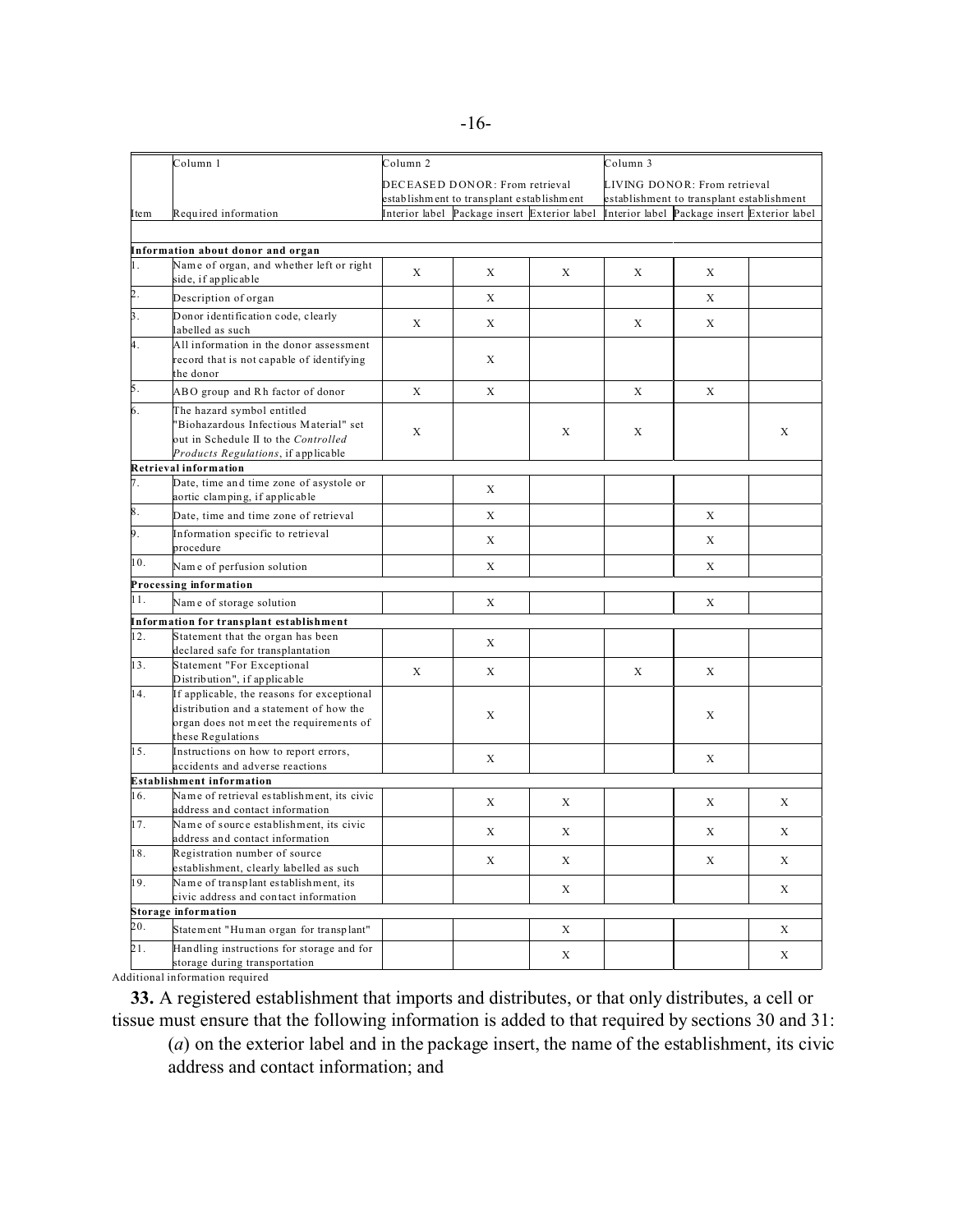(*b*) on the exterior label and in the package insert, the establishment's registration number.

# QUARANTINE

Quarantine — cells and tissues

**34.** (1) A source establishment must ensure that cells, except islet cells, and tissues are quarantined until all of the following processing activities are completed:

(*a*) the donor is found to be suitable after completion of the donor suitability assessment;

(*b*) except in the case of fresh skin, bacteriological test results are reviewed and found to be acceptable, if applicable; and

(*c*) all processing records are reviewed for completeness and compliance with the standard operating procedures.

Additional requirement  $-\overline{ }$  live donors of tissue

(2) In addition to the requirements set out in subsection (1), the source establishment must quarantine tissues that are retrieved from live donors in accordance with section 17.2 of the tissue standard.

## **STORAGE**

Storage lim its

**35.** An establishment that distributes cells, tissues or organs and that stores cells, tissues and adjunct vessels that were not used at the time of transplantation of the organ with which they were retrieved must observe scientifically based maximum storage periods. Storage location

**36.** An establishment that distributes cells, tissues or organs must store them in a location that has appropriate environmental conditions that maintain their safety and that is secure against the entry of unauthorized persons.

Storage during transportation

**37.** An establishment that ships cells, tissues or organs must ensure that they are stored during transportation in appropriate environmental conditions. Segregation — tissues

**38.** An establishment that stores tissues must ensure that those that are intended for autologous use are segregated from those intended for allogeneic use. Segregation — transmissible disease agents and markers

**39.** An establishment that stores cells, tissues or organs must ensure that any of them that are untested or for which the results of tests on donor blood samples are positive or reactive for transmissible disease agents or markers or are unavailable are segregated from all other cells, tissues and organs.

# EXCEPTIONAL DISTRIBUTION

#### Conditions

**40.** A source establishment may distribute cells, tissues or organs that have not been determined safe for transplantation if all of the following conditions are met:

(*a*) a cell, tissue or organ that has been determined safe for transplantation is not immediately available;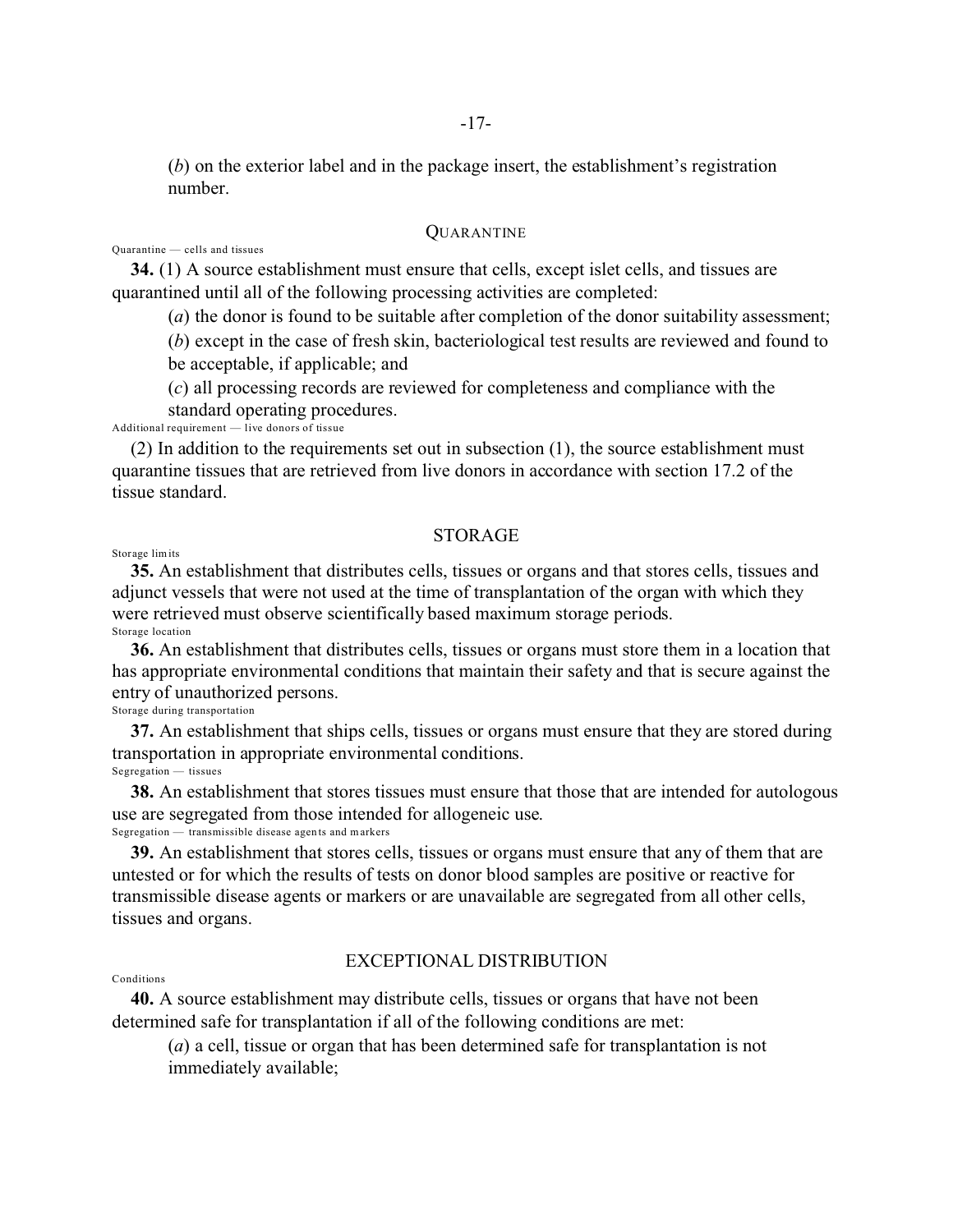(*b*) the transplant physician or dentist, based on their clinical judgement, authorizes the exceptional distribution; and

(*c*) the transplant establishment obtains the informed consent of the recipient. Notice in source establishment's records

**41.** (1) A source establishment that distributes cells, tissues or organs under section 40 must keep a copy of the notice of exceptional distribution in its records. Notice in transplant establishment's records

(2) The transplant establishment must keep a copy of the notice of exceptional distribution in its records.

Contents of notice

(3) A notice of exceptional distribution must contain all of the following information:

(*a*) the name of the transplanted cell, tissue or organ;

(*b*) the provisions of these Regulations with which the cell, tissue or organ is not in compliance at the time of its distribution;

(*c*) the justification for the distribution that formed the basis for the transplant physician's or dentist's decision to authorize it;

(*d*) the name of the source establishment that distributed the cell, tissue or organ;

(*e*) the name of the transplant establishment and of the transplant physician or dentist who authorized the distribution; and

(*f*) the time and date of the written authorization of the distribution and a copy of the authorization signed by the transplant physician or dentist.

Follow-up

**42.** A source establishment that distributes a cell, tissue or organ under section 40 before the donor suitability assessment is complete must, after the distribution, complete the assessment, carry out any other appropriate follow-up testing and notify the relevant transplant establishment of the results.

# ERROR, ACCIDENT AND ADVERSE REACTION INVESTIGATION AND REPORTING

ERRORS AND ACCIDENTS

#### Requ ired action

**43.** (1) Subject to subsection (2), an establishment that is not a source establishment and that has reasonable grounds to believe that the safety of a cell, tissue or organ that is or was in its possession has been compromised by the occurrence of an error or accident during processing

must immediately take all of the following steps: (*a*) determine the donor identification codes of all implicated cells, tissues and organs;

(*b*) identify and quarantine any other implicated cells, tissues and organs in its possession; and

(*c*) notify the following establishments:

(i) the relevant source establishment, and

(ii) if the cells, tissues or organs were imported, the establishment that imported them.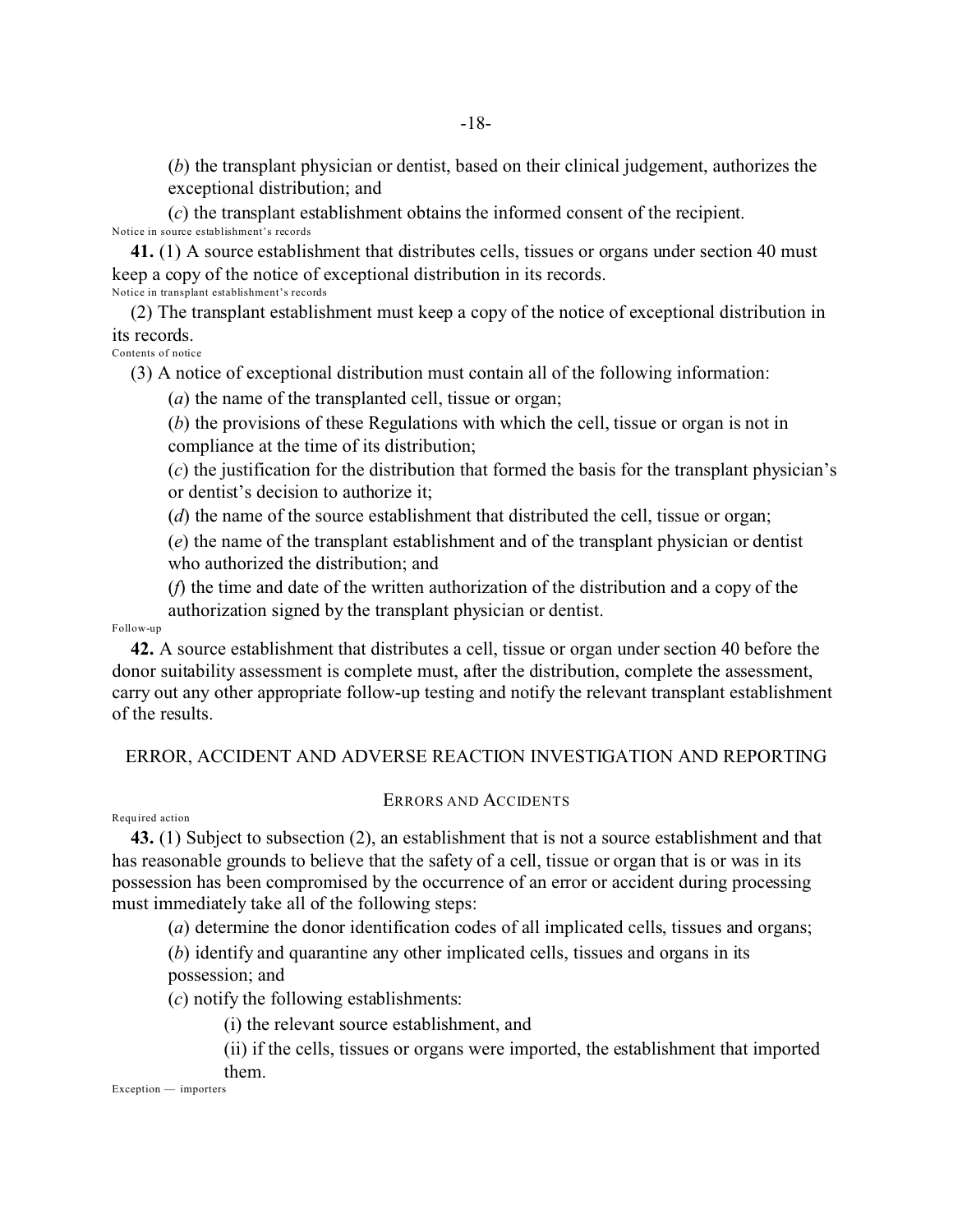(2) If the establishment that receives a notice under subsection (1) is the establishment that imported the implicated cells, tissues or organs, it only has to notify the source establishment. Contents of notice

(3) The notice must include all of the following information:

(*a*) the reasons for the establishment's belief that the safety of cells, tissues or organs has been compromised;

(*b*) an explanation of how the safety of the implicated cells, tissues or organs may have been compromised, if known;

(*c*) the donor identification codes of all implicated cells, tissues and organs; and

(*d*) the name of any suspected transmissible disease or disease agent, if known. Written notice

(4) If the notice is given verbally, a confirmatory written notice must be sent as soon as possible afterwards. Action by source establishment

**44.** (1) A source establishment that has reasonable grounds to believe that the safety of cells, tissues or organs for whose processing it is responsible has been compromised by the occurrence of an error or accident during processing must immediately take all of the following actions:

(*a*) quarantine any implicated cells, tissues and organs in its possession;

(*b*) send a notice described in subsection (2) to all of the following establishments:

(i) if the cells, tissues or organs were imported, the establishment that imported them,

(ii) any source establishment from which it received the donor referral, if applicable,

(iii) any source establishment to which it made a donor referral, if applicable, and

(iv) any establishment to which it distributed implicated cells, tissues or organs; and

(*c*) initiate an investigation into the suspected error or accident.

Contents of notice

(2) The notice must include all of the following information:

(*a*) the reasons for its belief that the safety of the cells, tissues or organs has been compromised;

(*b*) an explanation of how the safety of the implicated cells, tissues or organs may have been compromised, if known;

(*c*) the donor identification codes of all implicated cells, tissues and organs;

(*d*) the name of any suspected transmissible disease or disease agent, if known; and

(*e*) a statement requiring all implicated cells, tissues and organs to be quarantined immediately and until further notice from the source establishment and specifying any other corrective action that must be taken.

When no investigation necessary

**45.** If, on receipt of a notice under subsection 43(1), the source establishment does not have reasonable grounds to believe that an investigation is necessary, it must notify the establishment to that effect in writing and provide its reasons for the decision not to conduct an investigation. Action on receipt of notice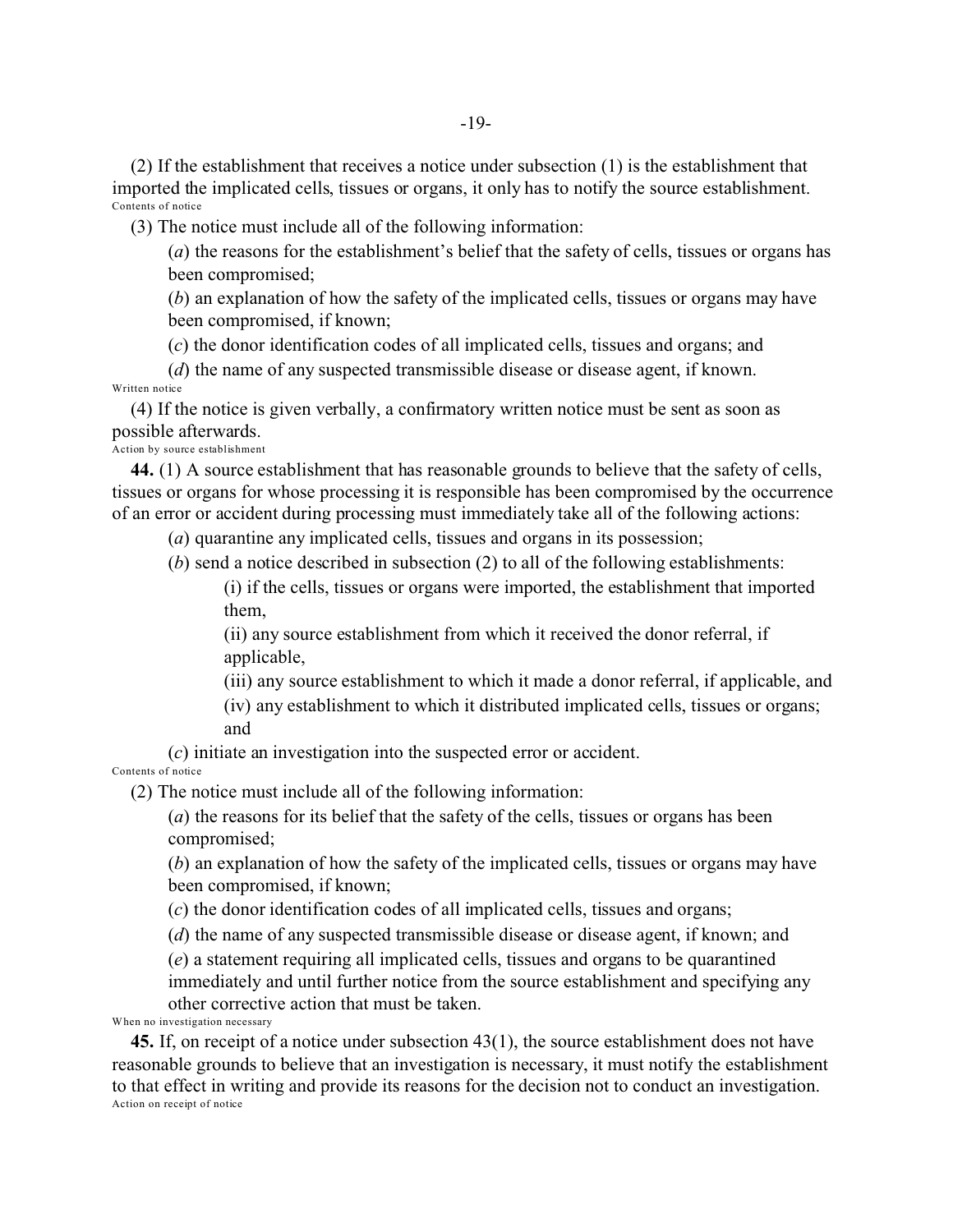**46.** An establishment that is not a source establishment and that receives a notice under section 44 or a copy of such a notice under this section must immediately take both of the following actions:

(*a*) quarantine all implicated cells, tissues and organs in its possession; and

(*b*) forward a copy of the notice to every establishment to which it distributed implicated cells, tissues or organs.

# ADVERSE REACTIONS

Requ ired action

**47.** (1) Subject to subsection (2), an establishment that is not a source establishment and that has reasonable grounds to believe that an unexpected adverse reaction has occurred must immediately take all of the following steps:

(*a*) determine the donor identification codes of the transplanted cells, tissues or organs;

(*b*) identify and quarantine any other cells, tissues and organs in its possession that could potentially cause an adverse reaction in the same way as the transplanted cells, tissues or organs; and

(*c*) notify the following establishments:

(i) the relevant source establishment, and

(ii) if the cells, tissues or organs were imported, the establishment that imported them.

Exception — importers

(2) If the establishment that receives a notice under subsection (1) is the establishment that imported the implicated cells, tissues or organs, it only has to notify the source establishment. Contents of notice

(3) The notice must include all of the following information:

(*a*) a description of the adverse reaction;

(*b*) the donor identification codes of all implicated cells, tissues and organs; and

(*c*) the name of any suspected transmissible disease or disease agent, if known. Written notice

(4) If the notice is given verbally, a confirmatory written notice must be sent as soon as possible afterwards.

Action by source establishment

**48.** (1) A source establishment that has reasonable grounds to believe that an unexpected adverse reaction has occurred that involves cells, tissues or organs for whose processing it is responsible must immediately take all of the following actions:

(*a*) quarantine any implicated cells, tissues and organs in its possession;

(*b*) send a notice described in subsection (2) to all of the following establishments:

(i) if the implicated cells, tissues or organs were imported, the establishment that imported them,

(ii) any source establishment from which it received the donor referral, if applicable,

(iii) any source establishment to which it made a donor referral, and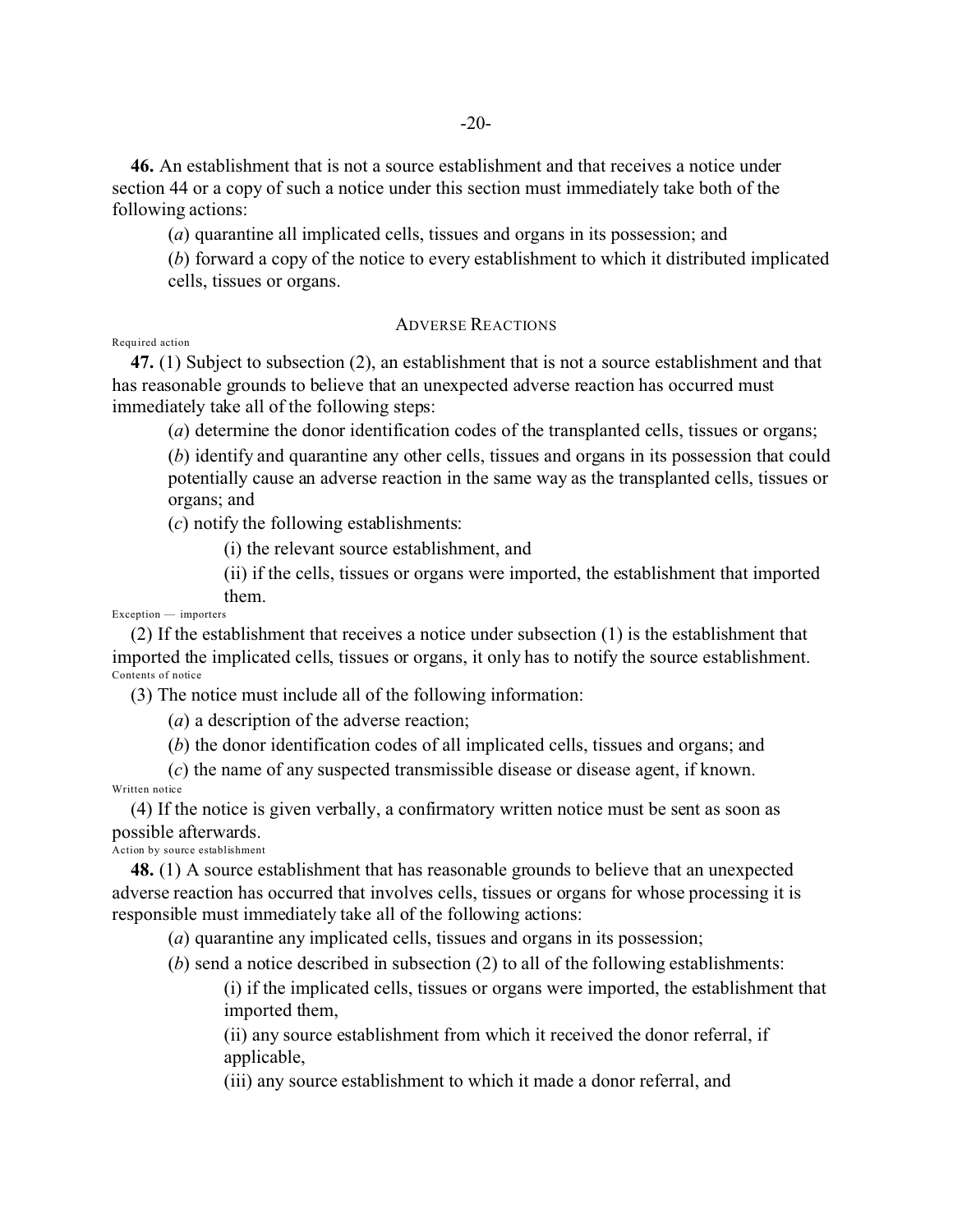(iv) any establishment to which it distributed implicated cells, tissues or organs; and

(*c*) initiate an investigation into the adverse reaction. Contents of notice

(2) The notice must include all of the following information:

(*a*) a description of the nature of the adverse reaction;

(*b*) an explanation of how the safety of the implicated cells, tissues or organs may have been compromised, if known;

(*c*) the donor identification codes of all implicated cells, tissues and organs;

(*d*) the name of any suspected transmissible disease or disease agent, if known; and

(*e*) a statement requiring all implicated cells, tissues and organs to be quarantined immediately and until further notice from the source establishment and specifying any other corrective action that must be taken.

Action on receipt of notice

**49.** An establishment that is not a source establishment and that receives a notice under section 48 or a copy of such a notice under this section must immediately take both of the following actions:

(*a*) quarantine all implicated cells, tissues and organs in its possession; and

(*b*) forward a copy of the notice to every establishment to which it distributed implicated cells, tissues or organs.

## INVESTIGATIONS AND REPORTING

#### Requirement to cooperate

**50.** An establishment must provide the source establishment that is conducting an investigation with any relevant information in its possession with respect to cells, tissues or organs that it distributed or transplanted. Reports to Minister

**51.** (1) A source establishment that is conducting an investigation into either of the following subject-matters must provide the Minister with the reports described in subsection (2):

(*a*) a suspected error or accident that is identified after distribution of cells, tissues or organs that could lead to a serious adverse reaction involving the transmission of an infectious disease or disease agent; and

(*b*) an unexpected serious adverse reaction that is thought to involve the transmission of an infectious disease or disease agent.

Contents and timing

(2) The reports must include the following information and be provided at the following times:

(*a*) within 24 hours after the start of the investigation, a preliminary report that includes all relevant information that is available at that time; and

(*b*) within 15 days after the start of the investigation and every 15 days after that until the final report is made, an update on any new information about the suspected error or accident or serious adverse reaction, on the progress made in the investigation during those 15 days and on the steps taken to mitigate further risks.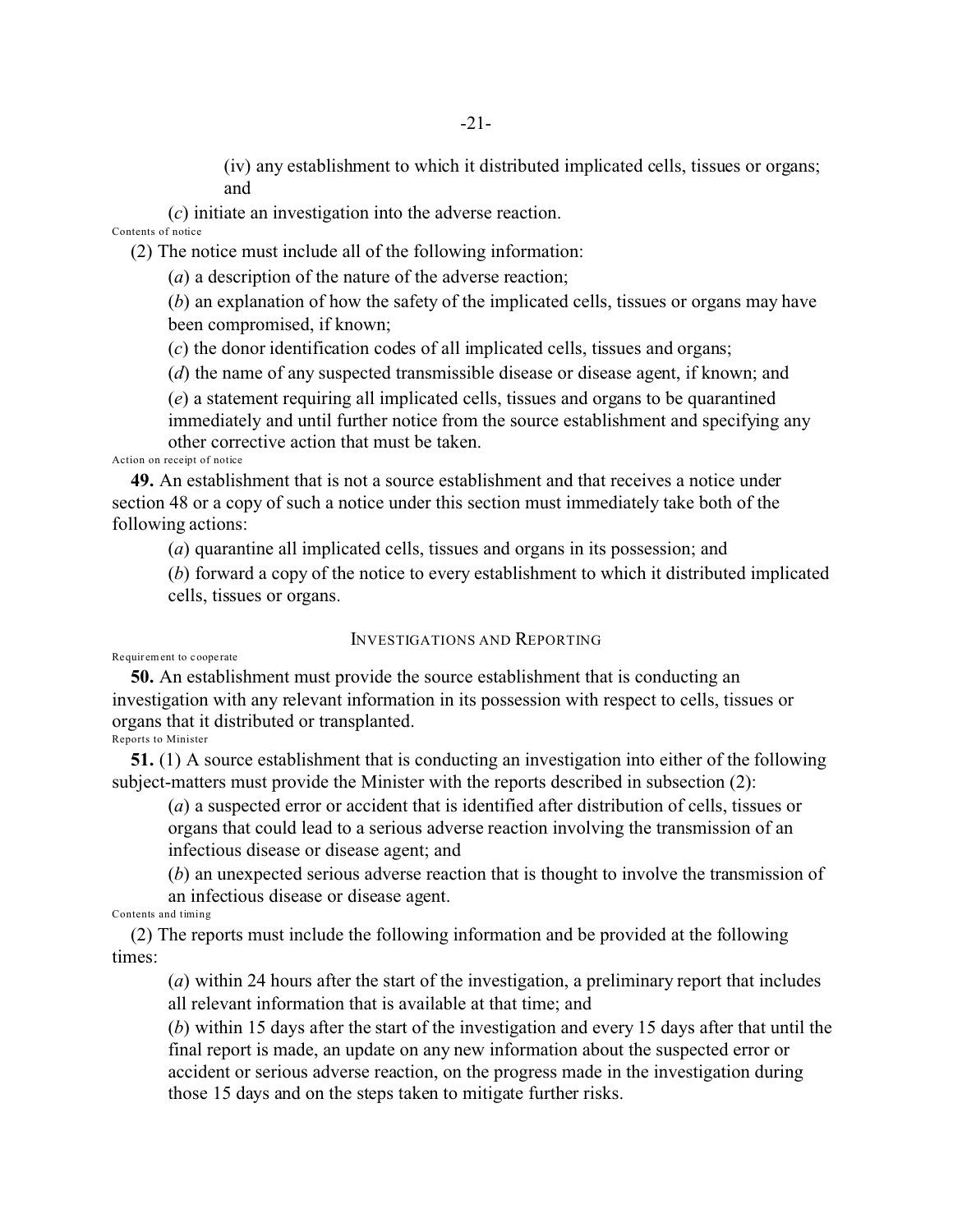When investigation shows no contamination or compromise

**52.** (1) If the results of the investigation show that the implicated cells, tissues or organs are not contaminated or compromised, the source establishment must notify every establishment that was notified under section 44 or 48 to that effect in writing and that they may be released from quarantine.

Forwarding of copies of notice

(2) On receipt of a notice under subsection (1), an establishment that is not a source establishment must forward a copy of the notice to every establishment to whom it distributed implicated cells, tissues or organs.

When investigation inconclusive or shows contamination or compromise

**53.** (1) If the results of the investigation show that some or all of the implicated cells, tissues or organs are contaminated or compromised, or the results are inconclusive, the source establishment must notify every establishment that was notified under section 44 or 48 to that effect in writing and that they may not be released for distribution. Forwarding of copies of notice

(2) On receipt of a notice under subsection (1), an establishment that is not a source establishment must forward a copy of the notice to every establishment to whom it distributed implicated cells, tissues or organs.

Final report to Minister

**54.** (1) On completion of an investigation , the source establishment must submit a detailed final report to the Minister that contains at least all of the following information:

(*a*) the results of the investigation;

(*b*) the final disposition of the cells, tissues and organs that were the subject of the investigation and the reasons for that disposition; and

(*c*) any corrective actions taken.

Summaries of final reports

(2) The source establishment must send a summary of the final report to every establishment that was notified under section 44 or 48. Forwarding of summaries

(3) An establishment that receives a summary under subsection (2) must send a copy of it to every establishment to which it distributed implicated cells, tissues or organs.

## RECORDS

#### Re cord qua lity

**55.** Records kept by an establishment must be accurate, complete, legible and indelible. Donor identification code — source establishment

**56.** (1) A source establishment must assign a donor identification code to each donor of a cell, tissue or organ for which it has responsibility.

Donor id entific ation code — all establishm ents

(2) Every registered establishment and transplant establishment must ensure that the donor identification code is a component of its records system. Requirement

**57.** An establishment's records must contain information with respect to all cells, tissues and organs that it processes, distributes, imports or transplants that identifies

(*a*) the establishment from which it receives the cells, tissues and organs; and

(*b*) all establishments to which it distributes the cells, tissues and organs.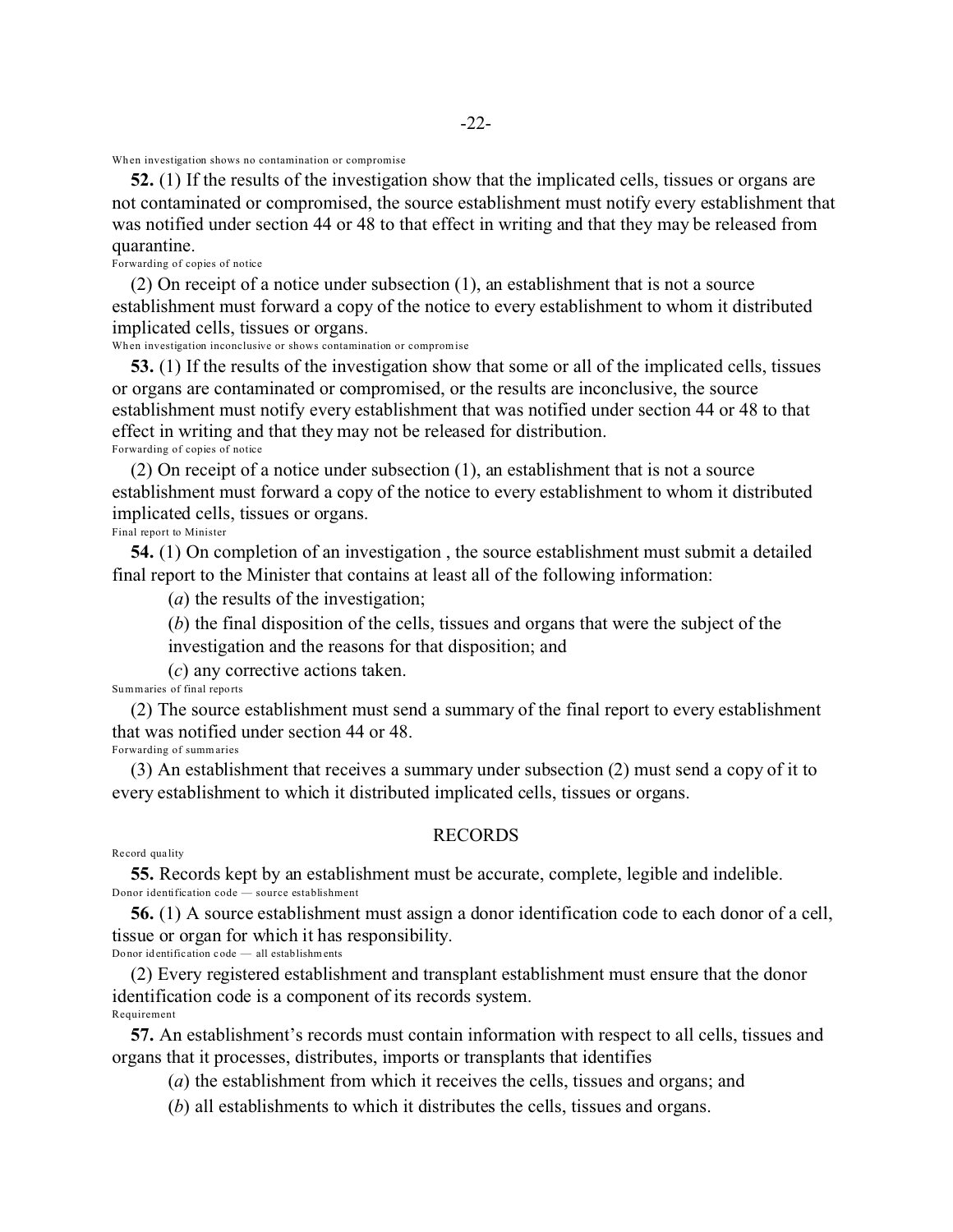Shippin g documents

**58.** An establishment's records must include all shipping documents with respect to cells, tissues and organs that it ships to another establishment. Source establishment records

**59.** The source establishment must keep records with respect to cells, tissues and organs that it processes that contain at least all of the following information:

(*a*) the donor identification code;

(*b*) documentation showing completion of the donor suitability assessment;

(*c*) a description of the cells, tissues and organs retrieved from the donor;

(*d*) if applicable, the name of any source establishment from which it received a donor

referral or to which it made a donor referral;

(*e*) the name of the retrieval establishment;

(*f*) documentation of all processing activities;

(*g*) the notice of exceptional distribution, if any; and

(*h*) documentation of any reported errors, accidents and adverse reactions and their investigation, if any, in connection with cells, tissues or organs retrieved from the donor that it banked or distributed and any corrective action taken.

Transplant establishment records

**60.** The transplant establishment must keep records with respect to cells, tissues and organs that it transplants that contain at least all of the following information:

(*a*) a description of the transplanted cells, tissues or organs;

(*b*) the donor identification code;

(*c*) the registration number of the source establishment;

(*d*) the notice of exceptional distribution, if any, and confirmation that the donor suitability assessment was completed as required by section 42;

(*e*) information that allows the identification of the recipient; and

(*f*) documentation of any errors, accidents and adverse reactions and their investigation in

connection with those cells, tissues or organs and any corrective action taken. Establishments to coop erate

**61.** An establishment must provide the source establishment and the transplant establishment with all of the information described in sections 59 and 60, respectively, that it possesses to complete the establishment's records.

Retention — 10 years after transplantation

**62.** (1) An establishment must keep the following records for at least 10 years after the date of transplantation, if known, or for at least 10 years after the date of distribution, final disposition or expiry of the cell, tissue or organ, as the case may be, whichever is the latest:

(*a*) the records described in section 57;

(*b*) the records described in section 59, except paragraph (*h*);

(*c*) the records described in section 60, except paragraph (*f*); and

(*d*) the record of destruction or other disposition of the cell, tissue or organ, if applicable. Retention — 10 years after record creation

(2) An establishment must keep the following records for 10 years after the date of their creation: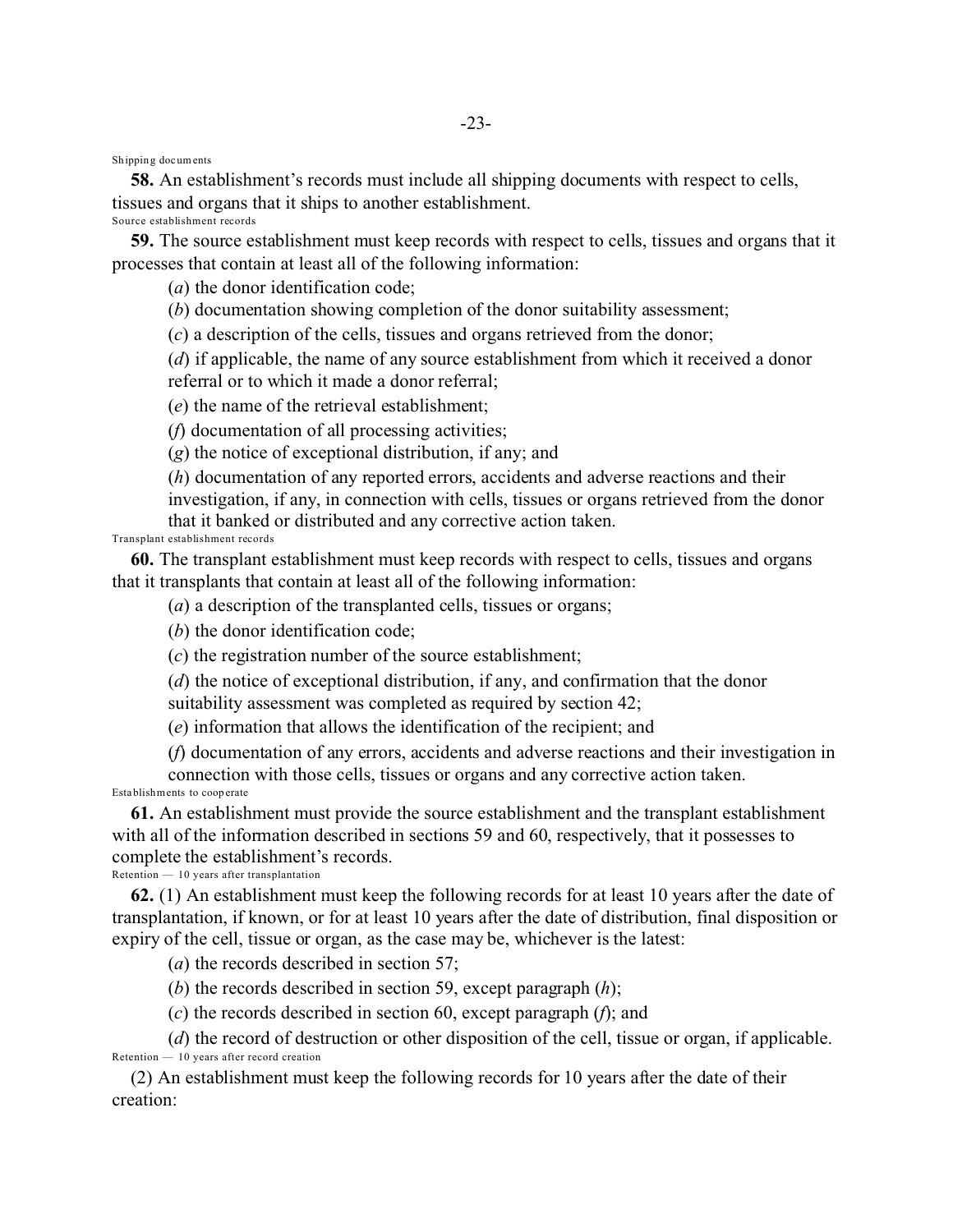(*a*) the records described in paragraphs 59(*h*) and 60(*f*); and

(*b*) reports of audits conducted under section 76, if applicable.

Retention — employee records

(3) An establishment that distributes cells, tissues or organs must keep records of the qualifications, training and competency of its employees for 10 years after the time an individual ceases to be an employee of the establishment. Retention — standard operating procedures

(4) An establishment that distributes cells, tissues or organs must keep a copy of every version of its standard operating procedures for 10 years after they are superseded by a new version. Storage of records

**63.** An establishment that distributes cells, tissues or organs must store records in a location that has appropriate environmental conditions and that is secure against the entry of unauthorized persons.

# PERSONNEL, FACILITIES, EQUIPMENT AND SUPPLIES

## PERSONNEL

Sufficient number and qualifications

**64.** (1) An establishment that distributes cells, tissues or organs must have sufficient personnel who are qualified by education, training or experience to perform their respective tasks to carry out the establishment's activities.

**Competency** 

(2) An establishment that distributes cells, tissues or organs must have a system for the orientation and training, both initial and ongoing, of personnel and for the evaluation of their competency.

# **FACILITIES**

**Requirements** 

**65.** The facilities of an establishment that distributes cells, tissues or organs must be constructed and maintained to permit all of the following:

(*a*) the carrying out of all of its activities;

(*b*) the efficient cleaning, maintenance and disinfection of the facilities in a way that

prevents contamination and cross-contamination;

(*c*) environmental and microbiological monitoring and control appropriate to the areas where its activities are carried out; and

(*d*) controlled access to all areas where its activities are carried out.

# EQUIPMENT AND SUPPLIES

Requirements — equipment

**66.** An establishment that distributes cells, tissues or organs, in carrying out its processing and storage activities, must use equipment that is cleaned and maintained and, whenever applicable,

(*a*) qualified for its intended purpose;

(*b*) calibrated;

(*c*) disinfected or sterilized before each use; and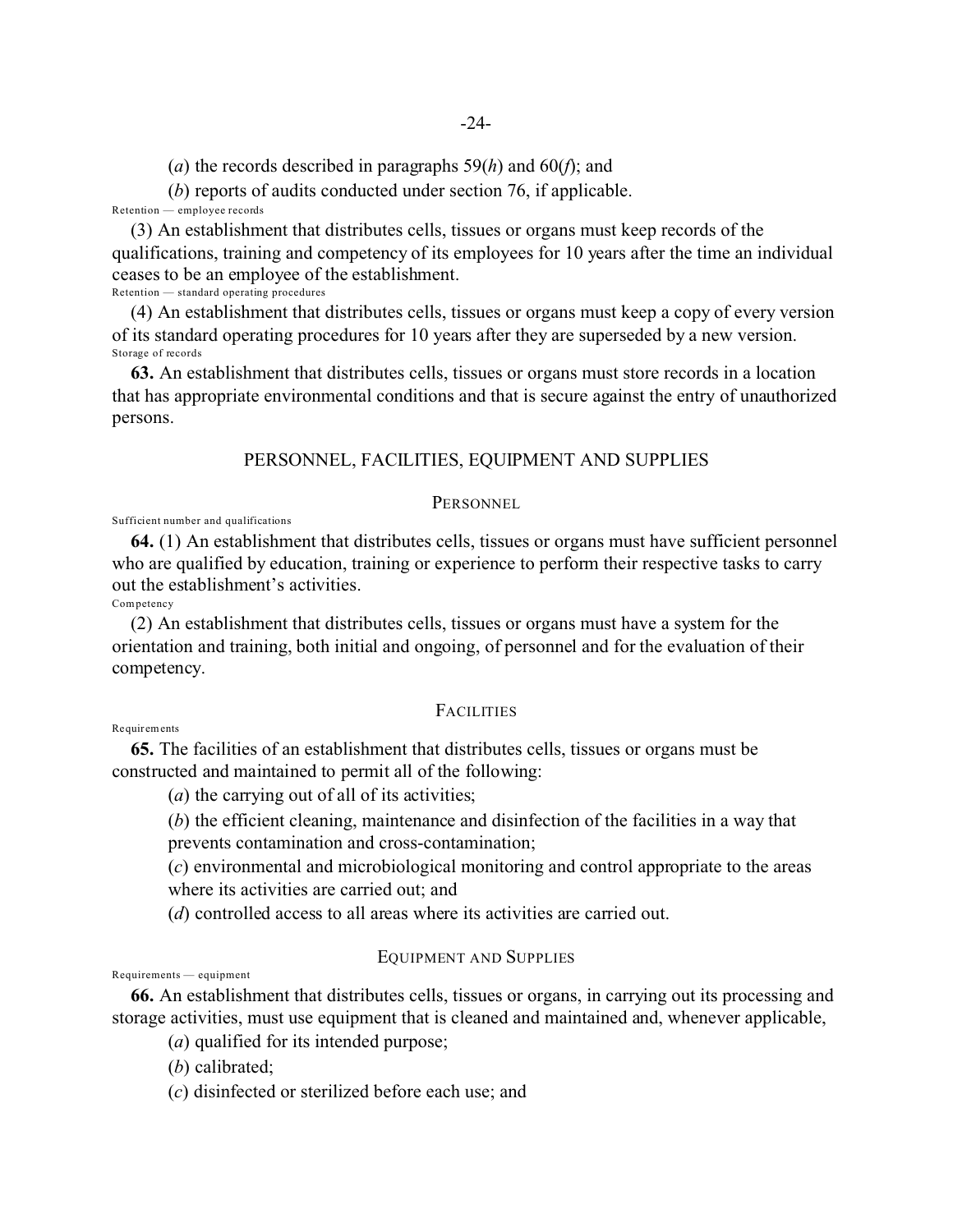(*d*) requalified or recalibrated, as appropriate, after any repair or change is made to it that results in a change to its specifications.

Requirements — storage equipment

**67.** An establishment that distributes cells, tissues or organs that uses equipment to store cells, tissues or adjunct vessels that are not used immediately in organ transplantation must ensure that the equipment maintains appropriate environmental conditions. Processing supplies

**68.** An establishment that processes cells, tissues or organs must use qualified supplies for those activities that could affect the safety of the cells, tissues or organs, and must store solutions, reagents and other supplies under appropriate environmental conditions. Cleaning supplies

**69.** An establishment that processes cells, tissues or organs must ensure that it uses supplies for cleaning, maintenance, disinfection or sterilization that do not react with, or that are not absorbable by, the cells, tissues or organs.

## QUALITY ASSURANCE SYSTEM

## GENERAL

Application

**70.** Sections 71 to 76 apply only to establishments that distribute cells, tissues or organs. Quality assurance system required

**71.** An establishment must ensure that it has a quality assurance system in place that complies with the requirements of these Regulations for all activities that it carries out.

# STANDARD OPERATING PROCEDURES

Standard operating procedures required

**72.** An establishment must have standard operating procedures with respect to the safety of cells, tissues and organs for all activities that it carries out.

Requir ements

**73.** The standard operating procedures must meet all of the following requirements:

(*a*) be in a standardized format;

(*b*) be approved by the medical director or scientific director;

(*c*) be available for use at all locations where the relevant activities are carried out;

(*d*) have any changes to the procedures approved by the medical director or scientific director before being implemented; and

(*e*) be kept up-to-date.

Routine review

**74.** (1) An establishment must review its standard operating procedures every two years and again after any amendment to these Regulations. Supplementary review

(2) An establishment that receives a summary of a final report of an error, accident or adverse reaction investigation or the report of an audit either of which reveals a deficiency in a standard operating procedure must review that procedure.

Records of compliance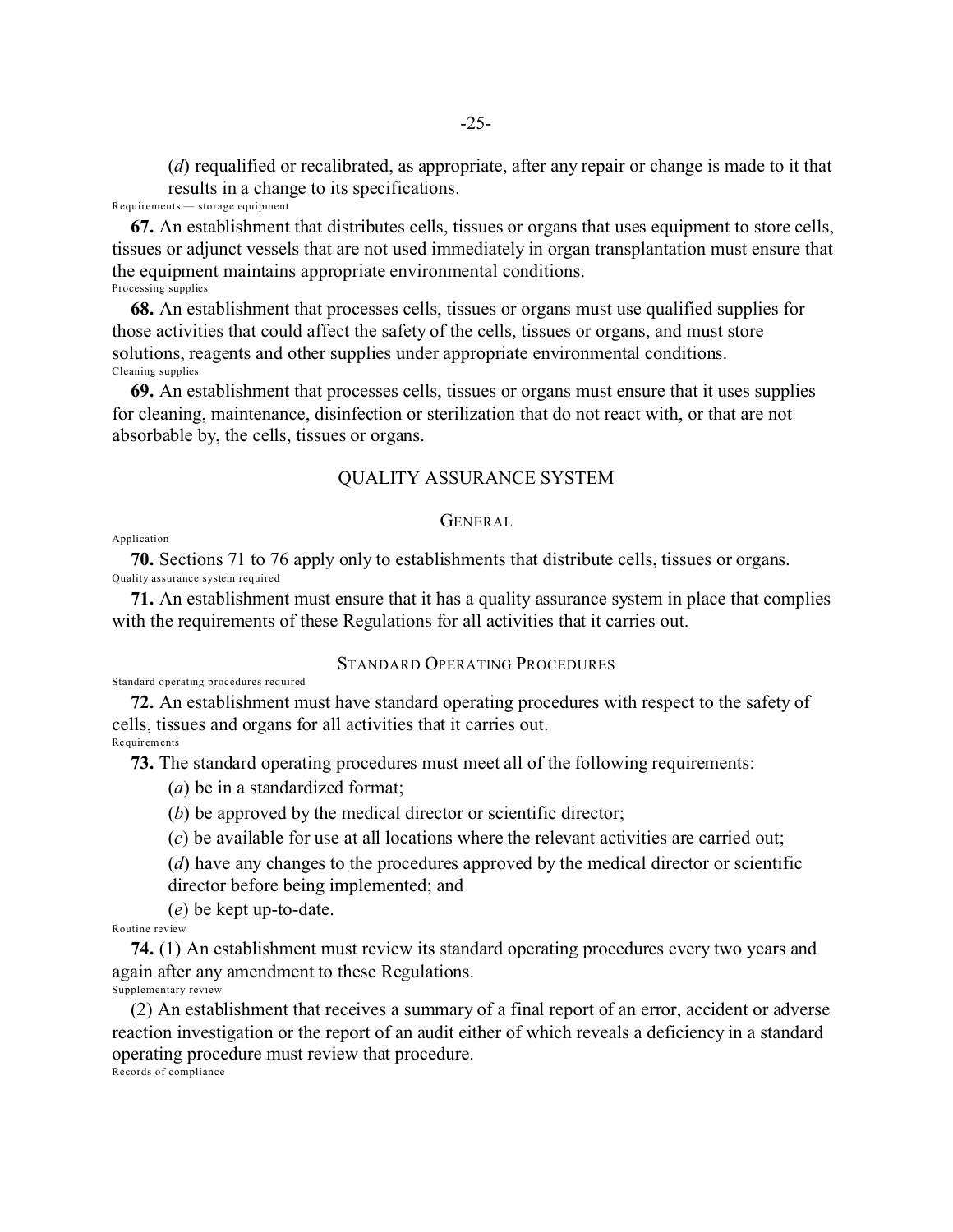**75.** An establishment must keep records that demonstrate that it has implemented its standard operating procedures. Audits

**76.** An establishment must conduct an audit every two years of the activities that it carries out to verify that those activities comply with these Regulations and with its standard operating procedures, by a person who does not have direct responsibility for the activities being audited.

POWERS OF INSPECTORS

#### Taking photographs

**77.** An inspector may, in the administration of these Regulations, take photographs of any of the following:

(*a*) any article that is referred to in subsection 23(2) of the Act;

(*b*) any place where the inspector believes on reasonable grounds that any article referred to in paragraph (*a*) is processed; and

(*c*) anything that the inspector believes on reasonable grounds is used or is capable of being used in the processing of any article referred to in paragraph (*a*).

## **TRANSITIONAL PROVISION**

Processed w ithin 5 years before registration

**78. (1) Subject to subsection (2), the following establishments may import, distribute or transplant, as the case may be, cells and tissues that were processed within five years before the day on which these Regulations are registered:**

**(***a***) a registered establishment; and**

**(***b***) a transplant establishment that does not distribute cells or tissues.**

Prohibition

**(2) An establishment may not import, distribute or transplant, as the case may be, cells or tissues under subsection (1) unless the requirements of subsection 56(2) and section 57 are met.**

## **COMING INTO FORCE**

Six months after registration

**79. (1) These Regulations, except subsection 26(1), come into force six months after the day on which they are registered.**

Exception

**(2) Subsection 26(1) comes into force one year after the day on which these Regulations are registered.**

Transitional provision

**(3) Section 78 ceases to be in force five years after the day on which these Regulations are registered.**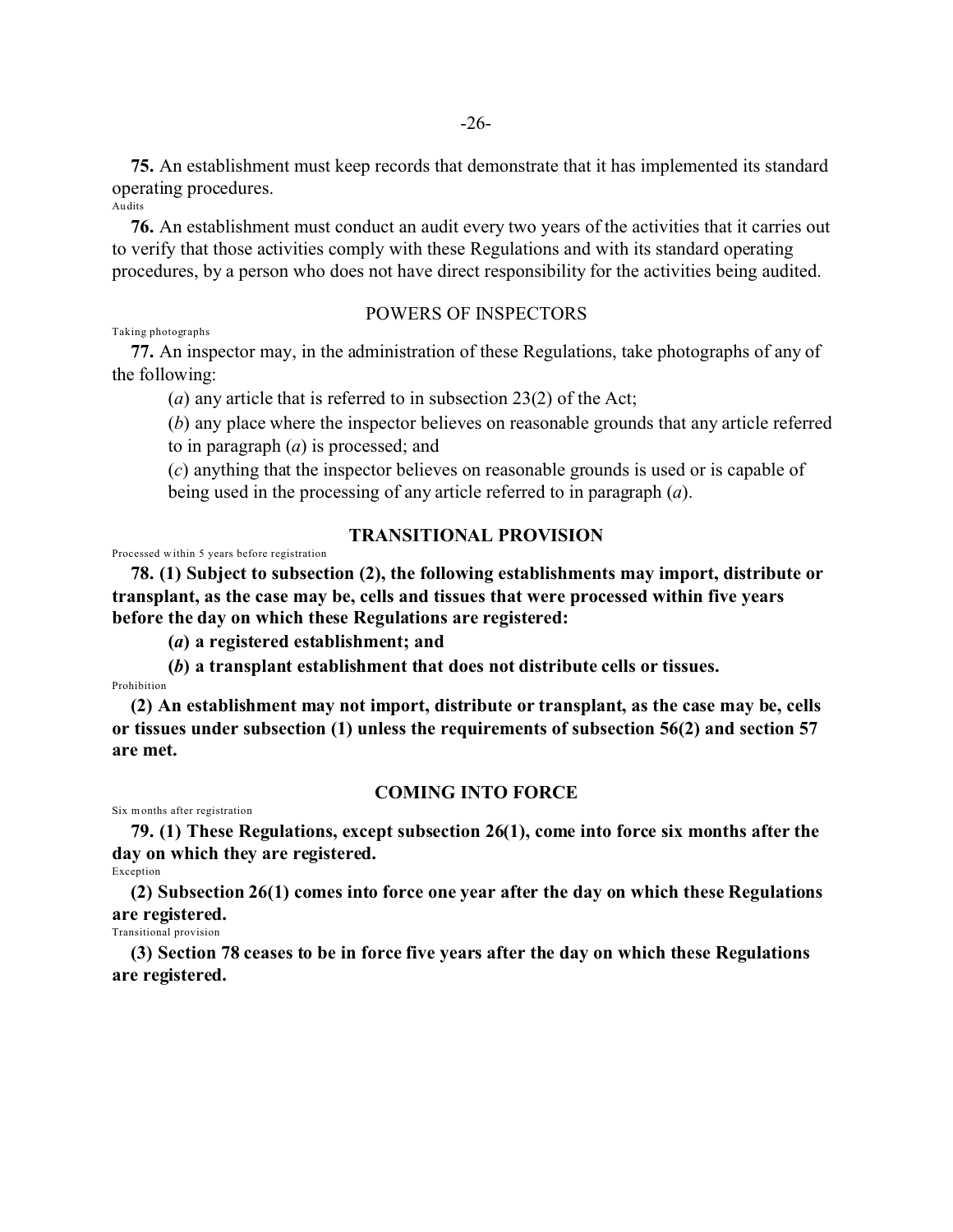## **REGULATORY IMPACT ANALYSIS STATEMENT RÉSUMÉ DE L'ÉTUDE D'IMPACT DE LA RÉGLEMENTATION**

(This statement is not part of the Regulation.) (Ce résumé ne fait pas partie du règlement.)

Health Santé

# **Department or Agency Ministère ou organisme**

# **Title of Proposal Titre du projet**

Project No. 1363 Projet no. 1363

*Safety of Human Cells, Tissues and Organs for Transplantation Regulations*

Amendments to be done to *Medical Devices Regulations* and Schedule D of the *Food and Drugs Act*

*Règlement sur la sécurité des cellules, tissus et organes humains destinés à la transplantation*

Modifications à apporter au *Règlement sur les instruments médicaux* et Annexe D de la *Loi sur les aliments et drogues*

*Food and Drugs Act*, c. F-27, subsection  $30(1)$ 

# **Statutory Authority Fondement législatif**

*Loi sur les aliments et drogues*, ch. F-27, paragraphe  $30(1)$ 

# **Submitted for Consideration for: Soumis en vue de:**

Final publication **Publication** Publication finale

Minister of Health / Ministre de la Santé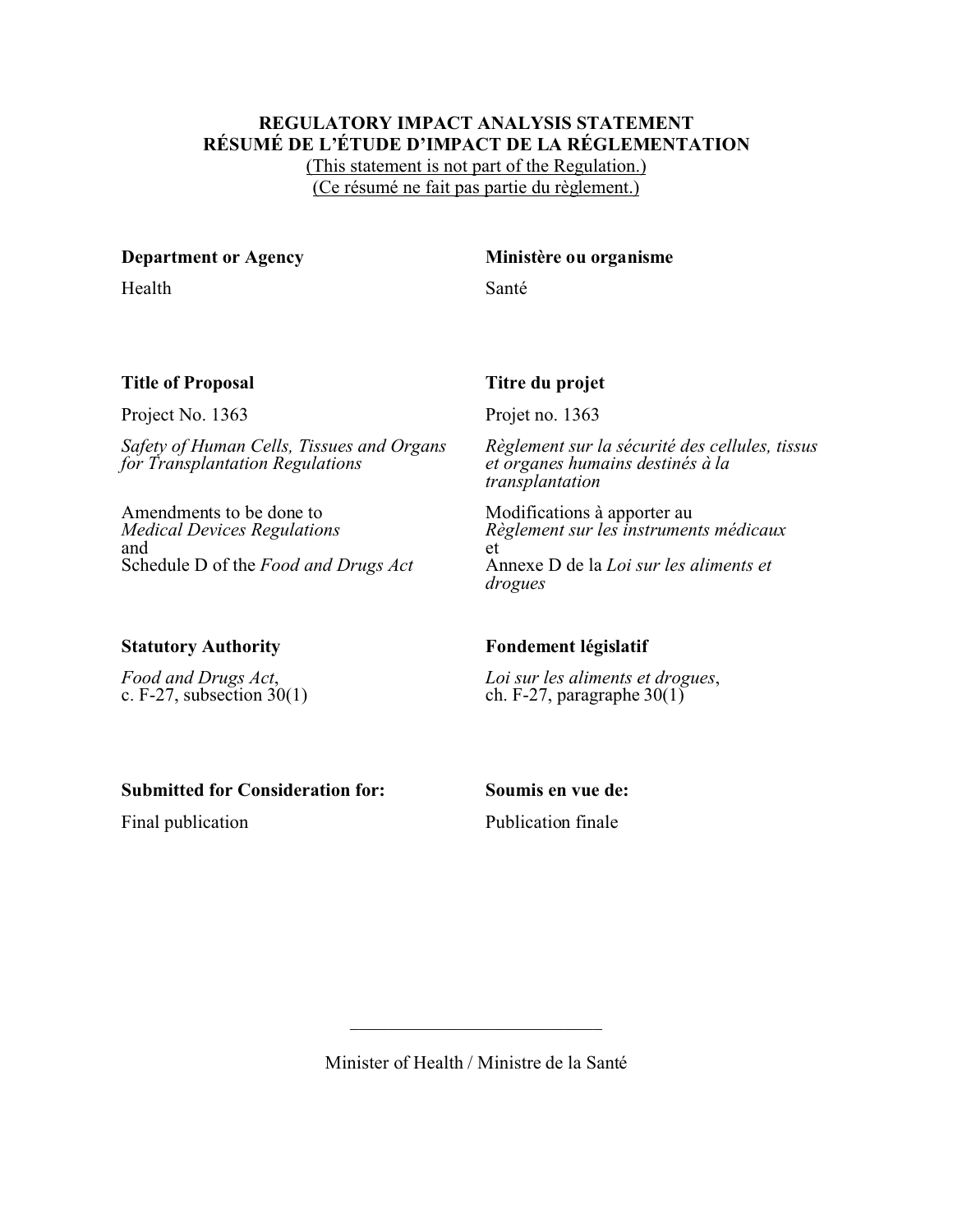# **REGULATORY IMPACT ANALYSIS STATEMENT**

(This statement is not part of the Regulation.)

# *Description*

 The purpose of this regulatory initiative is to minimize the potential health risks to Canadian recipients of human cells, tissues and organs (CTO). The *Safety of Human Cells, Tissues and Organs for Transplantation Regulations* (CTO Regulations) address safety in the processing and handling of these products, resulting in improved protection of the health and safety of Canadian transplant recipients.

It is important to acknowledge the life-saving / life-enhancing gifts that make possible the transplantation of human cells, tissues or organs. Health Canada recognizes this noble sacrifice, which should not be considered diminished in any way by the use of regulatory language, necessary under the constraints imposed by the *Food and Drugs Act* (F&DA). By regulating all establishments and individuals in Canada that handle, process, distribute or import human CTO, these standards-based regulations for CTO will enable Health Canada to play an active role in realizing the intended benefit of these gifts, and contribute to fulfilling its mandate to maintain and improve the health of Canadians.

The CTO regulations incorporated the following instruments in their development: the safety standards upon which they are based; a risk management approach in their design and enforcement; provinces, territories and transplantation experts have been engaged in extensive consultations during the course of their development. These regulations also deliver on the Government's commitment in the Budget for 2005 to continue to invest in health care, through direct support of therapeutic product safety.

The CTO Regulations were pre-published in *Canada Gazette*, Part I on December 10, 2005 for a 75-day comment period. In response to publication, Health Canada received questions of clarification from fifteen organizations, as well as thirty-two (32) sets of comments and recommendations from organizations belonging to the domestic and international CTO community. Comments and recommendations received during, and after the close of, the 75-day comment period were crucial in the further development of these regulations. Health Canada's responses to these questions and recommendations varied from personal contact via email or phone contact for clarifications, further development of guidance for clarification and changes to the CTO Regulations. Any change made to the CTO Regulations, while not compromising the health and the safety of Canadian recipients, resulted in less onerous requirements on the CTO community. All changes to the regulations, minus those of an editorial nature, are outlined in the Consultation section of this RIAS.

As the CTO Regulations are implemented, a consequential amendment to Schedule D to the F&DA is also required. The CTO Regulations will cover cord blood and peripheral blood when used as a source of lymphohematopoietic cells intended for use in transplantation, while cord blood and peripheral blood intended for transfusion will continue to be regulated in Schedule D to the F&DA.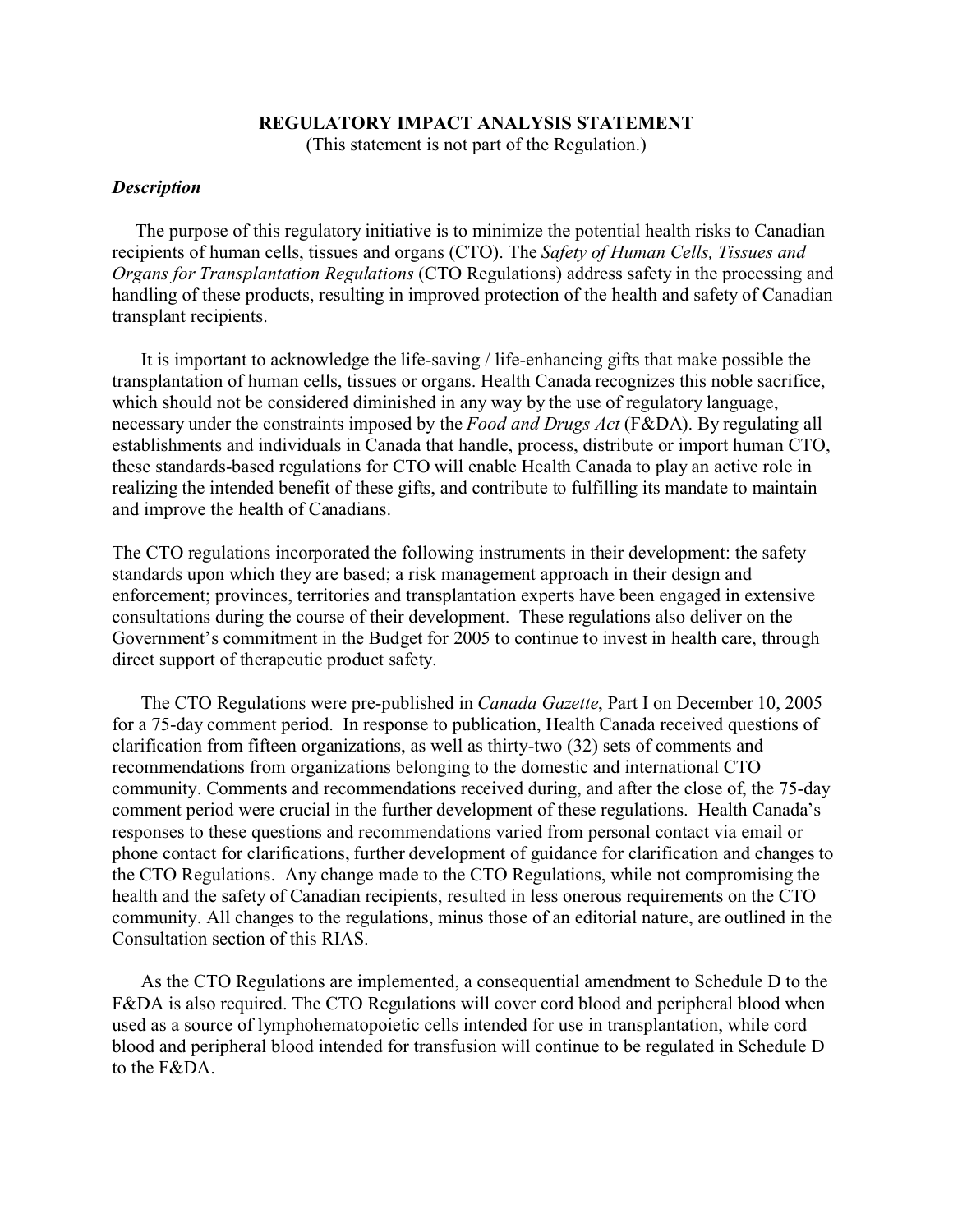The *Medical Devices Regulations* (MDR) will also be amended upon implementation of the CTO Regulations. The intention is to limit the scope of the MDR to Medical Devices manufactured from or incorporating animal or human cells or tissues. To allow for an appropriate transition, it is proposed that heart valves and dura mater will remain under the MDR until further analysis and consideration of appropriate regulatory oversight has taken place.

## **Need for Regulation**

Health Canada is the federal authority that regulates the safety, efficacy and quality of therapeutic products used in Canada pursuant to the F&DA. To date, there has been no consistent regulatory approach to maximize the safety of human CTO. Certain CTO are currently regulated under the MDR (e.g. dura mater and heart valves), the FDR (e.g. blood) and *Processing and Distribution of Semen for Assisted Conception Regulations* (e.g. semen for assisted conception), three separate sets of regulations under the F&DA. For other tissues and for organs, there are currently no specific regulations under the F&DA. In addition, there has been a lack of specific safety standards, compliance monitoring and enforcement activities, and adverse event reporting for most establishments handling/processing CTO that takes into consideration the unique characteristics of these products.

## **Challenges**

Instituting an effective approach, one that is both consistent and comprehensive, has proven challenging for a variety of reasons. Canadian establishments engaged in handling/processing CTO for transplantation currently employ multiple sets of voluntary standards that vary in their level of comprehensiveness. Other issues include overlapping federal/provincial jurisdiction and the various types of and uses for tissues, all of which result in a very complex regulatory environment. For these reasons, federal regulatory intervention in the CTO community has long been recommended by various stakeholders, including industry and government.

## **Health Canada's Response - National Standards**

In 1996, Health Canada began to address the need for regulation, and thereby the concerns of stakeholders, by striking a working group of independent experts to develop safety standards for CTO. In 2000, Health Canada contracted with the Canadian Standards Association (CSA) to facilitate the publication of the resulting National Standards designed to maximize the safety, quality and performance of CTO for transplantation. The Standards Council of Canada has accredited the CSA as the standards development organization in Canada. The CSA Technical Committee, which includes representatives from Health Canada, provincial and territorial governments, health professional groups and CTO stakeholders, was tasked with the development of the standards. Following extensive collaboration with experts in the field, federal and provincial governments and interested stakeholders, the National Standards were published in June 2003. This marked the initiation of the development of the new standardsbased regulatory framework for CTO.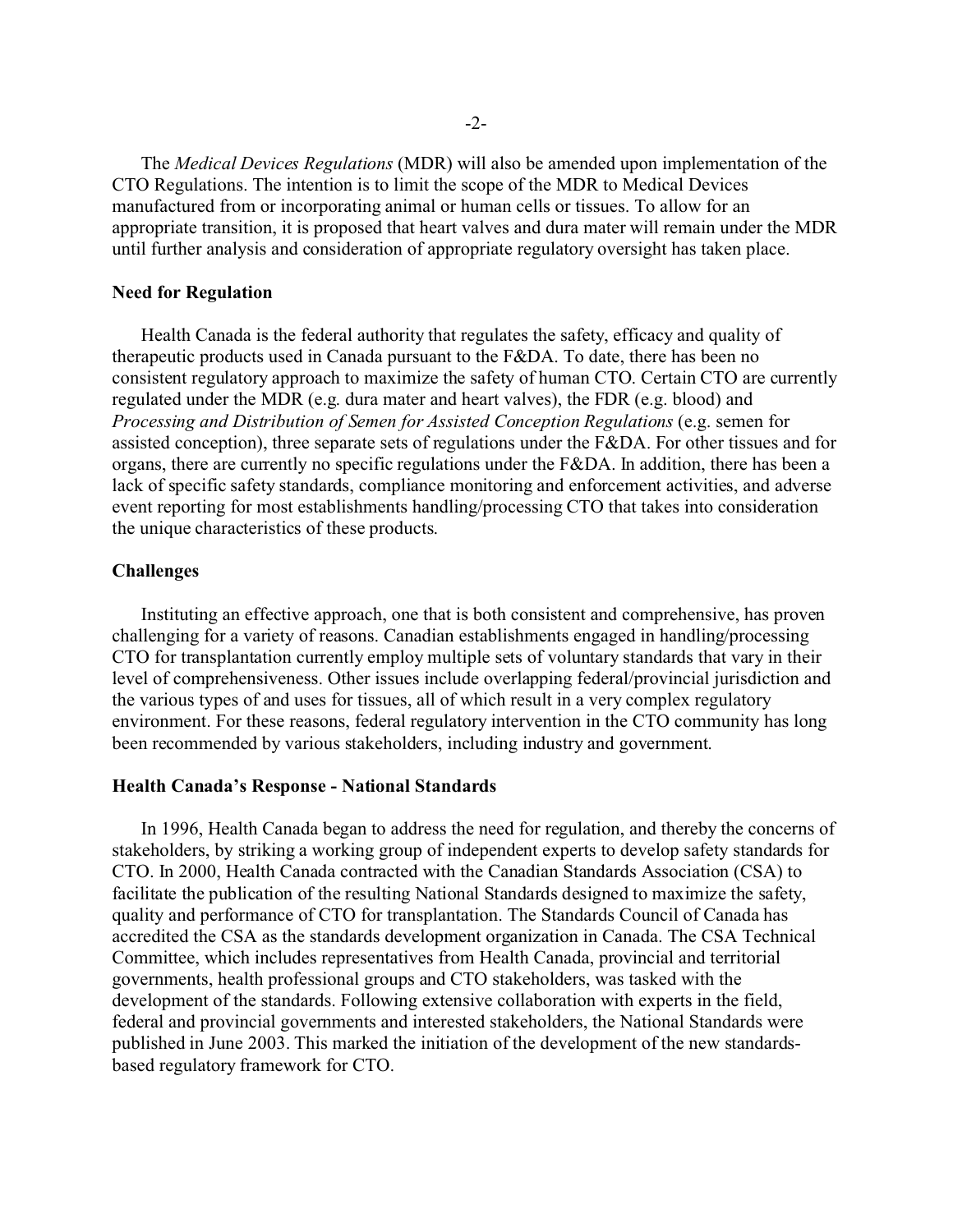The time required to develop the National Standards reflects the wide variety of CTO products as well as the technical complexity of the processes utilized by the CTO industry. The CSA Technical Committee was responsible for the simultaneous development of the general and subset standards, adding to the scope of the project. In addition, members of the CSA Technical Committee volunteer their time rather than work exclusively on the standards, all of which contributed to lengthen the time required for their development.

To meet the requirement for public consultation in the development of National Standards, the CSA posted each of the draft standards on its website for a 60-day comment period, in addition to distributing copies to individuals/organizations that expressed an interest. Over 1,000 comments were received through this public review process, and these comments were referred to the CSA Technical Committee for consideration and possible incorporation into the standards.

As they were drafted through a consensus-development process, the National Standards have now met the requirements of the Standards Council of Canada, having provided multiple opportunities for Canadians to express their points of view and/or concerns about these standards. Extensive consultation with key stakeholders during the drafting process provided transplantation programs with a significant familiarity with the standards' requirements. In fact, during these consultations, it was the CTO community that again identified the need for, and recommended the creation of, a regulatory framework for CTO.

The National Standards form the basis for the safety requirements that have been incorporated into the CTO regulatory framework. The CTO Regulations directly reference sections of the General Standard CAN/CSA Z900.1, entitled Cells, Tissues, and Organs for Transplantation and Assisted Reproduction: General Requirements, along with four of the five subset standards for specific organ and tissue types (i.e. the standards for lymphohematopoietic cells, perfusable organs, tissues, and ocular tissues), thus making them mandatory. [The Z900 package of the National Standards may be obtained by calling 1-800-463-6727 or from the following website: [http://www.csa-intl.org/onlinestore/\].](http://www.csa-intl.org/onlinestore/].) It is important to note that the CSA standards speak to various aspects of the donation and transplantation process. However, as Health Canada's authority is limited to the safety of cells, tissues and organs, every section that is referenced in the regulations is related to the safety of CTO. Sections of the standards that relate to practice of medicine are not referenced in these regulations as practice of medicine falls under provincial jurisdiction.

## **Interim Measures**

While the National Standards were being developed, Health Canada recognized the need for interim measures. In January of 2003, Health Canada issued a Directive entitled "Technical Requirements to address the Safety of Human Cells, Tissues and Organs for Transplantation" (Directive) and its corresponding Guidance Document entitled "Basic Safety Requirements for Human Cells, Tissues and Organs for Transplantation" (Guidance Document). The Directive and Guidance Document were updated in 2005 to reflect CSA changes to the testing requirements. [The Directive and Guidance Document are posted on the Health Canada website: http://www.hc-sc.gc.ca/dhp-mps/brgtherap/reg-init/cell/cto\_directive\_e.html]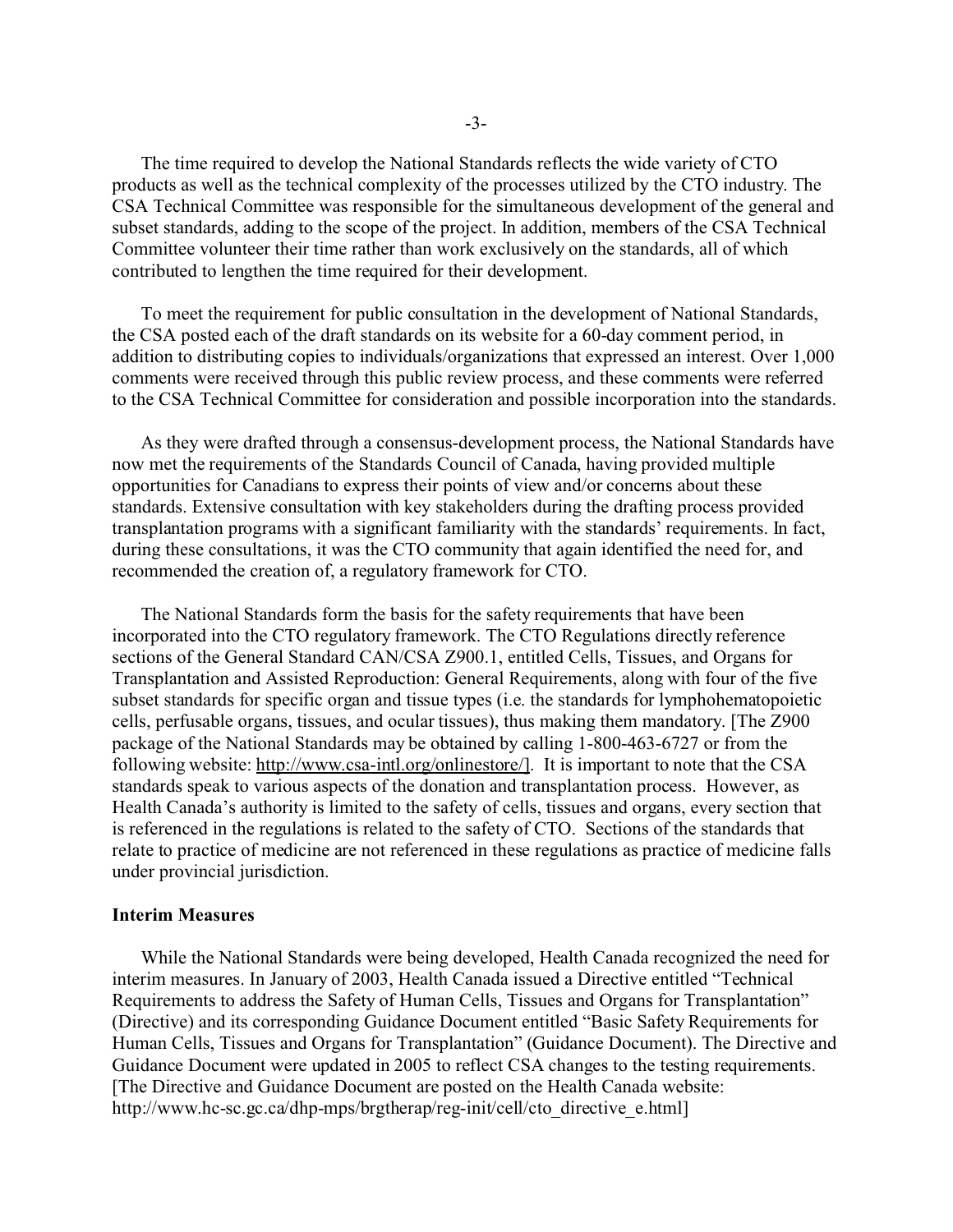These documents provide guidance for donor screening, donor testing, CTO retrieval/collection, processing, preservation, packaging and labelling, storage, quarantine, record keeping, importation, distribution, transplantation, adverse reaction monitoring and error and accident reporting and investigation. Pursuant to the Directive, CTO which are not processed in accordance with the basic standards of safety will be considered by Health Canada to be "manufactured, prepared, preserved, packaged and stored under unsanitary conditions; to be adulterated; or to have the potential to cause injury under normal conditions of use". However, at such time as the CTO Regulations come into force 6 months after their registration, the requirements in the Directive and Guidance Document will be superceded by those found in the CTO regulations.

## **National Review**

In March 2003, following the release of the Directive and Guidance Document, Health Canada initiated a National Review of establishments handling and/or processing CTO for transplantation. The objective of the National Review is to assess establishments' adherence to basic safety requirements, as specified in the Directive and Guidance Document.

The National Review consists of two stages: a documentation stage during which Health Canada requests supportive information/documentation from programs involved in the handling and/or processing of CTO; and a compliance monitoring stage, during which Health Canada inspects establishments to assess their adherence to basic safety requirements. The National Review has allowed Health Canada to gain a better understanding of the CTO industry in Canada. It has also provided data that can be used to evaluate the overall risks related to CTO for transplantation and, therefore, can contribute to the institution of the appropriate regulatory adverse reaction reporting and compliance monitoring and enforcement mechanisms. An equally important aspect of the National Review is the opportunity it affords Health Canada to demonstrate to establishments the importance of adhering to basic safety standards. Until these regulations are in place 6 months after their registration, the Directive and Guidance Document will provide interim guidance to Canadian CTO establishments, while the ongoing National Review (both stages) will continue to monitor the compliance of these establishments with basic safety requirements.

## **Regulatory Framework for CTO**

The CTO Regulations were drafted pursuant to the F&DA, and represent Phase I of the intended regulatory framework. The National Standards encompass all activities related to transplantation, which include aspects of product safety, as well as issues around practice of medicine. However, Health Canada may only regulate activities that fall under its authority to regulate the safety, efficacy and quality of therapeutic products used in Canada. Thus based on the National Standards, the regulations set out basic safety requirements with respect to donor screening, donor testing, collection/retrieval, processing, preservation, packaging, labelling, storage, quarantine, record keeping, distribution, importation, error, accident and adverse reaction monitoring and reporting and investigation. Wherever possible, relevant sections of the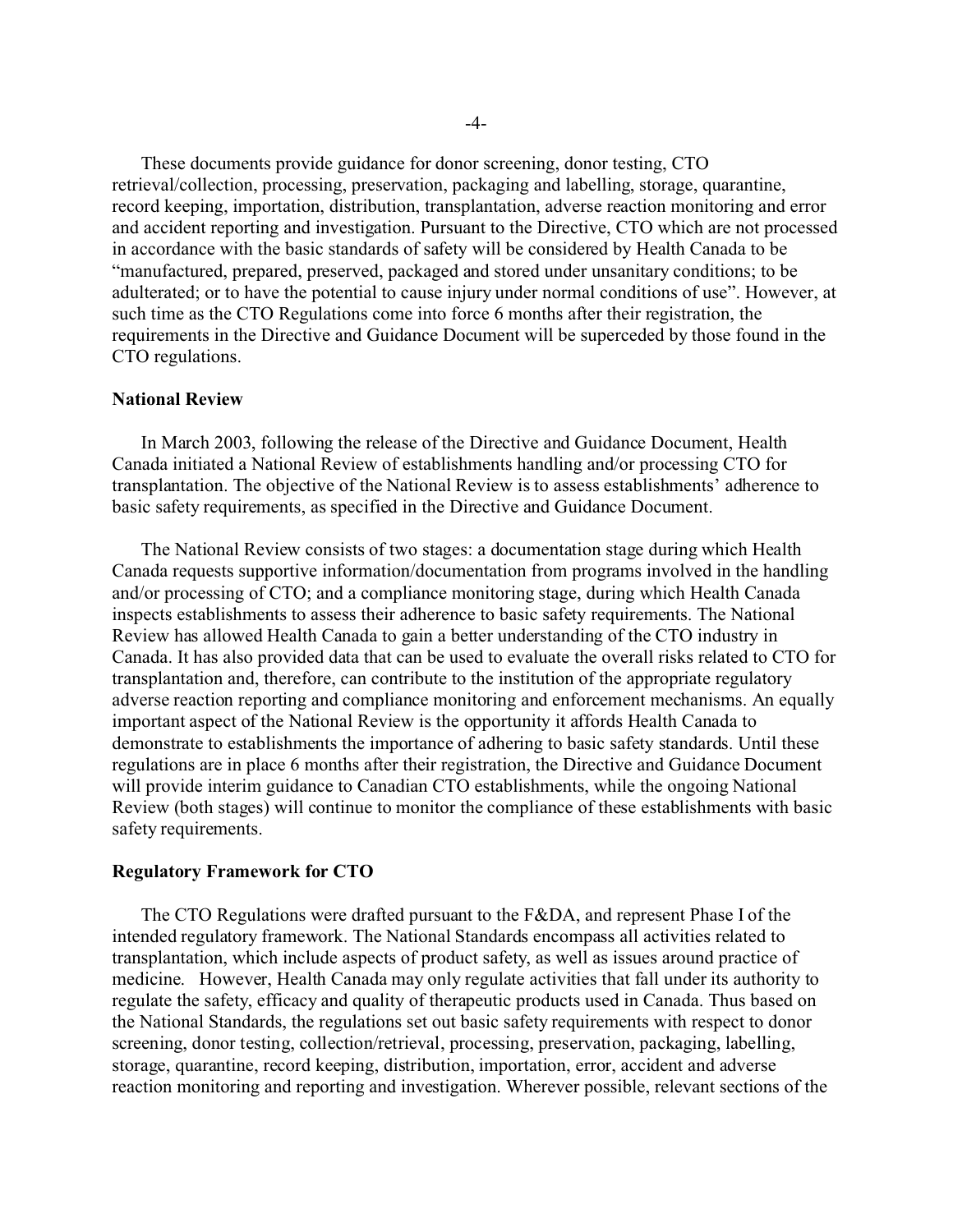standards (i.e. areas under federal jurisdiction and mandatory requirements) are referenced in the regulations.

Health Canada is responsible for delivering national compliance monitoring and enforcement programs for all health products as well as for conducting surveillance of errors, accidents and adverse reactions. Therefore, Health Canada has the authority to regulate the safety requirements specifically referenced in the regulations related to the activities listed above. This does not mean that other activities related to the transplantation of CTO are not important or monitored. Health Canada is responsible for regulating the safety of CTO used in transplantation, while the safety of transplantation itself is shared among provincial and territorial governments, trade associations, health professionals and their associations, and consumers and their associations.

The regulatory framework for CTO will be introduced in two phases, so as to allow the specific safety regulations to be given priority. The main objective of the Phase I regulations is to maximize the safety of CTO, by clearly stipulating the safety requirements adopted from the National Standards, thus making them mandatory. Referencing the National Standards will provide a consistent and safety-focussed regulatory framework that will minimize the risks to Canadians associated with CTO for transplantation.

The other key elements of the regulatory framework include compliance monitoring and enforcement, as well as error, accident and adverse reaction monitoring and reporting strategies. Phase I introduces a registration mechanism for establishments that handle, process, distribute or import human CTO. It will require all establishments to monitor errors, accidents and adverse reactions and report these to the source establishment, who in turn must report to Health Canada errors and accidents that could lead to a serious adverse reaction involving the transmission of an infectious disease or disease agent, and unexpected serious adverse reactions suspected of involving the transmission of an infectious disease or disease agent.

Phase II of the regulatory framework for CTO will include more comprehensive compliance monitoring and enforcement provisions, and surveillance and adverse reactions reporting strategies. In Phase II, heart valves and dura mater (lining of the brain) will fall under the CTO Regulations. At that time, an amendment to the Phase I regulations will be required to incorporate heart valves and dura mater into the CTO Regulations, as well as a simultaneous amendment to remove them from the MDR.

## **Scope of the CTO Regulations for Phase I**

These regulations will apply to human organs and minimally manipulated cells and tissues intended for homologous use in transplantation in another individual.

During Phase I, the regulatory framework will not apply to the following therapeutic products:

• Cells and tissues that are more than minimally manipulated;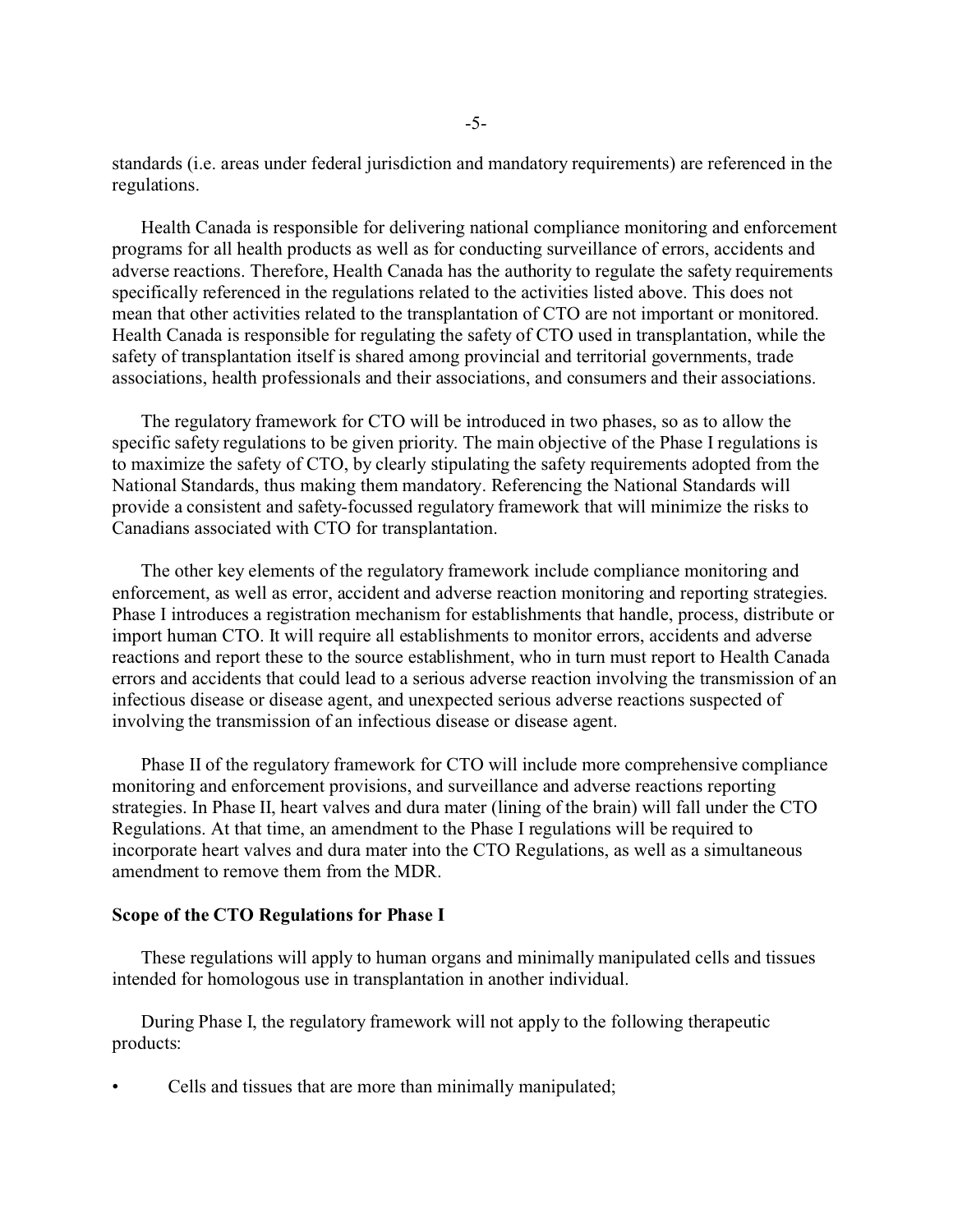- CTO that are for non-homologous use (i.e CTO used for a purpose other than its original function);
- Cells and tissues that are for autologous use (i.e. cells or tissues retrieved, modified and later returned to the same individual);
- tissues and cells, (except for lymphohematopoietic cells, that are derived from bone marrow, peripheral blood or cord blood and islet cells), that have a systemic effect and depend on their metabolic activity for their primary function;
- Medical Devices that contain cells or tissues that are used in investigational studies in humans, currently regulated under Part 3 of the MDR;
- CTO that are used in clinical trials in humans, currently regulated under Division 5 of the F&DR;
- whole blood and blood components for transfusion, including cord blood for transfusion currently regulated under the FDR and Schedule D to the F&DA;
- cells and tissues regulated under the *Assisted Human Reproduction Act* or any of its regulations;
- semen regulated under the *Processing and Distribution of Semen for Assisted Conception Regulations*; and
- cells and tissues that are currently regulated under the MDR (e.g. heart valves, dura mater, demineralized bone, wound covering containing human cells).

## **Registration of CTO Establishments**

The main compliance monitoring and enforcement feature for Phase I is a registration scheme for establishments responsible for processing, distribution and importation of CTO. All source establishments and establishments that distribute or import will be required to apply for registration with Health Canada. It is also important to note that in order to comply with the CTO Regulations, Canadian establishments may only import cells and tissues that have been processed by establishments registered with Health Canada.

The registration application contains a description of the CTO processed, distributed or imported by the establishment and the types of activities it carries out or for which it is responsible. In addition, the registration form contains a certification of compliance with the CTO Regulations that must be signed by the medical or scientific director, depending on the establishment's organizational structure. If it is deemed that the information provided is sufficient and satisfactory, the Minister will issue a registration number to the establishment that is valid for a period of up to 2 years. The registration number is valid until December 31 in the year after the year in which it was issued. [The registration form will be posted on the Health Canada web site: http://www.hc-sc.gc.ca/dhp-mps/compli-conform/info-prod/cell/index\_e.html]

The Minister has the power to refuse to issue a registration number if there is reason to believe that any information provided is false, misleading, inaccurate or incomplete. The Minister also has the power to suspend or revoke a registration number through established process if there is reason to believe that the establishment is not in compliance with the CTO Regulations, and to cancel immediately should the noncompliance pose a sufficiently serious threat to health and safety. Any change in the information provided on the registration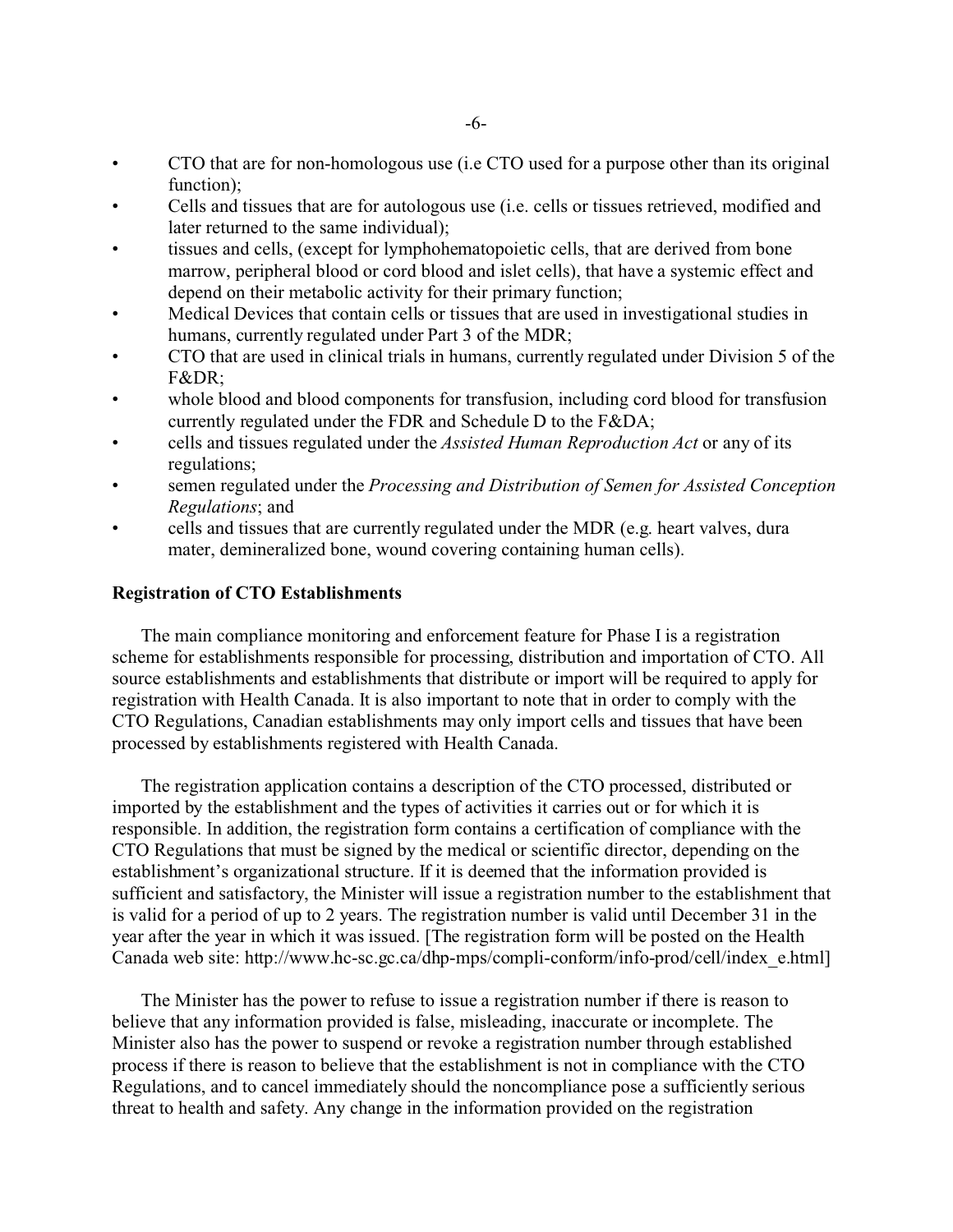application, including addition or cessation of activities listed, must be communicated to the Minister. This registration scheme will provide a comprehensive list of all establishments involved in handling/processing CTO in Canada, the activities they perform and the establishments to whom they distribute.

## **Source Establishment**

The source establishment plays a pivotal role in determining the safety of CTO, through its responsibility for the oversight of donor screening, donor testing, donor suitability assessment, preparation, preservation, packaging and labelling, quarantine, banking, whether it performs these functions or they are performed by another establishment on its behalf. An additional requirement is that establishments must have a quality assurance system in place to control the oversight of all the activities for which it is responsible, including the investigation of all errors, accidents and adverse reactions.

### **Processing**

Processing includes the screening, testing and suitability assessment of donors, as well as the retrieval, preparation and preservation, packaging and labelling, quarantine, and banking of CTO. The regulations reference specific sections of the National Standards which outline the basic requirements for donor screening and testing listed in the general standard and/or specific subset standards. The exclusion criteria component of the donor suitability assessment also references the appropriate section of the National Standards, by tissue/organ type. Establishments that distributes CTO are also required to have validated written standard operating procedures (SOP) for all activities performed in their establishment.

## **Packaging and Labelling**

Appropriate packaging and labelling are essential components of the safety and accurate identification of CTO. Packaging material must be inspected before use to ensure they are free from damage. The information requirements for interior and exterior labels and package inserts are listed in the tables to the labelling sections of the regulations, and must be in either English or French. These requirements vary according to whether the label is for a cell, tissue or organ and whether cells and tissues are banked. For example, cells or tissues intended for banking must have an expiry date indicated on the label. It is also important to note that registration numbers are required on some of the labels. This will provide the user with assurance that the product originated from a registered source establishment.

## **Storage**

Establishments that distribute must store CTO under defined and controlled environmental conditions. An establishment that stores and distributes CTO must also observe their validated maximum storage periods. The documented evidence that support the validated maximum shelf life for CTO must be available. Access to storage area must be restricted to designated personnel. Tissues intended for autologous use must be segregated from those intended for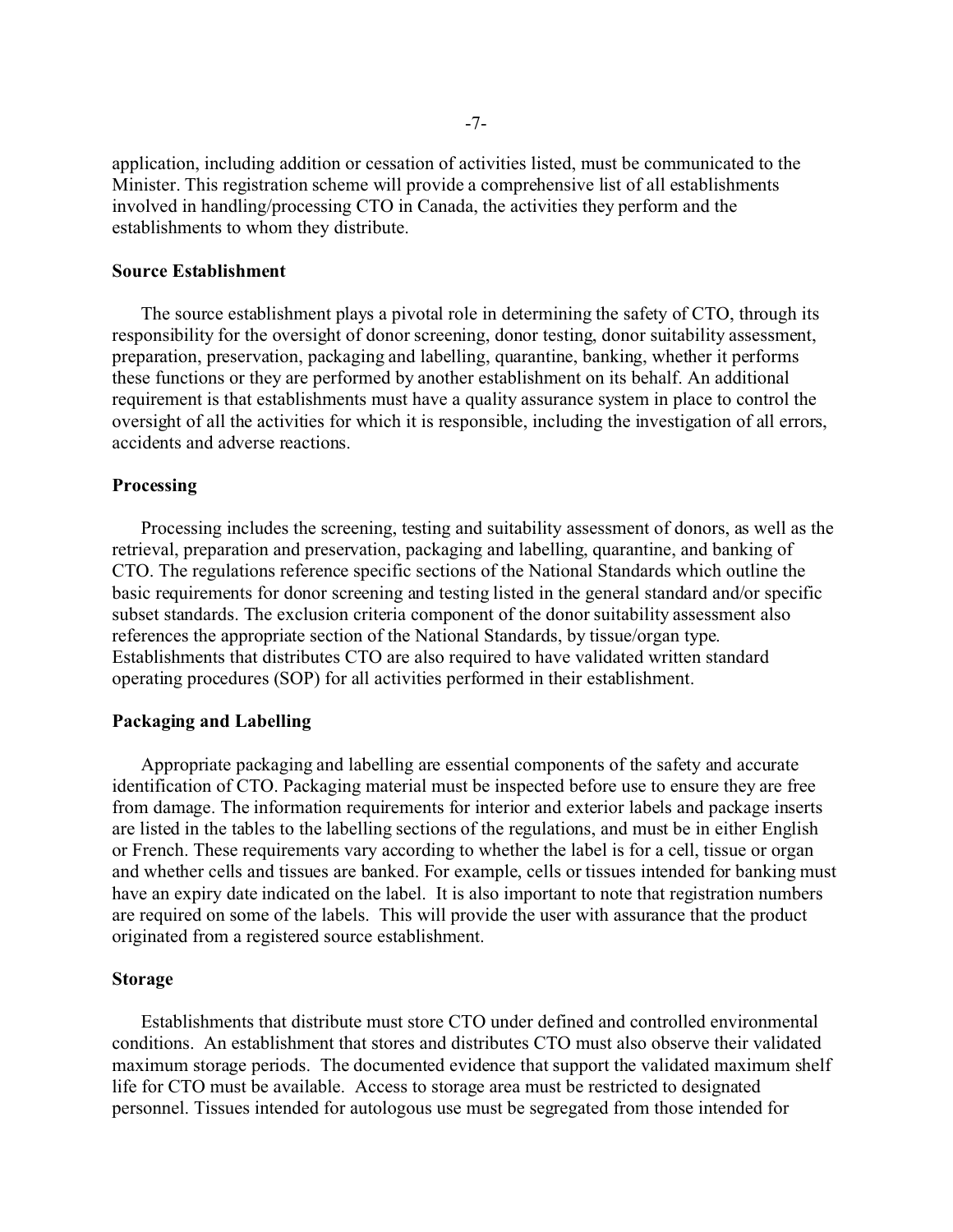allogeneic use. CTO that are untested or are reactive or positive for transmissible disease agents or markers must be segregated from all other CTO.

## **Quarantine**

The CTO Regulations stipulate that cells and tissues that have not been tested or have tested positive for applicable infectious disease markers specified in the donor suitability assessment section, must be segregated or quarantined from screened cells and tissues that tested negative. These cells and tissues remain in quarantine until infectious disease and bacteriological testing is completed, the results are negative or non-reactive, and the results have been documented, reviewed and considered acceptable by the medical or scientific director.

Cells and tissues that are the subject of an investigation of any error, accident or adverse reaction must also be segregated from other cells and tissues until such time as the results of the investigation deem the CTO suitable for transplantation. In addition, as new infectious diseases emerge, a source establishment must quarantine all of its banked cells and tissues until they are tested for that disease agent or marker.

## **Exceptional Distribution**

A need was identified for a mechanism to allow for the distribution of a CTO that may not meet all of the requirements of these regulations, when no fully compliant CTO is available. The CTO regulations provide that, under similarly exceptional circumstances, a source establishment may distribute CTO that have not been processed in accordance with these regulations, provided that the transplant physician or dentist authorizes the distribution. In addition, the recipient must have given his/her informed consent. After the exceptional distribution of a CTO, the source establishment must still complete the donor suitability assessment and carry out any appropriate follow-up testing. In most cases, the exceptional distribution criteria can only be met by lifesaving / life-enhancing transplantations.

A notice of exceptional distribution must indicate the section of these regulations with which the CTO does not comply, the transplant physician's or dentist's justification for the distribution, the name of the transplanted CTO, the name of the source establishment that distributed the CTO, the name of the transplant establishment, the name of the transplant physician or dentist who authorized the distribution, the time and date of the authorization for distribution. The notice must be retained in the files of both the source and transplant establishment.

## **Errors and Accidents**

The regulations require that establishments must report to the source establishment all known or suspected errors or accidents that occur during processing that are associated with a CTO. They must identify and quarantine the implicated CTO. Furthermore, establishments must notify all other establishments in the supply chain including any establishment that either supplied, processed, or to which it distributed the implicated CTO of the possible occurrence of an error and accident during the processing of CTO that may have compromised the safety of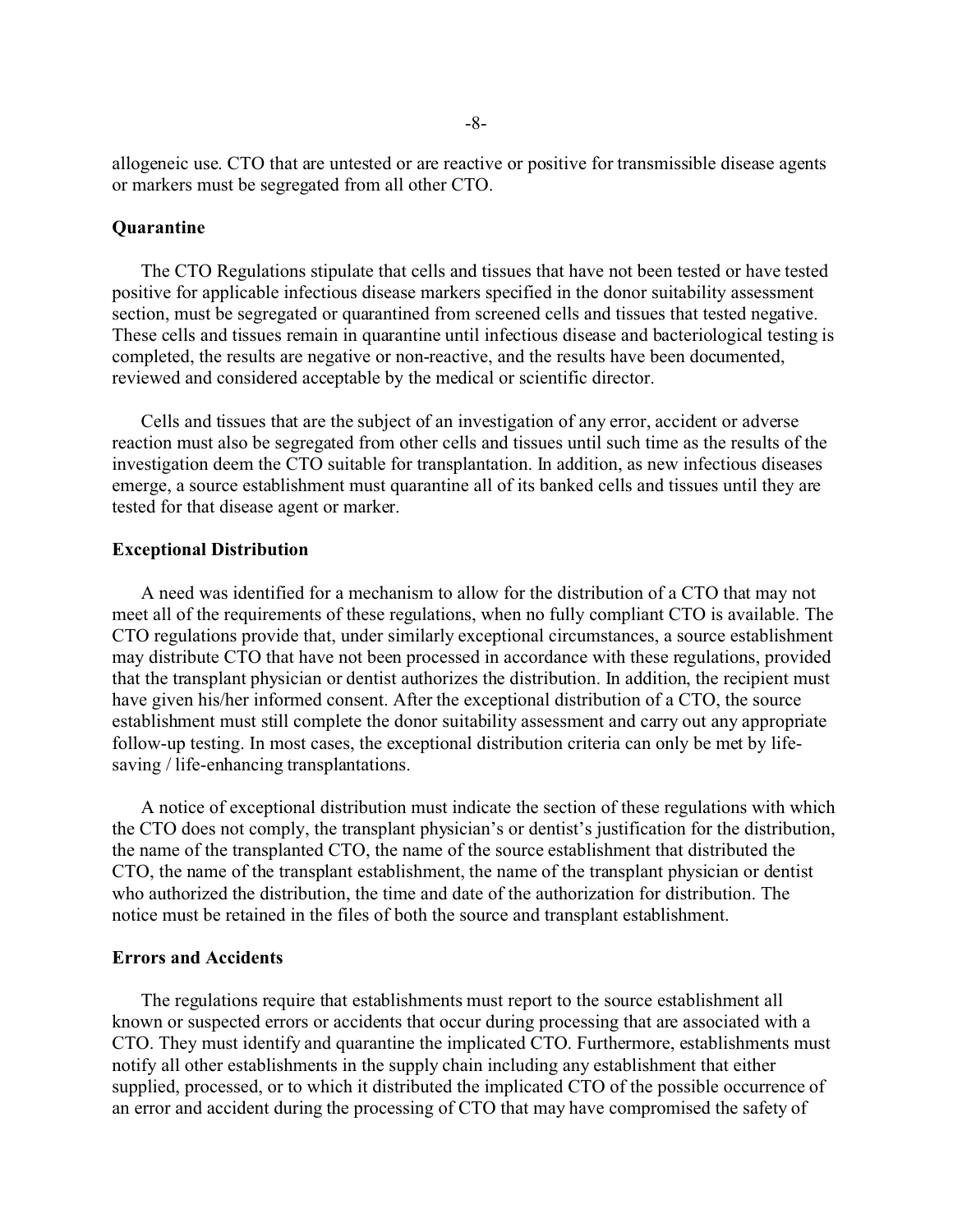CTO in their possession. The source establishment(s) must initiate the investigation and advise all relevant establishments to quarantine all implicated CTO in their possession until further notice. A timely written confirmation is required for any verbal notice.

# **Adverse Reactions**

Adverse reaction surveillance is an essential component of a regulatory framework for therapeutic products to help identify risks to the supply chain and to help ensure appropriate action is taken to minimize future risk. The CTO Regulations require that all establishments report unexpected adverse reactions to the source establishment that processed the relevant CTO. In their report to the source establishments, all establishments must identify the suspected transmissible disease or disease agent if known, the implicated CTO, and provide a description of the adverse reaction. Establishments are required to quarantine all implicated CTO in their possession and notify all establishments to which it distributed the CTO in question.

### **Investigations and Reporting to Health Canada**

Due to the source establishment's strategic location in the supply chain, the CTO Regulations place the onus on source establishments to investigate all errors, accidents and adverse reactions. The source establishment must notify the Minister in writing that an adverse reaction or a suspected error or accident that could lead to a serious adverse reaction involving the transmission of an infectious disease or disease agent has occurred and must confirm that an investigation has been initiated in that respect. Within 24 hours of the start of an investigation, the source establishment must report to Health Canada the name of the suspected infectious disease/agent, and the type of CTO. Nevertheless, this requirement to report to Health Canada does not replace the establishment's requirement to report designated infectious diseases to Provincial/Territorial Health Authorities.

The source establishment is required to notify all establishments to which it distributed or received the implicated CTO that it has initiated an investigation, as well as the initial results and the final outcome of the investigation. To facilitate this process, establishments must provide the source establishment with any information in their possession that could assist in the investigation. Furthermore, the source establishment must report to Health Canada any new information about the suspected error, accident or serious unexpected adverse reaction and the steps taken in the investigation 15 days of initiating the investigation and every 15 days until the final report is submitted. The final report must describe the results of the investigation, the final disposition of the CTO in question and any corrective action taken.

## **Records**

Establishments that distribute CTO are required to have written standard operating procedures for all their critical activities and keep records in locations secure against unauthorized persons. In addition, the source establishment is responsible for assigning a donor identification (ID) code to the CTO when it is retrieved/collected. All subsequent handlers of the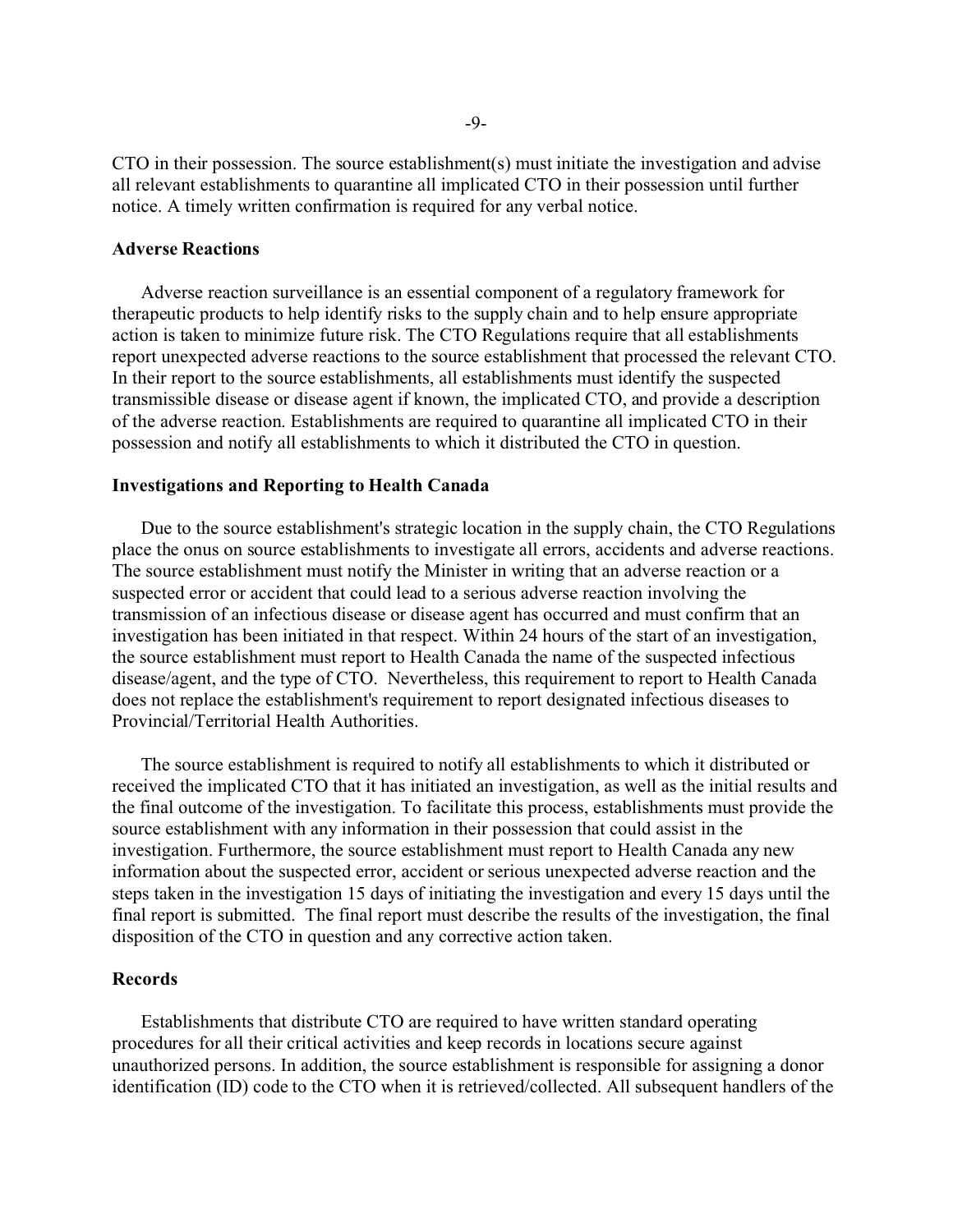CTO, including the transplant establishment, must retain the necessary records to be able to trace a CTO from the donor to the final recipient.

Source establishments must keep records that contain the donor ID code, documentation demonstrating completion of donor suitability assessment; a description of CTO; the name of the retrieval establishment; documentation of all processing steps including equipment and instruments used; documentation of any adverse reaction, error or accident related to the CTO, the results of their investigation and any corrective action taken; and the notice of exceptional distribution, if any.

Transplant establishments must keep records that contain a means to identify the recipient; the donor ID code; a description of CTO transplanted; documentation of any adverse reaction, error or accident related to the CTO, and notice of exceptional distribution, if any.

## **Retention Period for Records**

All records must be kept for a minimum of 10 years after the date of transplantation or final disposition, whichever is latest.

## **Personnel**

Establishments that distribute CTO are required to have sufficient personnel with the qualifications necessary to perform their assigned duties. Personnel may be qualified by education, training or experience (or a combination thereof). These establishments must have a system in place to provide personnel with initial and ongoing training and to evaluate their competency.

## **Facilities**

Establishments that distribute CTO are required to have facilities that are constructed and maintained so as to allow for the performance of all its activities, the efficient cleaning and disinfection to prevent contamination or cross-contamination, environmental and microbiological monitoring and control in all areas and controlled access to all areas where its activities are carried out.

## **Equipment**

All establishments that distribute CTO must use equipment that is cleaned and maintained, and where applicable, qualified for its intended purpose, calibrated, disinfected or sterilized before each use and requalified or recalibrated after any repair or change that may result in a change to its specification. Any equipment used to store cells, tissues or organs must maintain the appropriate environmental conditions.

## **Processing Supplies**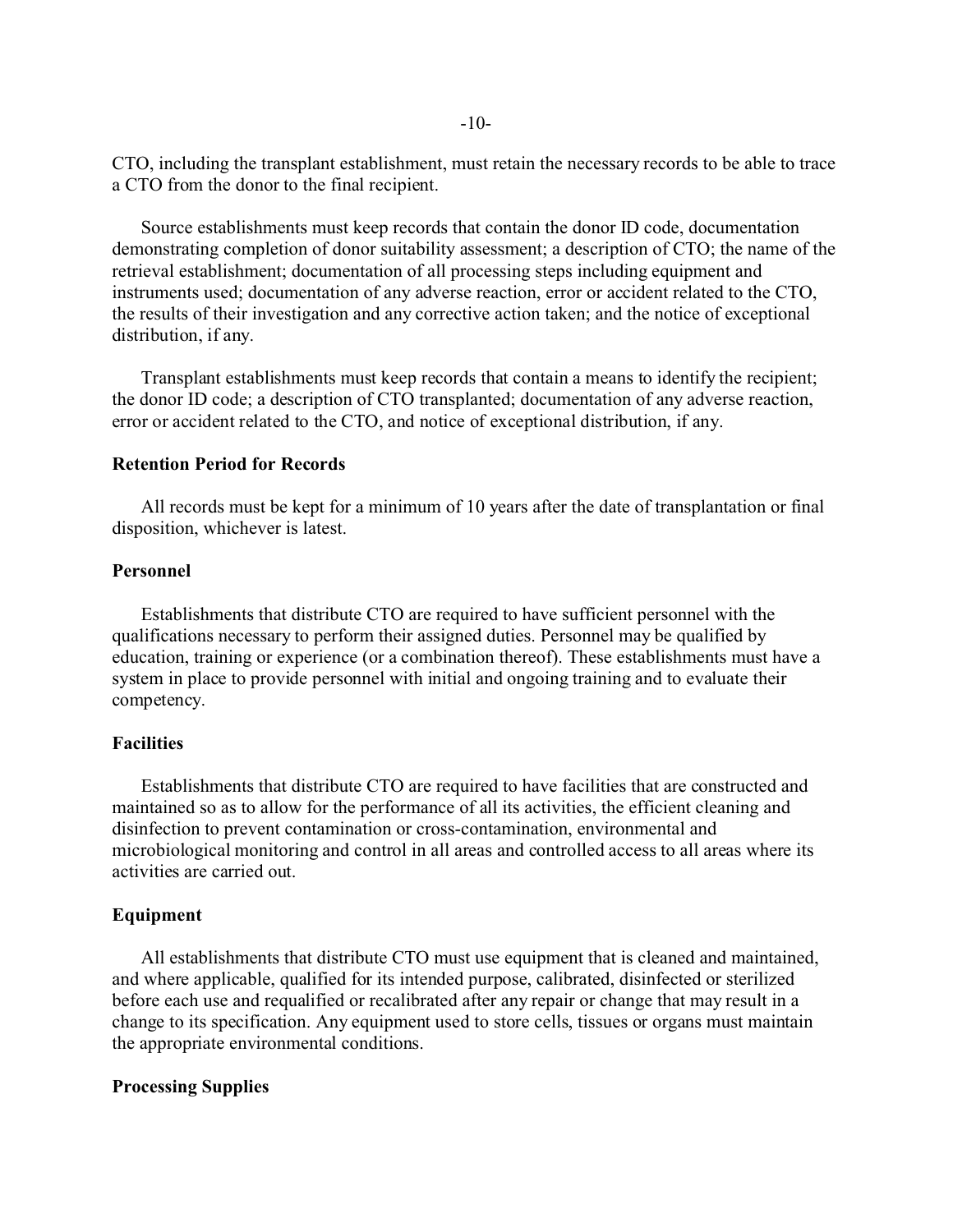An establishment that processes CTO must store solutions, reagents and other supplies under appropriate environmental conditions. Establishments must also ensure that supplies used for cleaning, maintenance, disinfection or sterilization do not react with, or are not absorbable by, the CTO.

### **Quality Assurance System**

Establishments that distribute CTO are required to have a quality assurance system in place that complies with the requirements of the regulations and enables them to carry out all their activities. An important component of a quality assurance system is the standard operating procedures (SOP), which must be kept current, be approved by the medical or scientific director, be available where relevant activities are carried out and have all changes approved by the medical or scientific director before they are implemented. Establishments are required to review SOP every two years and again after any changes to the CTO Regulations.

# **Transitional Provisions**

Cells and tissues that were processed within five years before the regulations are registered can only be imported and/or distributed by a registered establishment. CTO processed prior to the coming into force of the CTO Regulations must meet certain safety requirements, namely that every registered and transplant establishment must ensure that the donor identification code is a component of its record system, and that all establishment's records must contain information with respect to all CTO that it processes, distributes, imports or transplants that identifies both the establishment from which it received the CTO, and all establishments to which it will be distributed. These provisions will remain in effect for five years.

Furthermore, Health Canada will continue to exercise its authority under Sections 8 and 19 of the *Food and Drugs Act* to prohibit the distribution of products that raise a risk of being unsafe and of being manufactured, prepared, preserved, packaged or stored under unsanitary conditions; being adulterated or of having the potential to cause injury under normal conditions of use.

## **International Perspective**

Other international regulatory agencies have similar regulations and/or guidelines for cells and tissues. Health Canada's CTO Regulations harmonizes well with other nations' policies to protect the health of recipients through oversight of the assessment of donor suitability, procurement, and processing of CTO for transplantation. For example, the United States' phased-in implementation and the use of a registration scheme, coupled with an adverse reaction reporting requirement, is similar to the Canadian CTO Regulations. International harmonization provides confidence that CTO obtained from these countries should meet the same high safety standards set by the CTO Regulations, and enables an uninterrupted supply of safe CTO for transplantation.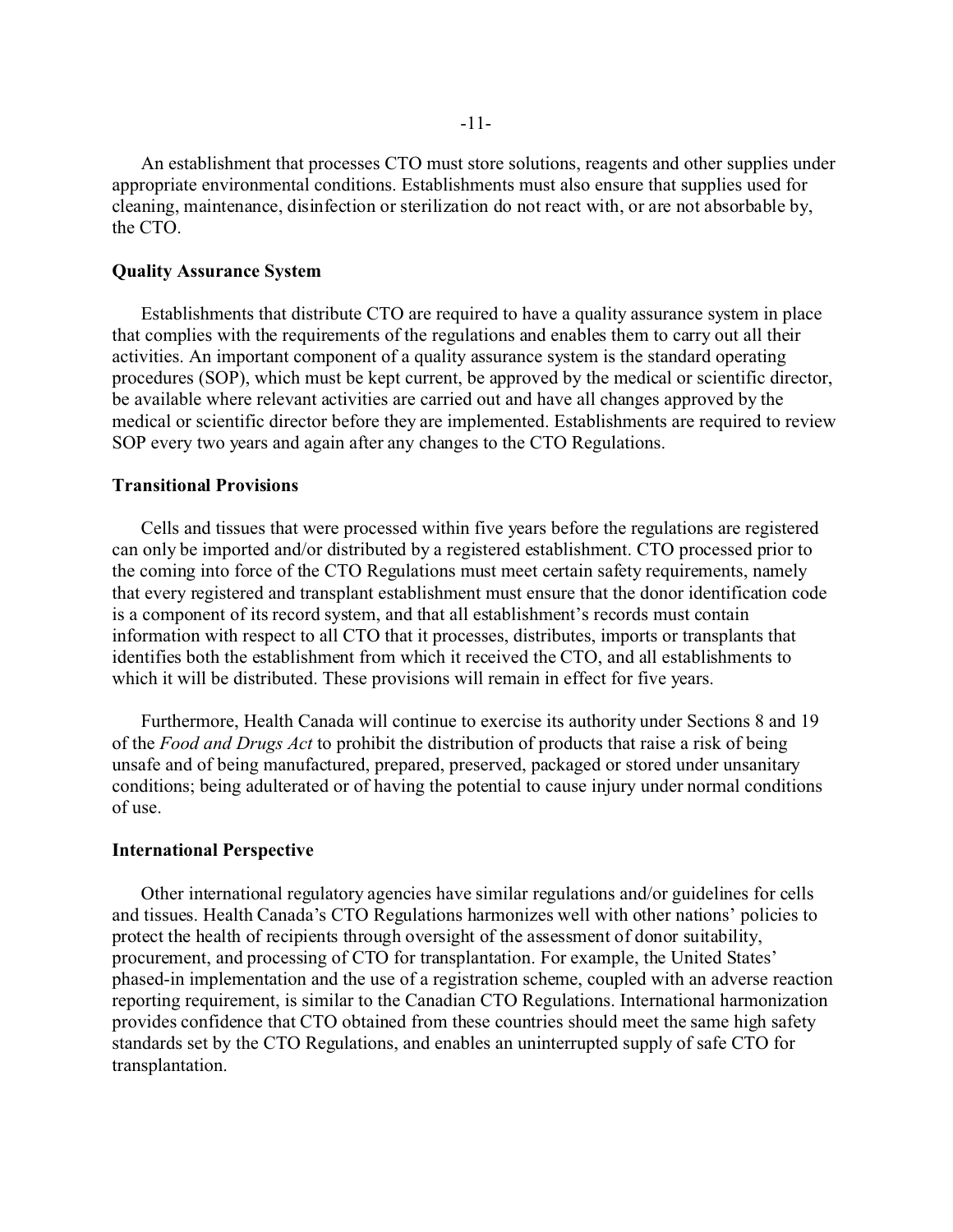Due to our development of the National Standards for CTO, Canada is perceived as a regulatory leader in the field of transplantation safety. This was demonstrated by the World Health Organization (WHO)'s request for Canada to host the First Global Consultation on Regulatory Requirements for Human Cells and Tissues for Transplantation in Ottawa, November 29 to December 1, 2004. In addition, Australia has requested permission to use our National Standards in the development of their regulations for cells and tissues, furthering both our image as leaders in the regulation of CTO as well as international harmonization.

## *Alternatives*

Both regulatory and non-regulatory options were explored, including: 1-the status quo; 2 voluntary standards; 3- waiting until all elements of the full framework could be implemented at the same time; and the chosen alternative 4-implementing a safety standards-based framework in two phases.

## **Alternative 1**

The status quo option was quickly rejected. The current F&DA and associated regulations treat CTO in an inconsistent manner. Some human tissue-derived products are classified as Medical Devices under the MDR. However, organs and minimally manipulated tissue products have never been treated as Medical Devices, neither by the transplantation industry nor by Health Canada. While CTO are currently regulated as drugs under the general provisions of the F&DA and are subject to the FDR, it is recognized that many of the regulations that apply to drugs cannot apply to organs or minimally manipulated cells and tissues.

For the above reasons, it was determined that Canada needs a framework that will encompass organs and minimally manipulated cells and tissues intended for transplantation. This decision recognized that human CTO products are therapeutic products distinguished from traditional pharmaceutical products or Medical Devices. Also, stakeholders' expectations of a standards-based regulatory framework for CTO would not be met with this alternative.

## **Alternative 2**

The option of voluntary standards was also rejected. In a 2001 survey of all facilities handling and/or processing CTO intended for transplantation in Canada, nearly one third of all the establishments admitted to not following any recognized standards, (e.g. American Association of Tissue Banks, Eye Bank Association of America, European Association of Tissue Banks, etc.). Moreover, although the majority of facilities use some standards to maximize safety, it was not easy to verify to what extent they complied with the standards they claimed to follow. Therefore, adding new voluntary national standards would not provide the necessary assurance that the establishments meet all the requirements listed in the standards, and would not maximize the safety of CTO available to Canadians. In this regard, Health Canada could not fulfill its mandate by implementing voluntary standards. In addition, stakeholders' expectations of a standards-based regulatory framework would once again not be met with this alternative.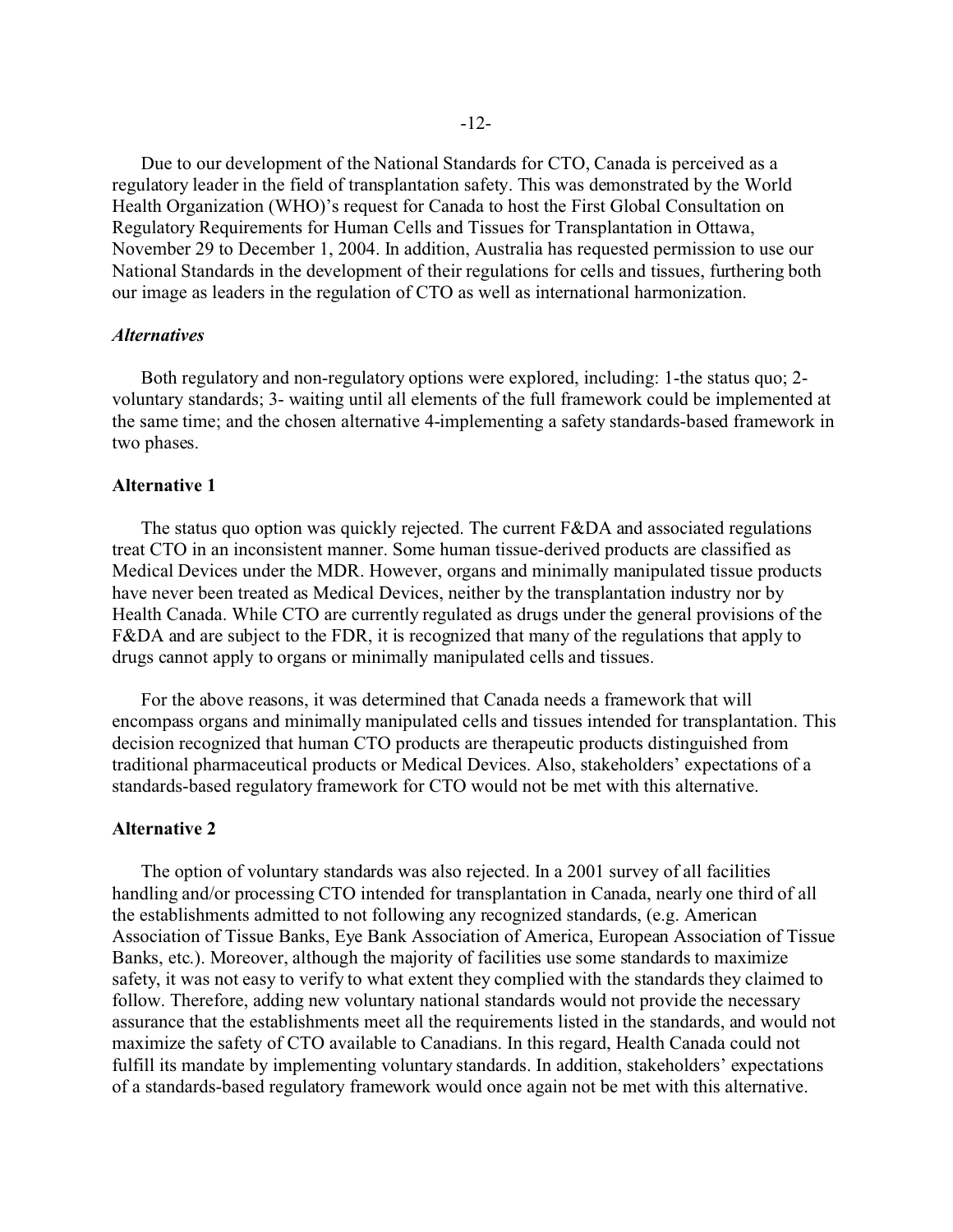## **Alternative 3**

The third option, which advocated waiting until a complete regulatory framework was ready for implementation, was also rejected. Although early in the developmental process, implementation of a full regulatory framework was intended, Health Canada changed its strategy to a two-phased approach, thus allowing the specific safety regulations to be given priority. The need was recognized for a registration (or similar) scheme to enhance the picture of handling and processing of CTO in Canada before deciding on a full compliance monitoring and enforcement regime. A further consideration was the fact that the CTO community consists of many varying establishments never before regulated, indicating that a step-wise approach to regulation was preferable.

## **Alternative 4 - CTO Regulations**

The fourth and chosen option was to develop regulations that incorporate the basic safety requirements for CTO by direct reference to the National Standards and implement these regulations in two phases. Phase I consists of standards-based safety requirements for CTO, coupled with the reporting of errors, accidents and adverse reactions known to have resulted or with the potential to result in infectious disease transmission, and a registration/certification of compliance for establishments that process, distribute or import CTO; Phase II will add a more comprehensive compliance monitoring and enforcement, error, accident and adverse reaction monitoring and reporting schemes. This two-phased approach was considered the best option because it allows the more critical safety components of the regulations to be implemented more quickly, thus enabling Health Canada in its mandate of safeguarding CTO products available for transplantation in Canada. It also allows sufficient time to consult with stakeholders on compliance monitoring and enforcement options available for Phase II, to incorporate their comments, and to address their concerns in the final regulations. Consultations provide an additional opportunity to identify any regional issues that should be addressed by the new regulatory framework.

## **Benefits and Costs**

This option will result in the following benefits and costs. They have been presented below according to sector.

## **Establishments involved in the transplantation of CTO**

To determine the estimated costs to establishments, Health Canada contracted Goss Gilroy Inc (GGI) in 2003 to conduct a benefit-cost analysis of the National Standards for CTO and the National Standards for Blood and Blood Components. For the purposes of this RIAS, the results presented will only pertain to the analysis conducted for CTO. The GGI survey was to determine the incremental costs that establishments would incur to bring their establishments into compliance with the standards and to maintain them at that level for the next 20 years.

#### **Costs**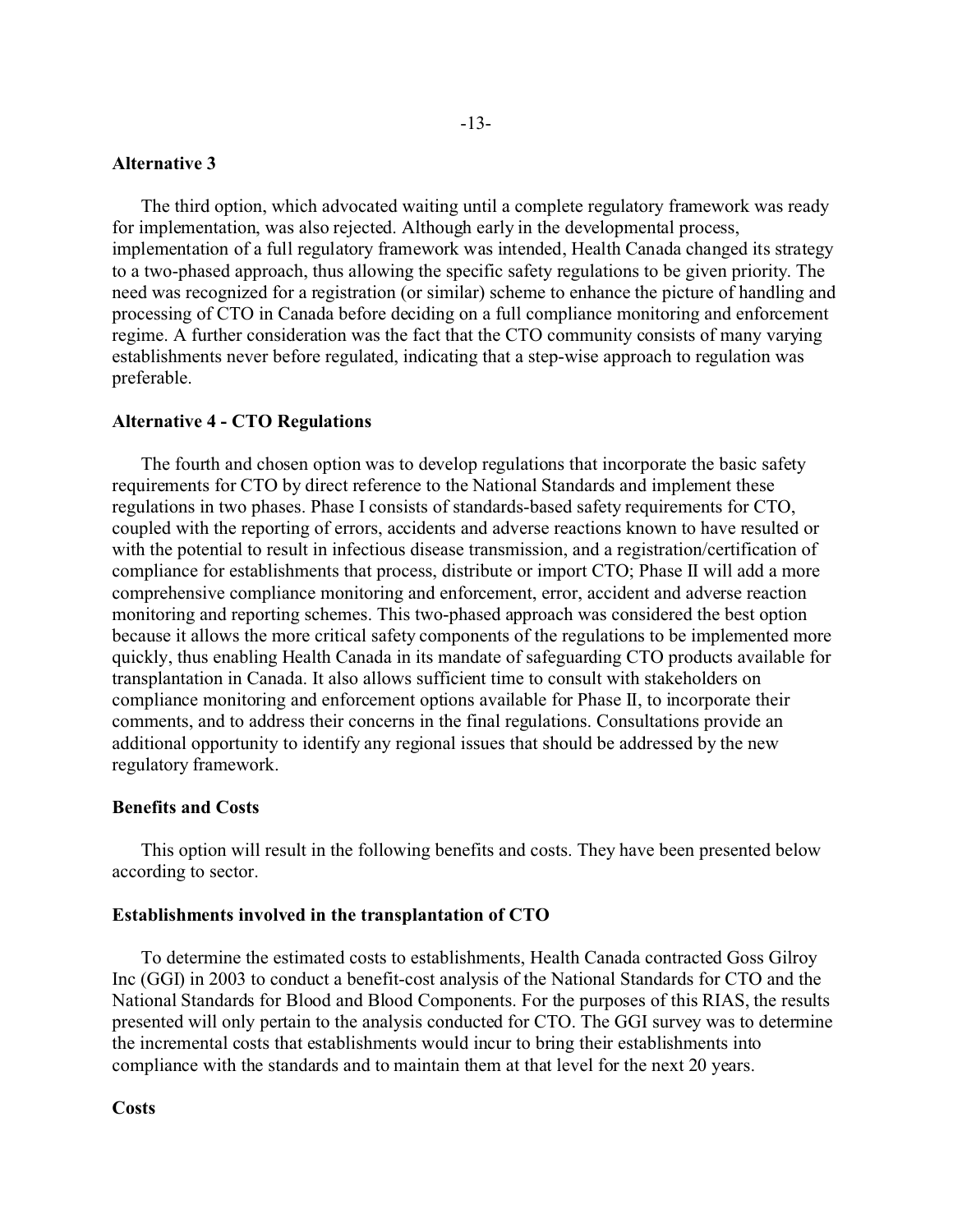Since the regulations are based on the National Standards, the results of the benefit-cost analysis conducted by GGI provide a good estimate of the costs required by the establishments to meet the safety-based requirements of the regulations. However, since some of the requirements in the National Standards are not covered in the CTO Regulations, it is fair to conclude that the cost estimate of the National Standards provide a higher estimate than the actual costs of the CTO Regulations. In addition, some of the sections in the National Standards overlap between federal and provincial jurisdiction and it was unrealistic to ask respondents to distinguish between federal or provincial jurisdiction. For example, one respondent could be aware that to meet the standards he would require one additional staff. That person may work on many activities covered by the National Standards, making it difficult to determine the exact percentage of time the person may work to meet the requirements that fall under federal jurisdiction.

Also, since 2003, it is expected that many establishments will have already invested resources in order to come into compliance with the National Standards and Health Canada's Directive and Guidance Document. The National Review of establishments that handle/process CTO for transplantation has further emphasized the need for establishments to follow the National Standards and comply with the Directive and Guidance Document. Some establishments have achieved voluntary accreditation with the Eye Bank Association of America (EBAA), the American Association of Tissue Banks (AATB), the Foundation for the Accreditation of Hematopoietic Cell Therapy (FAHCT), and the American Society for Histocompatibility and Immunogenetics (ASHI), which have similar safety requirements for cell and tissue processing. Thus, for the purpose of this study we anticipate some of the initial costs presented in this section may already have been addressed by some establishments. It is therefore fair to conclude that the overall cost estimates provided in this RIAS overestimate the real costs related to these CTO Regulations as these costs may have already been incurred by these establishments in an effort to achieve compliance.

## **Methodology**

A survey of the entire CTO Community population was used to quantify the incremental benefits and costs of implementing the standards. This methodology was seen as the most reliable given the fact that every identified establishment across Canada would be given an opportunity to state how they were following the standards and identify the area of potential financial burden for their establishment. It was also felt that establishments were in the best position to identify the gaps within their own facilities. The number and type of establishments surveyed in the study, as well as the response rate, is identified in Table 1.

To capture the varying information related to establishment type, six different questionnaires were developed based on the National Standards. The respondents were asked to identify their level of compliance with the requirements of the relevant standards and estimate the additional costs necessary to bridge the gaps in their compliance.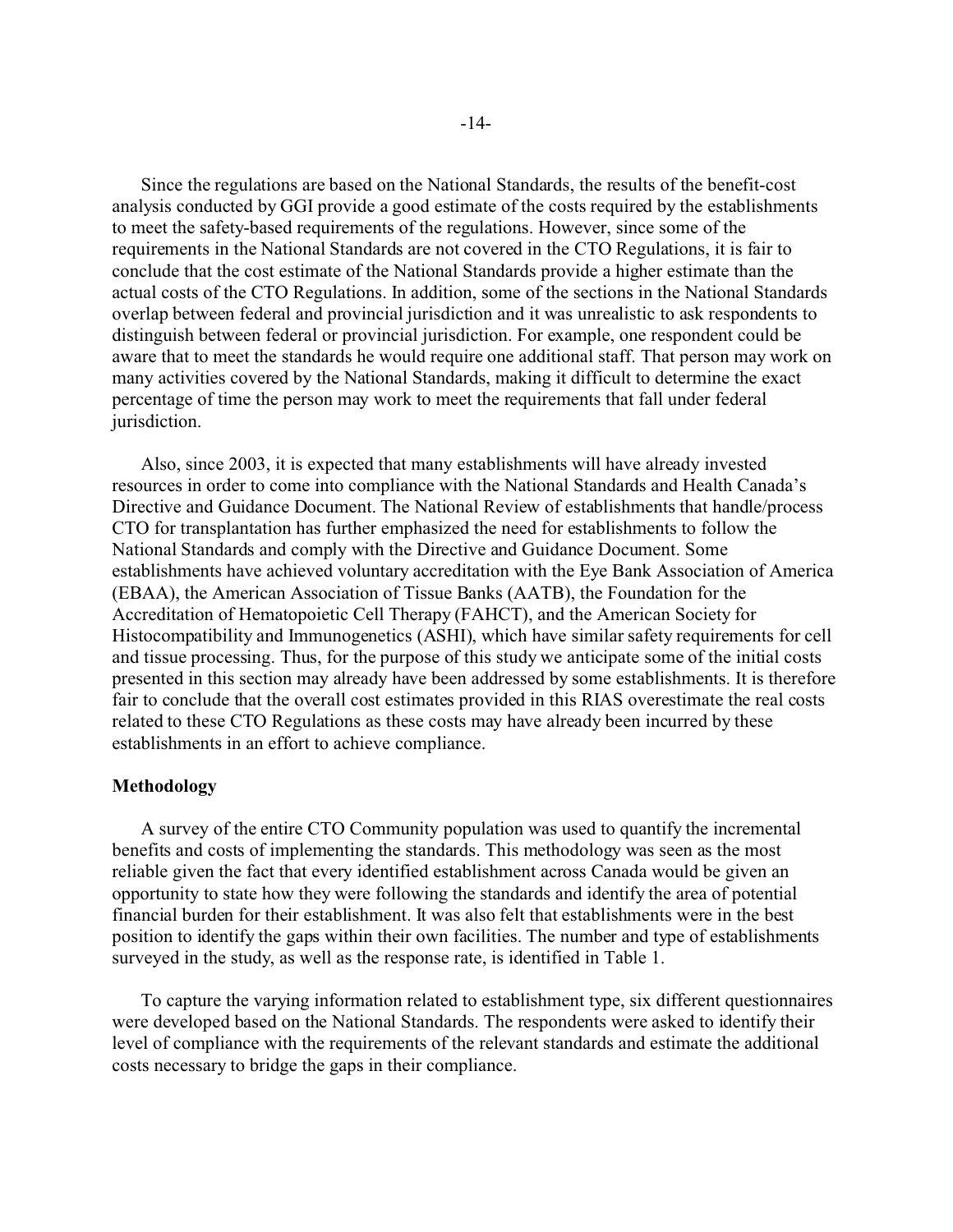| <b>Type of Facility</b>                | <b>Number of</b><br><b>Establishments</b> | <b>Response Rate (%)</b> |
|----------------------------------------|-------------------------------------------|--------------------------|
| <b>Eye Banks</b>                       | 7                                         | 77.8                     |
| <b>Tissue Banks</b>                    | 9                                         | 57.1                     |
| <b>Bone Marrow Transplant Programs</b> | 15                                        | 53.3                     |
| <b>Organ Donation Programs</b>         | 15                                        | 73.3                     |
| <b>Organ Transplant Programs</b>       | 25                                        | 28                       |
| <b>Stem Cell Laboratories</b>          | 5                                         | 40                       |
| <b>TOTAL</b>                           | 76                                        | 51.3                     |

*Table 1: Type and Number of Establishments and Response Rate to the Survey*

## **Compliance Level**

Respondents answered questions regarding different sections of the National Standards. The overall results demonstrate a relatively high level of self-reported compliance with all standards across establishment types (See Table 2). Clearly, a higher level of compliance will diminish an establishment's incremental cost of meeting the standards, and therefore the CTO Regulations. It is anticipated that since 2003, this compliance level has increased with the National Standards and Health Canada's Directive and Guidance Document.

*Table 2: Percentage of Compliance by Type of Establishment*

| Compliance Level (%)                   | Not at all | <b>Somewhat</b> | <b>Fully Compliant</b> |
|----------------------------------------|------------|-----------------|------------------------|
| <b>Eye Banks</b>                       | 4          | 7.4             | 88.6                   |
| <b>Tissue Banks</b>                    |            | 6.3             | 92.6                   |
| <b>Bone Marrow Transplant Programs</b> | 5.6        | 14              | 80.4                   |
| <b>Organ Donation Programs</b>         | 2.9        | 14.7            | 82.4                   |
| <b>Organ Transplant Programs</b>       | 5.4        | 8.5             | 86.1                   |
| <b>Stem Cell Laboratories</b>          | 3.7        | 18.1            | 78.2                   |

**Note** : Totals for each establishment type equals 100%, representing all respondents in each category.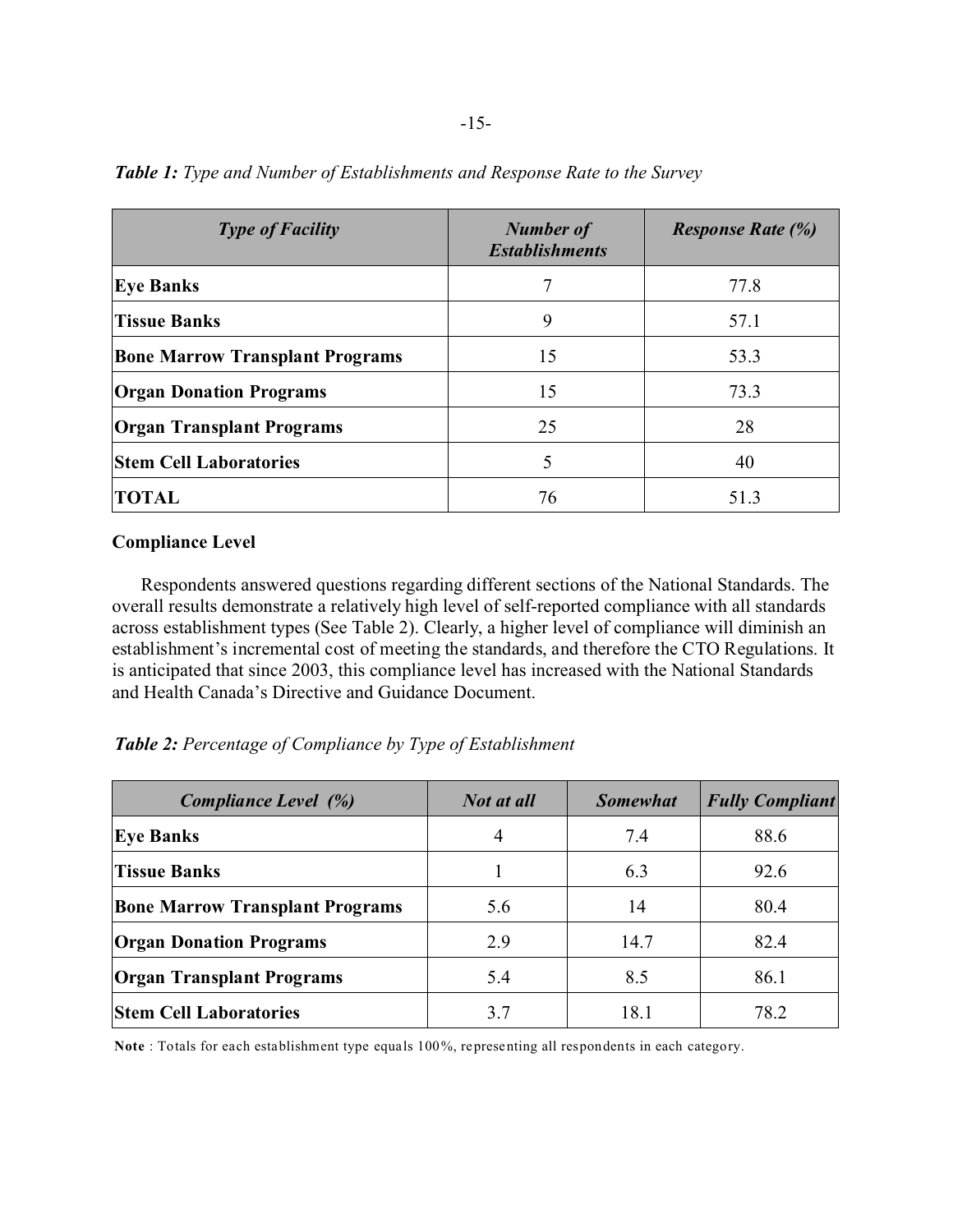## **Estimated Costs**

To determine the financial impacts, establishments were asked to quantify the gaps between their current practices and what the National Standards prescribe. Due to the relative size of the National Standards, it was deemed impossible to ask each establishment to cost each section of the standards. Therefore, cost estimates were provided in the following categories: Building, Testing, Personnel, Equipment, Computerization/Record Keeping/Reporting, and Other (which included a combination of activities like audits, training and developing SOP).

The costs were broken down according to these 6 different categories and were designated as initial (first year only) or ongoing costs (20 year period at a 5% discount rate) to recognize that some costs would be recurring and some would not. For example, hiring one staff would have cost implications for this year and upcoming years. On the other hand, adding building space would have cost implications for the construction year. The total costs (including initial costs) per establishment type and per cost category are shown in Table 3.

|                                         | <b>Buildings</b> | <b>Testing</b> | <b>Personnel</b> | Equipment | <b>Computers</b> | Other        | <b>TOTAL</b> |
|-----------------------------------------|------------------|----------------|------------------|-----------|------------------|--------------|--------------|
| <b>Eye Banks</b>                        | 0.03             | 1.81           | 4.45             | 0.25      | 0.05             | 0.04         | 6.63         |
| Initial Cost                            | 0.03             | 0.21           | 0.33             | 0.17      | 0.03             | 0.04         | 0.8          |
| <b>Tissue Banks</b>                     | 5.11             | 0.44           | 14.31            | 0.16      | 0.05             | $\mathbf{0}$ | 20.06        |
| Initial Cost                            | 3.15             | $\theta$       | 1.23             | 0.16      | 0.05             | $\theta$     | 4.58         |
| <b>Bone Marrow</b><br>Transplant        | 0.75             | $\theta$       | 8.26             | 3.8       | 0.47             | $\mathbf{0}$ | 13.28        |
| Initial Cost                            | $\theta$         | $\theta$       | 0.78             | 1.45      | 0.1              | $\theta$     | 2.33         |
| <b>Organ Donation</b>                   | 4.2              | 6.12           | 20.34            | 0.22      | 0.44             | 0.34         | 31.66        |
| <b>Initial Cost</b>                     | 0.48             | 0.45           | 1.77             | 0.17      | 0.34             | 0.03         | 3.24         |
| <b>Organ Transplant</b>                 | $\mathbf{0}$     | $\theta$       | 103.9            | 4.17      | 63.05            | $\mathbf{0}$ | 171.12       |
| <b>Initial Cost</b>                     | $\theta$         | $\theta$       | 7.83             | 4.17      | 5.42             | $\theta$     | 17.42        |
| <b>Stem Cell</b><br><b>Laboratories</b> | 0.19             | $\theta$       | 1.2              | 0.32      | 0.13             | $\mathbf{0}$ | 1.83         |
| Initial Cost                            | 0.16             | $\theta$       | 0.17             | 0.32      | 0.13             | $\theta$     | 0.78         |
| <b>TOTAL</b>                            | 10.28            | 8.37           | 152.46           | 8.91      | 64.19            | 0.37         | 244.59       |

*Table 3: Total (and Initial) Costs of Meeting the Standards by Type of Establishment and by Cost Category, ongoing costs discounted at 5%, all costs represented in millions of dollars.*

**Note** : Initial costs are included in the Total costs per establishment type and per cost category. Discounted ongoing costs can be determined by subtracting Initial costs from Total costs.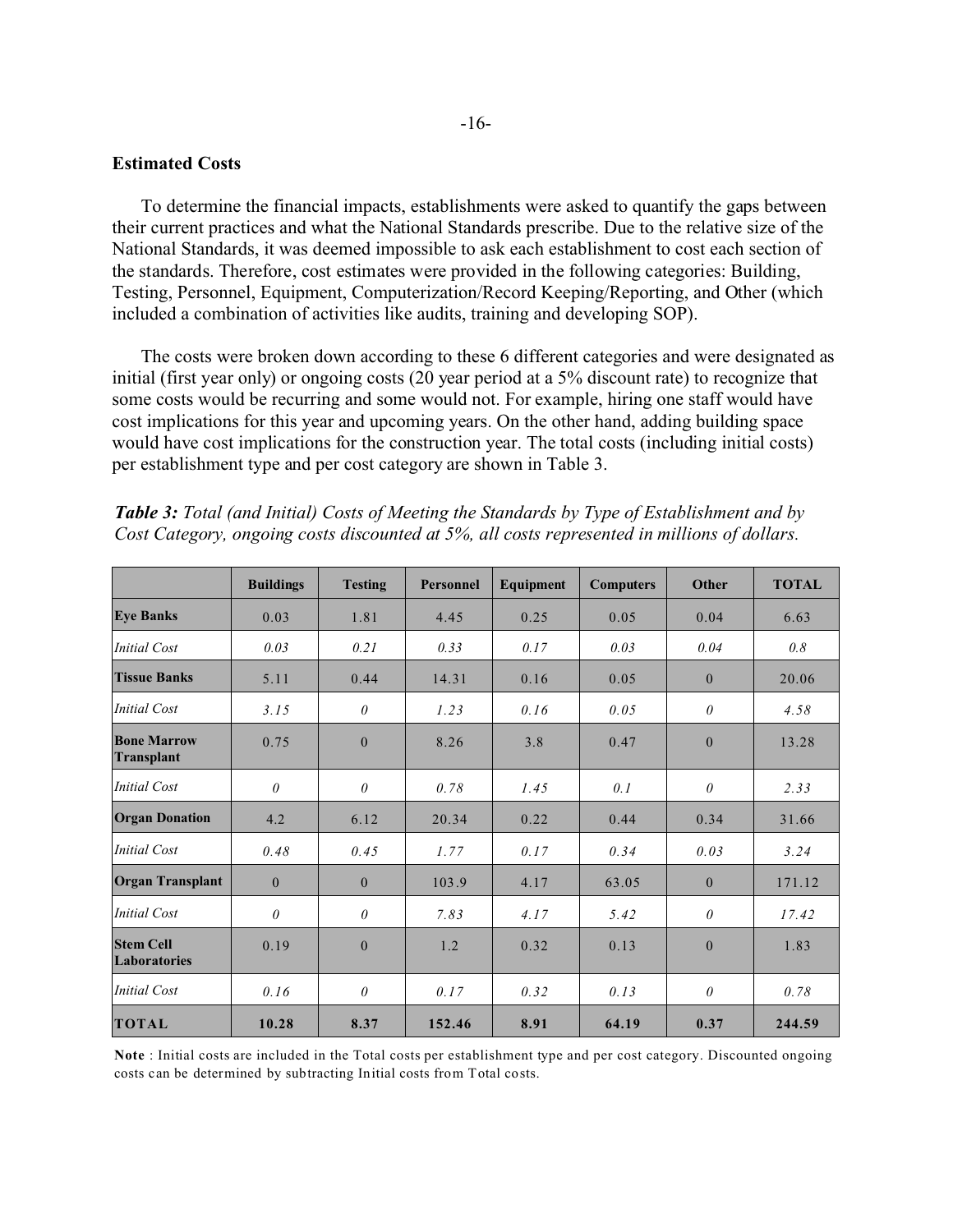# **Benefits**

The objective of introducing National Standards and regulations is to ensure all required procedures related to retrieval, processing, testing, labelling, storage and distribution of CTO for transplantation are met, to reduce the incidence of adverse reactions and errors and accidents in CTO recipients. Benefits from implementing the National Standards would accrue from:

- improved handling procedures in the period predating the implementation of the standards, resulting from establishments updating their infrastructure and staff in anticipation of the new standards;
- greater consistency in handling procedures that would result from the adoption and implementation of the National Standards across all establishments; and,
- reduced costs to healthcare institutions and individuals from fewer adverse medical reactions, shorter hospital stays, etc.

GGI's benefit-cost analysis demonstrated that the minimum level of benefits for meeting the requirements of the National Standards over the next 20 years (discounted at 5%) is estimated at over \$1 billion. This greatly exceeds the total costs estimated at \$244 million over the same time period, identified in Table 3.

## **Other Costs and Benefits to Establishments - Registration**

In addition to adhering to the National Standards, some establishments, such as source establishments, distributors and importers, will be required to register with Health Canada and declare their compliance with the CTO Regulations. Although registration with Health Canada will be free of charge, minimal costs will be incurred by each registering establishment to prepare registration documentation. They will also have to attest to compliance with the regulations. From a trade perspective, distributors who import tissues could determine that the cost of registering does not justify remaining in this business. However, since registering with Health Canada has no attached fee, it is not anticipated that this will be an issue.

With regards to the benefits, registration of establishments will provide the regulator with a tool with which to act in the event of an infectious disease transmission. The registration will provide a known point of contact from which to trace all the affected CTO products for transplantation. Better record keeping and communication of errors, accidents and adverse reactions between all establishments will further benefit the system with improved traceability of product from donor to recipient. Therefore, the costs associated with registration activities will be outweighed by having a safer supply of CTO and will provide the regulator with a clear composition of the current Canadian industry.

## **Manufacturers of Medical Device Containing CTO**

There is no immediate impact for manufacturers of CTO that are currently classified as Medical Devices (i.e. heart valves & dura mater) since for Phase I, they will continue to be regulated as Medical Devices. However, this advanced notice of Health Canada's intention to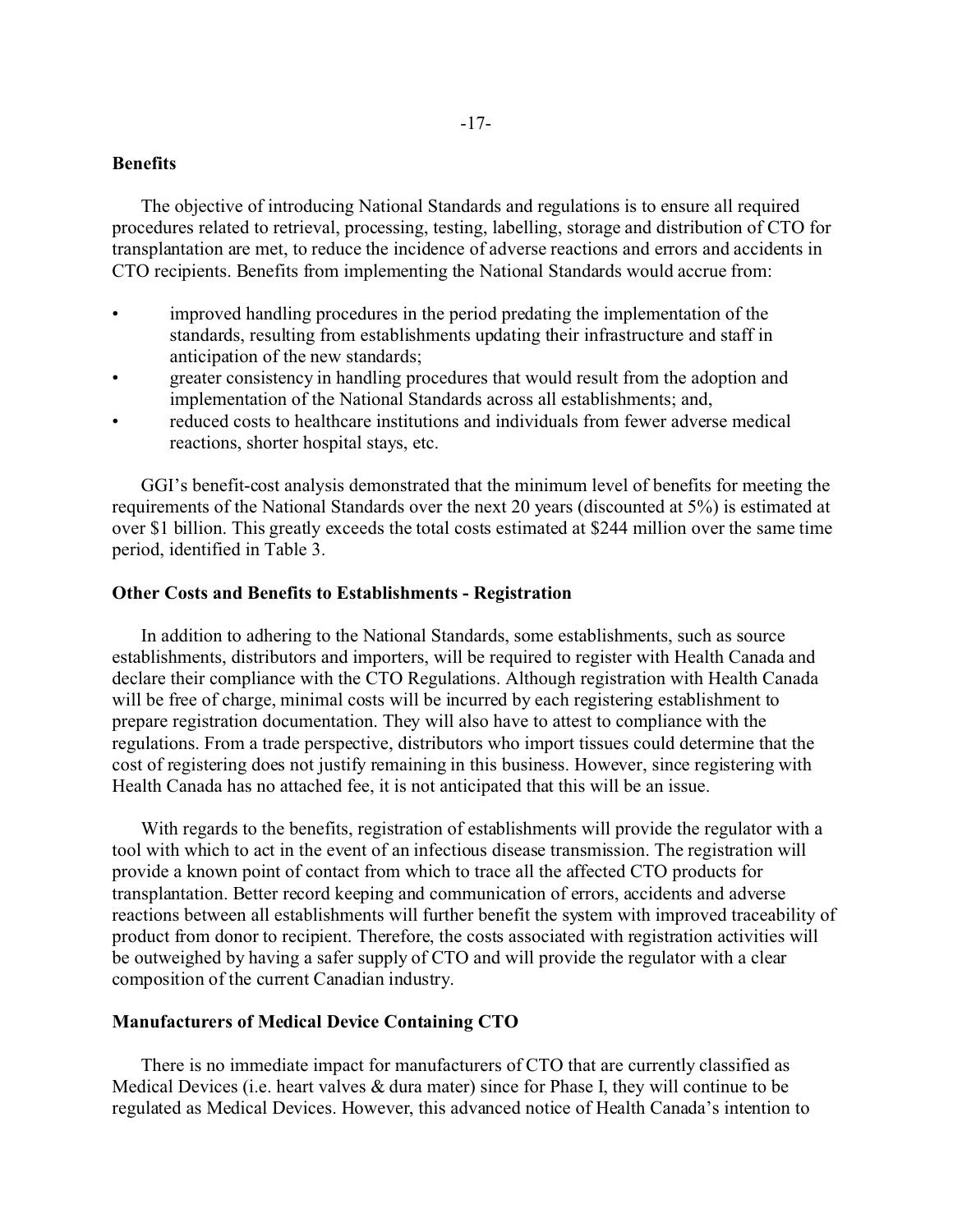regulate these products under the CTO Regulations in Phase II will give these manufacturers more time to adapt to this proposed change.

## **Donors and Donor Families**

It is anticipated that donors and their families will not be financially affected by these regulations. However, donors and their families will benefit from increased confidence in a transplantation system that uses basic safety requirements for CTO formalized in regulations, with a long term potential of further increasing the number of donations of CTO. Requiring that CTO be handled in a safe manner emphasises the value donors place on the gift itself and reaffirms improved health benefits to the recipient.

## **Transplant Recipients**

It is anticipated that recipients of transplanted CTO will not be financially affected by the CTO Regulations. Nevertheless, it is possible that some establishments will prefer to discontinue the distribution of CTO or that foreign CTO may be lost due to a supplier's decision not to register with Health Canada. This would ultimately reduce the supply of CTO available for transplantation in the short term, while the system adjusts in the long term.

However, the benefits of transplantation are significant for recipients. This includes the increased confidence that the transplanted CTO has met basic safety requirements in its processing and handling, thus greatly reducing the possibility of an adverse reaction such as the transmission of an infectious disease. Greater consistency in processing and handling procedures by all establishments will also increase the likelihood of a successful transplantation, and a healthy recovery for the patient.

## **Hospitals and Transplant Programs, Provincial and Territorial Governments**

While hospitals and transplant establishments may require additional staff to fulfill the new requirements for record keeping, and error, accident and adverse reaction monitoring and reporting, they will benefit from the knowledge that the CTO products available are safer for therapeutic use. Having safer CTO products will result in fewer costs to these establishments related to follow-up and treatment of recipients.

Due to the nature of the system, it is anticipated that the provincial and territorial governments will be required to fund the gap between current practice in all establishments and the requirements prescribed in the regulations. However, provincial and territorial governments have called on Health Canada to develop this regulatory framework, have participated in the development of the National Standards and were informed of the release of the Directive and Guidance Document.

Provincial and territorial governments will benefit in the long term through reduced costs to establishments, healthcare institutions and individuals from fewer adverse medical events and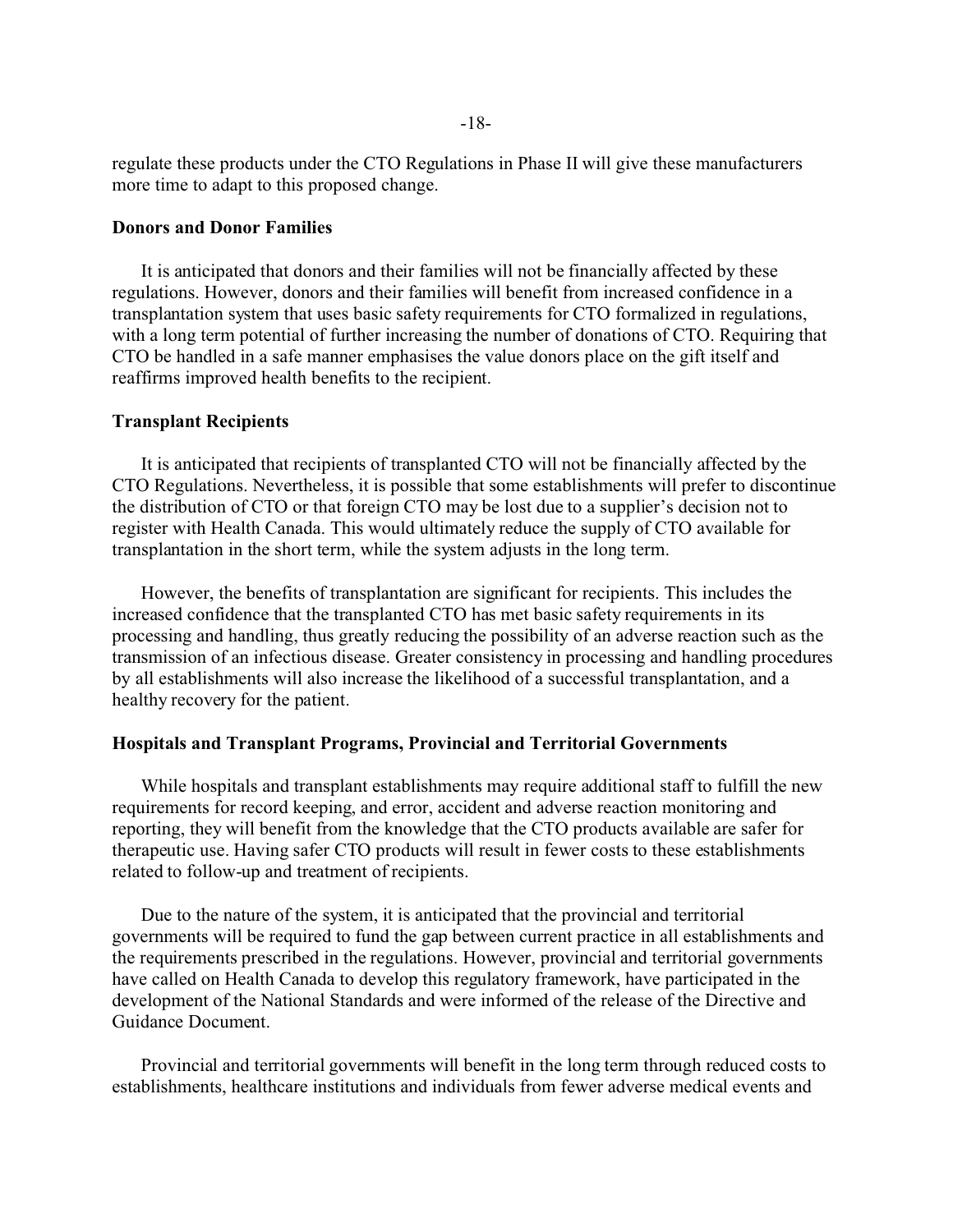shorter hospital stays. These results of the benefit-cost analysis were circulated extensively among provincial/territorial governments and key stakeholders.

## **Public**

The public will not pay a direct cost for the investments some establishments will be required to make in order to comply with the CTO Regulations. Potential recipients of CTO will benefit from the peace of mind of knowing that the safety of available CTO for transplantation is maximized by the regulations. Public confidence in the safety of transplantation procedures themselves may ultimately increase the number of those willing to become future CTO donors.

## **Evaluation**

A two-staged comprehensive evaluation of the regulatory framework for CTO for transplantation is planned. A formative study to assess the extent to which the framework has been implemented as planned, and to identify areas for adjustment, will be conducted one year after implementation of the framework. A summative study of outcomes and objectives achieved will be carried out within five years of the formative study. In addition, ongoing monitoring will occur throughout the life cycle of the framework to provide Health Canada with information on the performance of the framework vis-à-vis intended objectives. This information will also be used to support the formative and summative evaluations.

Evaluation will address questions concerning: rationale and continuing need for the regulatory framework; whether the framework is being implemented as planned and is progressing towards achievement of intended outcomes; success in relation to intended outcomes; cost effectiveness relative to other potential design and delivery approaches; and lessons learned for the future. In addition to assessing the extent to which the framework has made progress towards maximizing the safety and quality of CTO for transplantation, evaluation will assess whether the standards-based approach to regulation is working as intended.

## *Consultation*

Over the past decade, stakeholders have been given the opportunity to provide input on these developing regulations through a series of public consultations and communication activities across Canada. In November 1986, the Health Services and Promotion Branch of Health Canada published *Guidelines for Establishing Standards for Special Services in Hospitals - Organ and Tissue Donation Services in Hospitals*. This was one of the first comprehensive documents to emphasize the importance of minimizing the risk of disease transmission through CTO transplantation.

One of the first external reports to recommend regulatory intervention by Health Canada, published in December 1994, was entitled "Safety of Human Organ and Tissue Transplantation in Canada". The working group for this report was assembled through Organ Sharing Canada, which was established in 1992 by a joint initiative of the executives of the Canadian Association of Transplantation and the Canadian Transplantation Society. Among the recommendations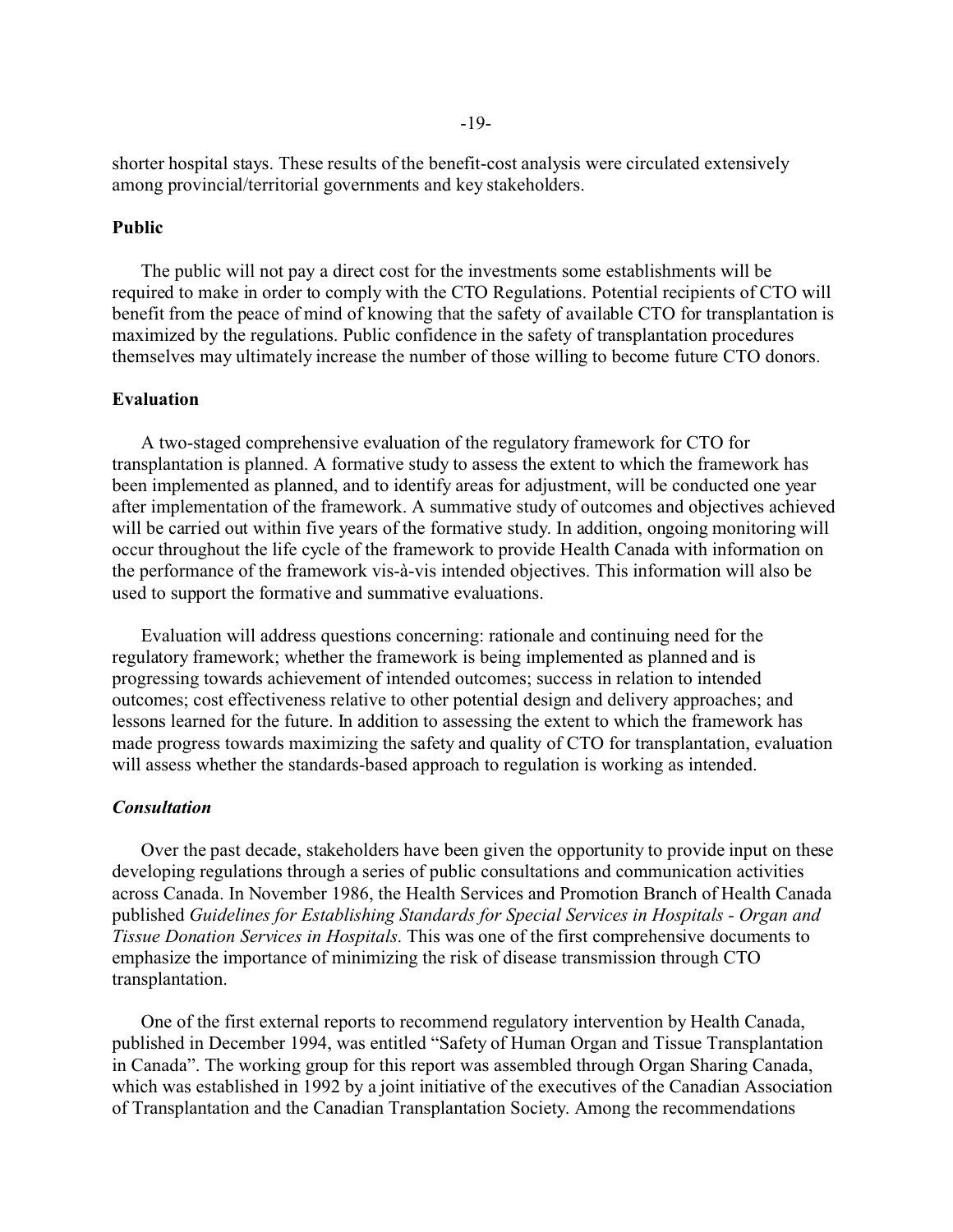made were that "National Standards for organs and tissue transplantation be established, that a process be developed for the mandatory certification and accreditation of all organ and tissue transplant programs and that the standards established by a national agency be used for accreditation and inspection programs".

On October 29-31, 1995, Health Canada sponsored the National Consensus Conference on the Safety of Organs and Tissues for Transplantation. Participating stakeholders included representatives from the Canadian Red Cross Society, the Canadian Organ Replacement Registry, Québec-Transplant, the Eye Bank of Canada, the Ontario Ministry of Health, the Canadian Transplant Society and the British Columbia Transplant Society. These participants proposed that the Canadian General Standard on Safety of Organs and Tissues for transplantation be revised to incorporate input from experts at the conference (this standard was the very first draft version of what would become the National Standard). They further recommended that the revised Canadian General Standard on Safety on Organ and Tissues for Transplantation be accepted as a template for the development of subsets of specific standards for individual organ and tissue types. Both these recommendations have been incorporated in the development of the National Standards.

In September 1996, the interprovincial working group created by the Advisory Committee on Health Services (ACHS) produced a report entitled "Organ and Tissue Donation and Distribution in Canada: A Discussion Document". This early consultation with the provinces produced a resounding support for Health Canada's initiatives in the development of National Standards for donor screening, serological testing, record-keeping, packaging and labelling and storage, including the safety aspects of laboratory testing and transportation.

In April 1999, the report entitled "Organ and Tissue Donation and Transplantation: A Canadian Approach" was published by the House of Commons Standing Committee on Health. The Committee gave all stakeholders and the general public an opportunity to express their views on CTO. To achieve this, the Committee held public hearings over the course of two months, during which it heard from over 100 individuals. In addition, it accepted written briefs from other individuals and organizations. The Committee recommended that the Minister of Health ensure that the Canadian General Standard for Safety of Organs and Tissues for Transplantation and its subsets be approved and made mandatory through incorporation by reference into regulations made under the F&DA as soon as possible.

A report entitled "A Coordinated and Comprehensive Donation and Transplantation Strategy for Canada" was published in November 1999 by the National Coordinating Committee (NCC) for Organ and Tissue Donation, Distribution and Transplantation for the Federal / Provincial / Territorial Advisory Committee on Health Services (ACHS). The Committee recommended that "the safety standards for perfusable organs, ocular and other tissues, sperm, bone marrow and xenotransplantation be referenced in the F&DA", thus making them mandatory.

In November 2001, Health Canada published an Information Kit entitled "Towards Renewed Regulatory Frameworks for Whole Blood and Blood Components Intended for Transfusion and Cells, Tissues and Organs Intended for Transplantation and Assisted Reproduction" (Info Kit).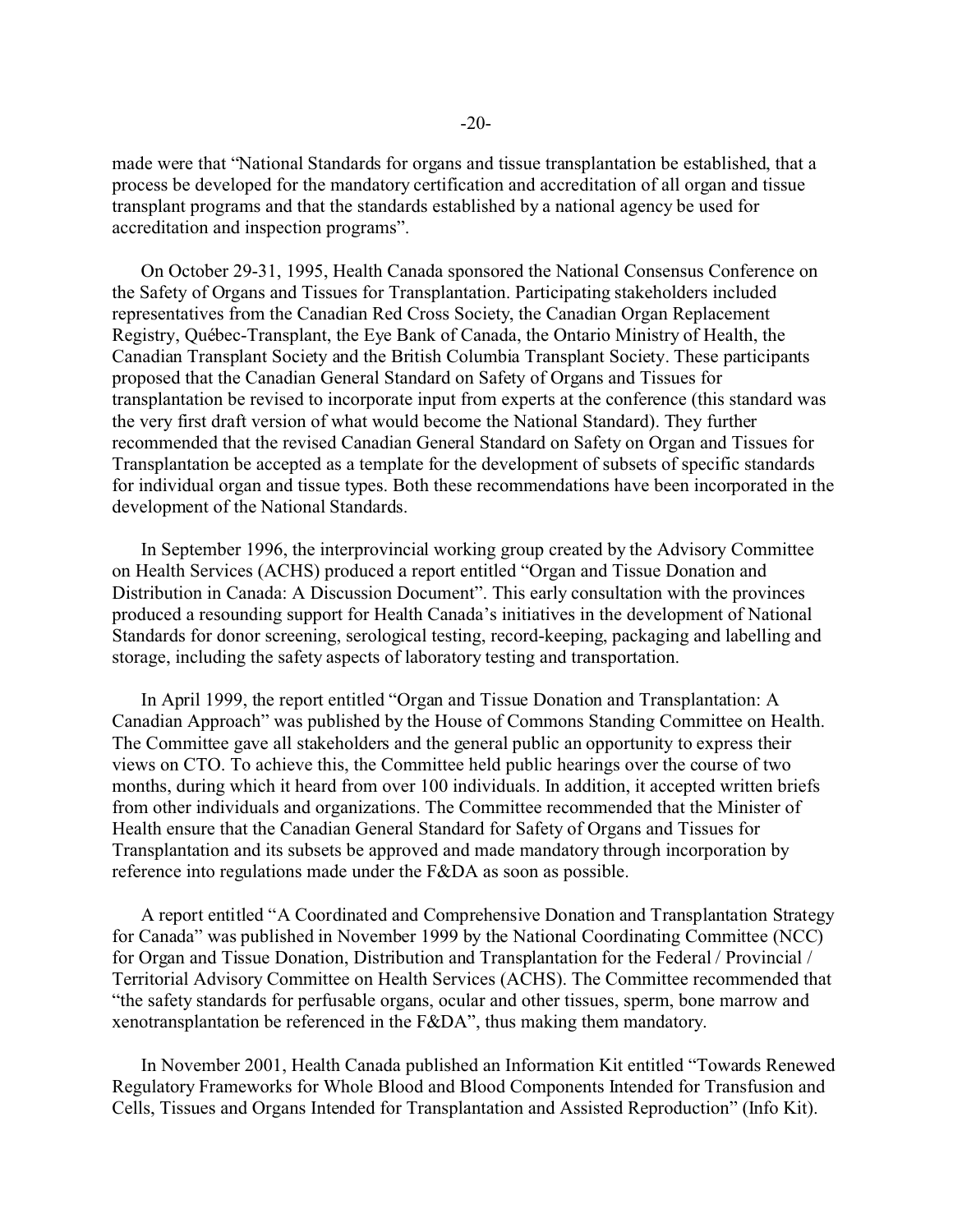In the Info Kit, Health Canada clearly detailed its proposals for new CTO Regulations under the F&DA. It stated that the proposed regulations would be based on the safety requirements listed in the National Standards, and that other key elements of the regulatory framework would include surveillance and adverse reaction reporting, and a compliance monitoring and enforcement strategy.

The Info Kit also explained that the CSA's process for developing National Standards requires public review of the standards. To fulfill this requirement, copies of the draft Standards were sent to provincial/territorial representatives, CTO programs and all individuals who had expressed a desire to comment on the draft. The over 1,000 comments received through the public review process were referred to the CSA Technical Committee for consideration. The National Standards have now met the requirements of the Standards Council of Canada. Namely, they were drafted through a consensus-development process, and an extensive opportunity for Canadians to express their opinions or concerns about these new National Standards has also been afforded.

The Info Kit has been updated and re-printed twice (in 2003 and 2004) in order to update the community with information regarding the regulatory framework for CTO. The Kit has been sent to all known establishments and individuals that handle and/or process CTO for transplantation, providing information on the progress of the developmental process, as well as inviting stakeholders to the many consultations and public information sessions offered over that same period. The extensive public consultation process on the new National Standards offered an opportunity for Canadians to express their opinions or concerns and was considered sufficient to move forward with regulations.

A series of one-on-one meetings with provincial/territorial representatives have provided periodic progress reports on the developing CTO Regulations and solicited feedback and collaboration in areas of overlapping jurisdiction, with a view to maximizing the safety of Canadian transplant recipients. Presentations on the CTO regulatory framework made to the Canadian Council for Donation and Transplantation (CCDT), which includes representation from the provinces and territories, has further ensured the provinces' awareness of the requirements and impact of the regulations. In addition, the results of the benefit-cost analysis of the National Standards conducted by Goss Gilroy Inc in 2003 were circulated extensively among provincial/territorial governments and other key stakeholders. Consultations were held in October 2005 with provincial and territorial representatives to examine compliance monitoring and enforcement and error, accident and adverse reaction reporting options for Phase II, which provided yet another opportunity to update our partners on the CTO Regulations.

Since 2001, Health Canada has further promoted the creation of the regulatory framework for CTO by making several (greater than 60) presentations to professional associations, and provincial governments. Stakeholder input on the more comprehensive adverse reaction reporting and compliance monitoring and enforcement options for Phase II of the CTO Regulations was initiated with four regional consultations in March 2005, held in Toronto, Edmonton, Halifax and Montreal. The feedback obtained from those consultations will be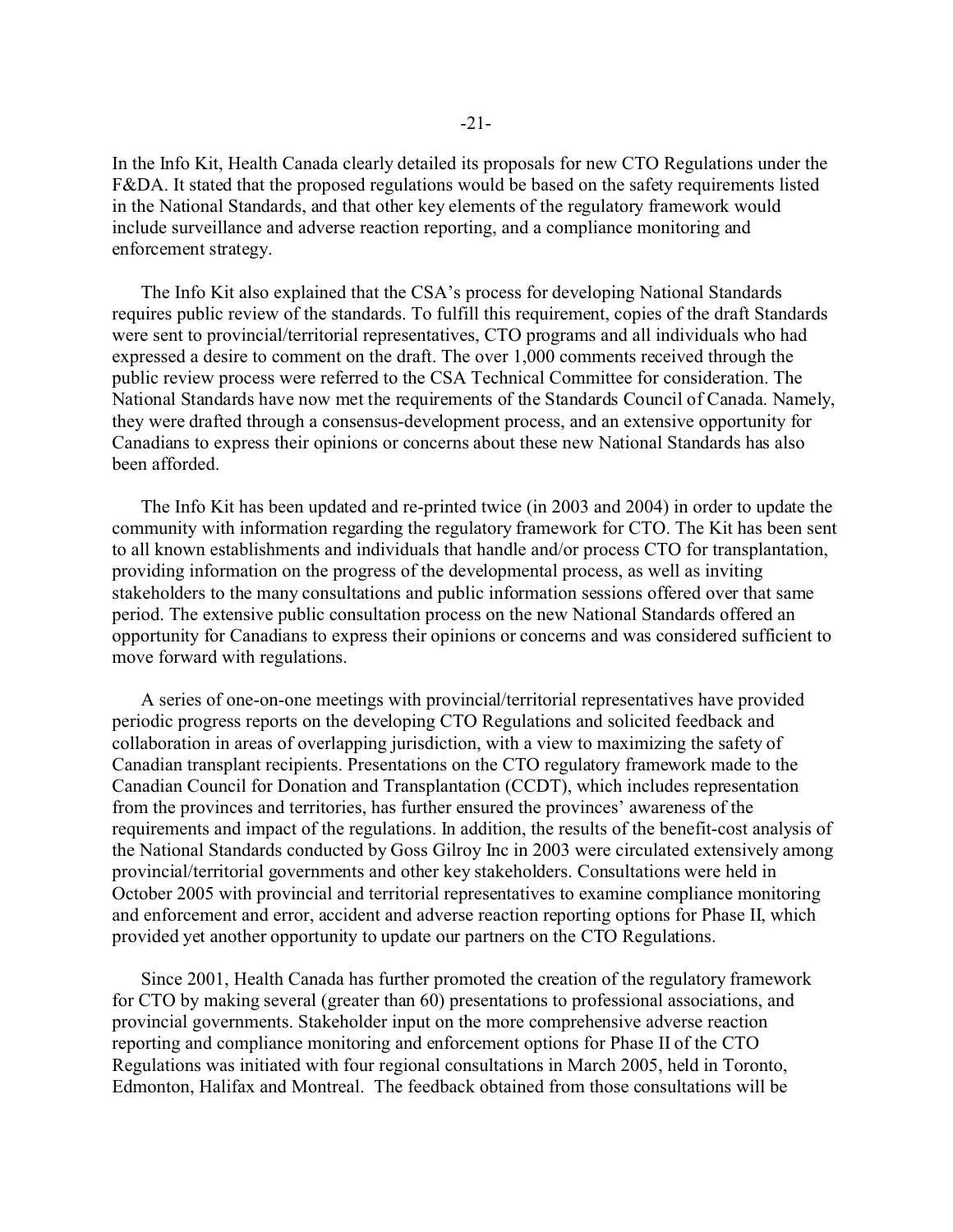considered in the development of the Phase II Regulations, and the final report has been posted on the Health Canada web site.

In summary, the consultation mechanisms employed in the creation of the regulations have permitted extensive opportunity for stakeholder feedback. During the consultations, no group or association expressed concerns about the new standards-based regulations. In fact, as shown above, Health Canada has reacted to the needs expressed by the CTO community by initiating the regulatory process to maximize the safety of products for transplantation across Canada. As the development of the regulatory framework continues, Health Canada continues to communicate, both in writing and in face-to-face meetings, with provincial/territorial governments to discuss the impact of the CTO Regulations on their jurisdictions.

The CTO Regulations were pre-published in *Canada Gazette*, Part I on December 10, 2005. At that time, CTO programs identified in the National Review; the pharmaceutical industry and associations, Deans and Registrars of Pharmacy, Medicine and Dentistry, Provincial and Territorial Ministries of Health, professional associations of physicians and dentists, hospitals and other CTO stakeholders were notified of the publication and informed of the 75-day comment period that followed the publication.

In response to the 75-day comment period, Health Canada received questions of clarification from fifteen organizations including: transplant programs (5); provincial/territorial governments (2); dental associations (1); tissue banks (1); organ donation organizations (1); professional associations (1); laboratories (1); and unknown sources (3).

In addition to the requests for clarification, Health Canada also received sets of comments and recommendations from thirty-two (32) organizations: provincial/territorial governments (2); dental associations (1); transplant programs (8); tissue banks (6); lymphohematopoietic transplant programs (6); organ donation organizations (2); professional associations (2); public cord blood banks (1); and four (4) foreign organizations including, tissue banks (1), professional associations (2) and governments (1).

Comments and recommendations received during, and after the close of, the 75-day comment period were crucial in the further development of these regulations. Changes have been made to the regulations that are direct results of stakeholder input. While the safety of CTO as well as health considerations remained our primary focus, these changes resulted in less stringent requirements for CTO establishments. Comments resulting in changes to the regulations, as well as comments not incorporated into the regulatory framework, and the responses to same are outlined below.

## **Comments (C)/Responses (R):**

## Interpretation

C: The language used in the regulations to describe activities and organizations are not commonly used in the donation and transplantation community.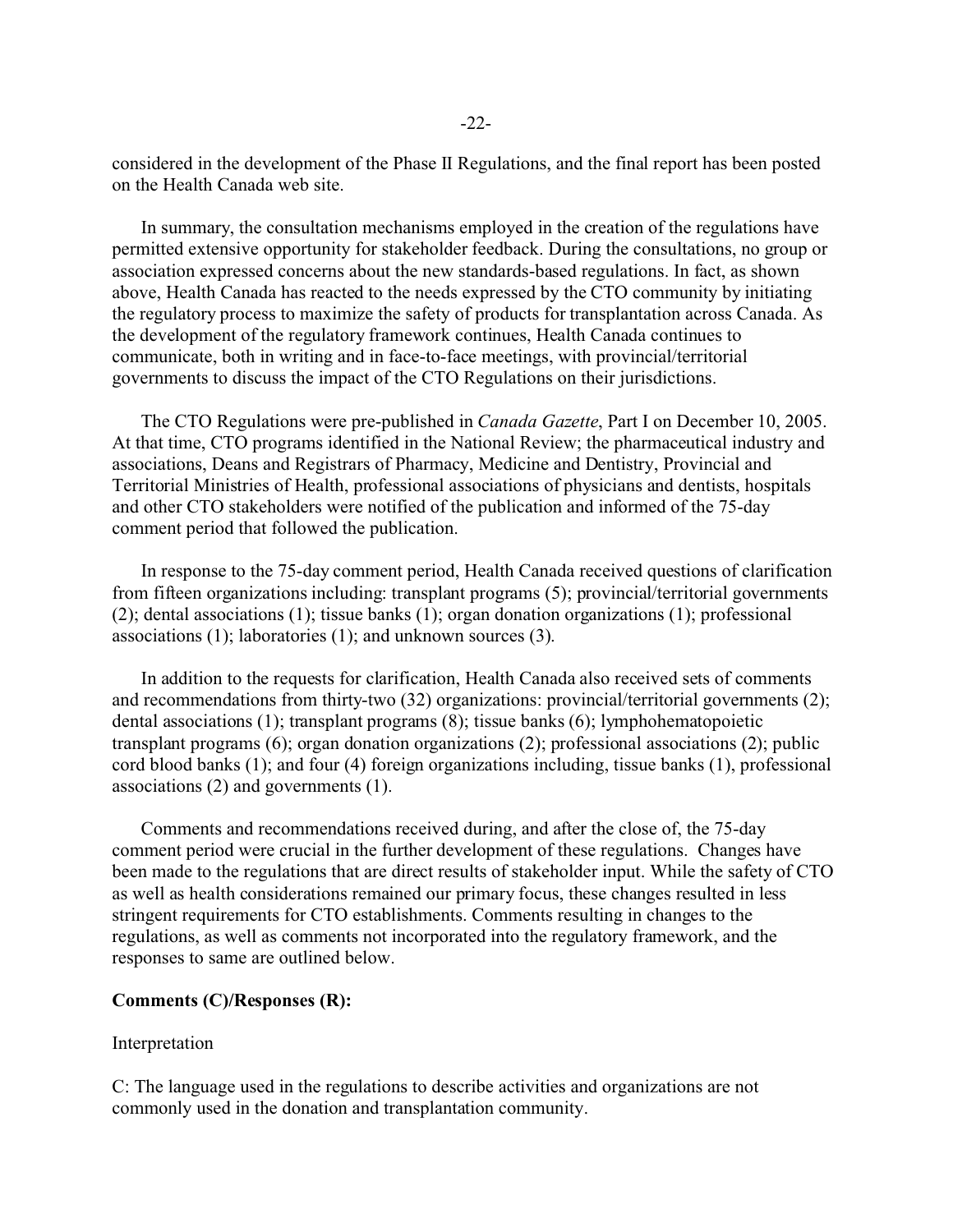R: Health Canada recognizes that some of the terminology and language used in the regulations has not been commonly used in the CTO community to this point. However, because the regulations apply to diverse CTO and many different types of establishments, terminology and language that could encompass and accommodate all CTO and establishments was needed. In addition, there are constraints on the use of language in the context of legal text, such as regulations, that must be taken into account. For these reasons, language familiar to the CTO community was not always suitable for use in the regulations; however, commonly understood language is employed when possible.

C: The exemption of the retrieval of organs in the definition of processing is not fully understood.

R: Organ retrieval is a surgical procedure carried out in a manner that is adapted to the donor organ and the needs of the recipient, and thus considered to be within the domain of medical practice. As Health Canada does not regulate medical practice, the retrieval of organs is exempt from the definition of processing and related requirements under the regulations.

# Application

C: The scope of Phase I CTO regulations does not include lymphohematopoietic cells for autologous use.

R: The primary objective of Phase I of the regulations is to maximize the safety of CTO by addressing safety requirements in the processing and handling of CTO for transplantation, with an emphasis on donor screening and testing for transmissible disease, and linking the CTO donor to the recipient. Health Canada acknowledges that there are safety concerns around the autologous use of lymphohematopoietic cells. However, these safety concerns are not related to the suitability assessment of the donor, the transmission of disease or linking the donor to the recipient. For this reason, lymphohematopoietic cells for autologous use were not included in Phase I of the CTO regulations; however, because of the potential safety issues around these products, Health Canada may consider including lymphohematopoietic cells for autologous use in the scope of the regulations for Phase II.

C: It is unclear as to why islet cells are not included in the scope of the regulations.

R: The classification of islet cells has been revisited and Health Canada has determined that they will be classified as a minimally manipulated CTO. Appropriately, changes to the regulations have been made.

C: It is unclear how the regulations address adjunct vessels that are retrieved with organs and used in organ transplantation.

R: Unlike banked tissue, these vessels are either used at the time the organ is transplanted or can be stored and used up to three days after they are retrieved, if an organ recipient runs into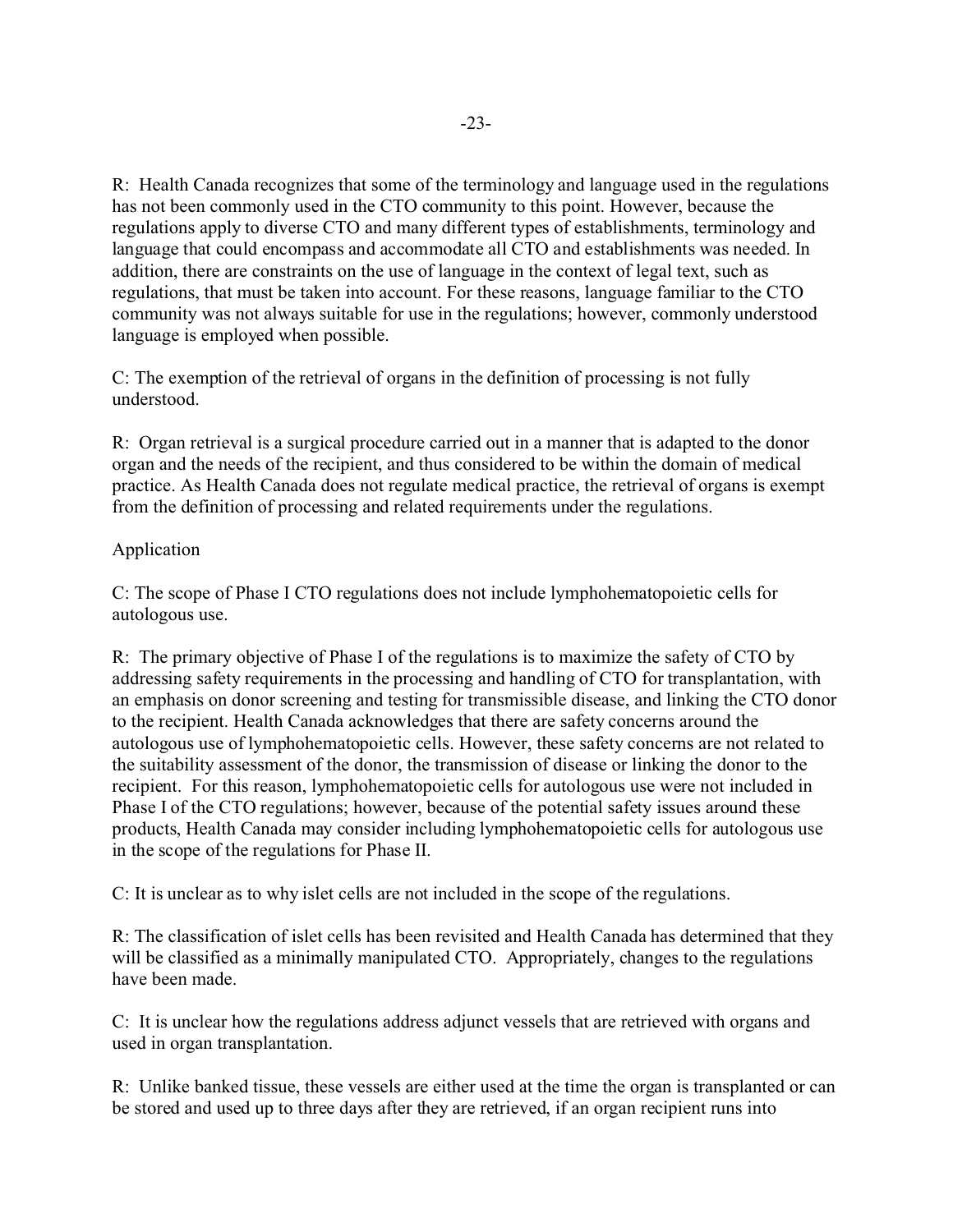difficulty. This time frame does not allow for all the regulatory requirements for tissue testing to be met. Therefore, it would be necessary to apply the exceptional distribution provisions in every case were these vessels were needed. Health Canada has determined that these vessels must meet the regulatory requirements pertaining to organs. Guidance will be issued regarding storage of these vessels at the transplant establishment.

## Registration

C: It is unclear how establishments will know the registration status of other establishments, for example, which establishments are registered, had their registration cancelled.

R: Health Canada currently posts a list of those holding establishment licenses on its website. If a name does not appear on the list of license holders, parties can contact Health Canada to enquire as to whether a license has been issued. The scheme established by the CTO Regulations uses a registration scheme. It is expected that Health Canada will post a list of those establishments holding a registration under the new regulations. Public disclosure of the names of successful registrants is consistent with the overall purpose of the CTO regulatory framework and is necessarily incidental to compliance with the various regulatory obligations under the scheme. Although Health Canada does not currently post a list of licenses that have been suspended, canceled or revoked, the ability to do so is being explored.

C: The consequences of a medical director signing an attestation of compliance if the establishment is subsequently found to be non-compliant with the regulations are not clear.

R: The appropriate response to this scenario very much depends upon the actual facts and relates to two contexts. The first context relates to the time at which the application is made. To comply with the regulatory requirements in the CTO regulations, the medical director must have the requisite legal authority to make the attestation on behalf of the establishment. A medical director who did so, knowing that he or she did not have such authority, would be acting in contravention of the regulations and could be charged with an offence. A medical director who had the legal authority to make the attestation but was not duly diligent in ensuring that the establishment was compliant with the regulations (e.g. did not make the inquiries that a reasonable person would have made in similar circumstances) could also be charged with a regulatory offence. A medical director who acted in good faith, and was duly diligent in examining all facts that are reasonably considered relevant to an assessment of compliance will likely not be subject to a regulatory offence if a subsequent non-compliance finding is made.

The second context pertains to findings of non-compliance after the application for registration has been made. There is a regulatory requirement that the establishment must advise the Minister of Health in writing of any change in the information provided in the application for registration. The latter would include changes in procedure or facts that affect compliance with the regulations. It is anticipated that, as in the past, Health Canada will work with the establishment involved to help it come into compliance with the regulations.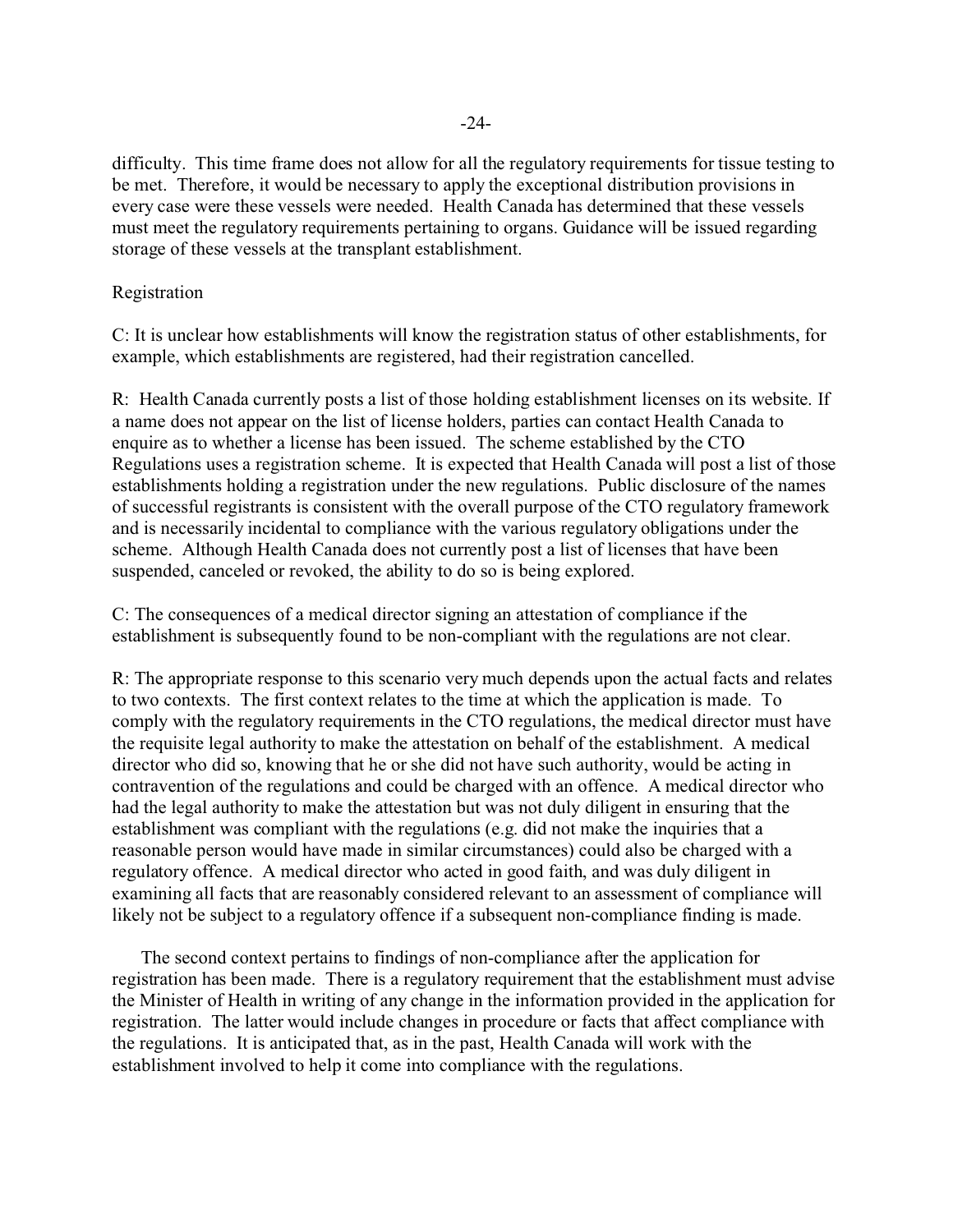C: The regulations do not require foreign lymphohematopoietic donor centres to register. However, the regulations prohibit importation of CTO unless the foreign establishment is registered with Health Canada. This creates a Catch-22 situation in which the importation of lymphohematopoietic cells is made impossible. Since Canada is heavily reliant on lymphohematopoietic cells from foreign donor sources, this has a significant negative impact on Canadian access to life saving transplants.

R: There was an error in the regulations, it was never Health Canada's intent to prohibit importation from foreign lymphohematopoietic donor centres. The intent of this provision of the regulations was to ensure that all foreign SOURCE establishments register with Health Canada. The regulations have been modified such that it is now only prohibited to import from source establishments that are not registered. This addresses the supply problem because the source establishment for lymphohematopoietic cells is the Canadian transplant establishment, there are no foreign source establishments for lymphohematopoietic cells. Additionally, section 4(2) under "Prohibition", has been amended to allow establishments to import lymphohematopoietic cells from establishments that are not registered with Health Canada.

C: The rights of establishments, as well as the appeal/adjudication process, are not clearly stated.

R: While the CTO Regulations do not create a statutory right of appeal, decisions made by the Minister must comply with the Regulations and respect the principles of administrative law. Establishments will be able to challenge regulatory decisions by way of judicial review. This process will be explained in the Registration Guidance Document.

# Processing

C: For lymphohematopoietic cells that are the subject of an importation, it is impossible for Canadian establishments to obtain all of the donor screening information needed in order to comply with the regulations.

R: The regulations have been modified so that Canadian establishments that import lymphohematopoietic cells will be able to assess the suitability of the donor with the donor screening information they are able to obtain from the foreign establishment.

C: It is unclear why the CTO regulations allow pooling under certain circumstances, while the CSA standards prohibit it.

R: Pooling of CTO is permitted in the regulations, even though section 15.5.1 of the CSA general standard states that 'cells, tissues, and organs from donors shall not be pooled during retrieval, processing, preservation, or storage'. The reason for the difference is that, in the CTO regulations, CTO from multiple donors may be pooled in order to facilitate the treatment of a single recipient where the CTO obtained from one donor may not suffice. Two examples where the ability to pool CTO to obtain a therapeutic dose is important to the success of the procedure are in the cases of lymphohematopoietic and islet cell transplantation.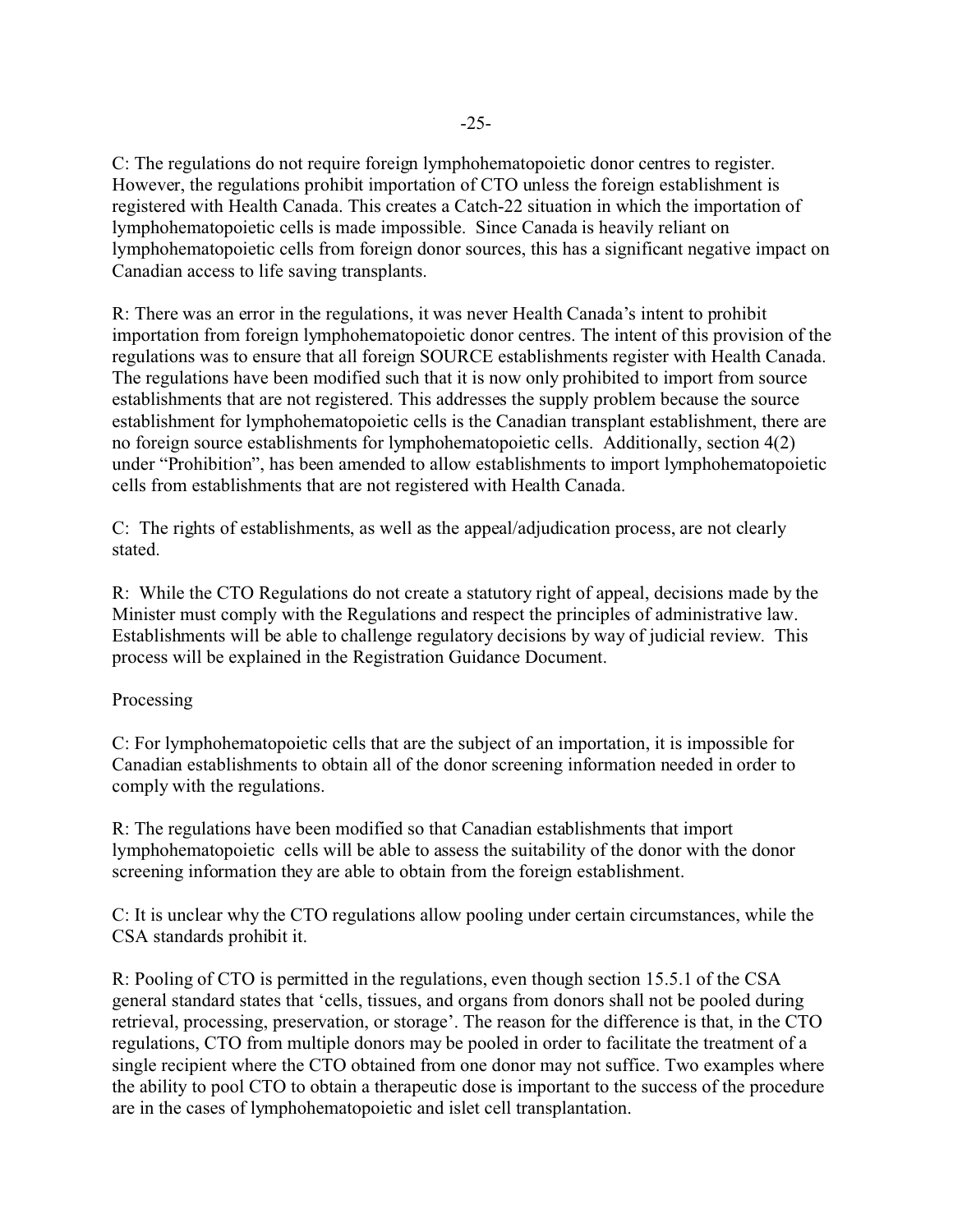C: The regulatory requirement that all CTO donor specimens be tested for infectious diseases using test kits specifically licensed for screening donors will represent an important challenge for Canadian CTO establishments.

 R: It is scientifically recognized that donor screening test kits are more sensitive when compared to diagnostic test kits, and are therefore considered safer. International standards, including the United States Food and Drug Administration and the European Union, require tests that are licensed for screening donors. In the case of organs, Health Canada agrees that tests licensed for the screening of donors may not be accessible in the time frame necessary to retrieve and transplant organs. Therefore, in the case of tests performed on organ donor specimens, the regulations have been modified accordingly. However, in the case of cells and tissues, the test kits will have to be licenced for screening donors. Health Canada recognizes that some cells and tissues establishments may need time to evaluate their options and comply with this requirement; a transitional period will therefore be granted.

C: It is unclear why human leukocyte antigen (HLA) testing is not a requirement in the donor screening section of the regulations while the CSA standards do require it.

R: Health Canada's regulatory authority lies in the safety of products pursuant to the *Food and Drugs Act*, the enabling legislation for the CTO regulations. While HLA typing may be clinically beneficial in some circumstances, and thus is an issue in determining the suitability of an organ for a recipient, it is not necessarily related to the safety of the organ as a product. For this reason, HLA typing is not required for organ donors under the regulations.

C: It is unclear why testing for West Nile Virus (WNV) is not a requirement in the CTO regulations.

R: The transmissible disease testing requirements in the CTO regulations are based on sections of the CSA standards, and its organ and tissue specific subset standards, have been referenced in the regulations. The required tests depend on the CTO in question, and are determined by the CSA through extensive collaboration with experts in each respective field. In this way, the standards, and in turn the regulations, are responsive to advances or changes in transmissible disease testing practice. The CSA does not suggest WNV testing as a matter of course in the general, or the subset, standards. In addition, there are currently no licensed kits available in Canada for WNV testing of deceased donors. For these reasons, Health Canada cannot make WNV testing a regulatory requirement. However, the CTO Regulations stipulate that the establishment's donor screening questionnaire must include questions relating to WNV symptoms.

# Exceptional Distribution

C: Requiring the medical director's approval on all exceptional distributions is problematic.

R: The requirement to have medical director approve every exceptional distribution has been removed. A source establishment may now distribute CTO under the exceptional distribution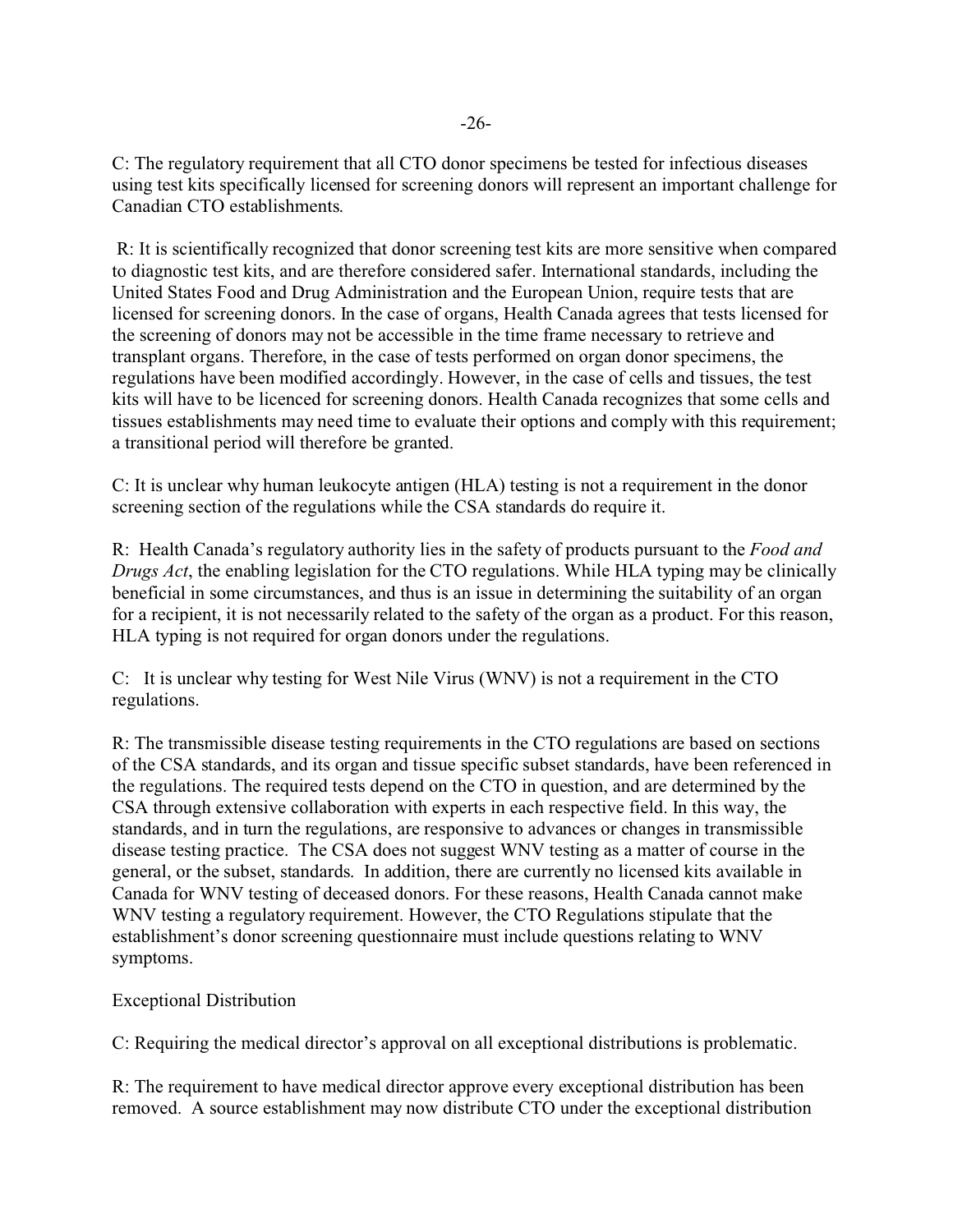clause that have not been processed in accordance with these regulations, provided that the transplant physician or dentist authorizes the distribution. In addition, the recipient must have given his/her informed consent.

C: The regulations prohibit the importation of lymphohematopoietic cells unless they are processed by a registered establishment. Maintaining this requirement would effectively make it impossible to access lymphohematopoietic cells from foreign sources.

R: A Canadian establishment may now import lymphohematopoietic cells from establishments that are not registered with Health Canada.

C: It is not a requirement in the regulations for foreign source establishments for organs to be registered with Health Canada. Therefore, the sole mechanism for accessing organs from foreign sources is the exceptional distribution mechanism. If the only reason for the exceptional distribution of an organ is because it originated at a foreign establishment, in some high-profile incidences, the confidentiality of the donor may be compromised. For this reason, combined with the reality of the relatively high volume of imported organs used in Canadian transplants, the use of exceptional distribution as the only mechanism for accessing organs from foreign sources is not feasible.

R: The regulations have been modified so that organs from foreign sources may be imported into Canada without having to comply with the exceptional distribution provisions.

# Records

C: Maintaining the requirement to keep certain records indefinitely will most likely lead to a Canadian supply shortage as foreign sources are not required to keep records for that length of time.

R: The regulations have been changed to require that all records must be kept for a minimum of 10 years after the date of transplantation or final disposition, whichever is latest. Health Canada will revisit this decision at a future date to determine if this requirement will remain.

# Quality Assurance System

C.: It is unclear if an establishment is required to have separate standard operating procedures (SOP) for requirements that fall under provincial/territorial versus federal jurisdiction.

R: Establishments are not required to have separate SOP for requirements that fall under both federal and provincial/territorial jurisdiction in view of the expectation that inspectors can clearly distinguish which activities are under federal jurisdiction. The matter will be addressed in Phase 2 if any problems arise in this regard.

C: The audit process is not understood.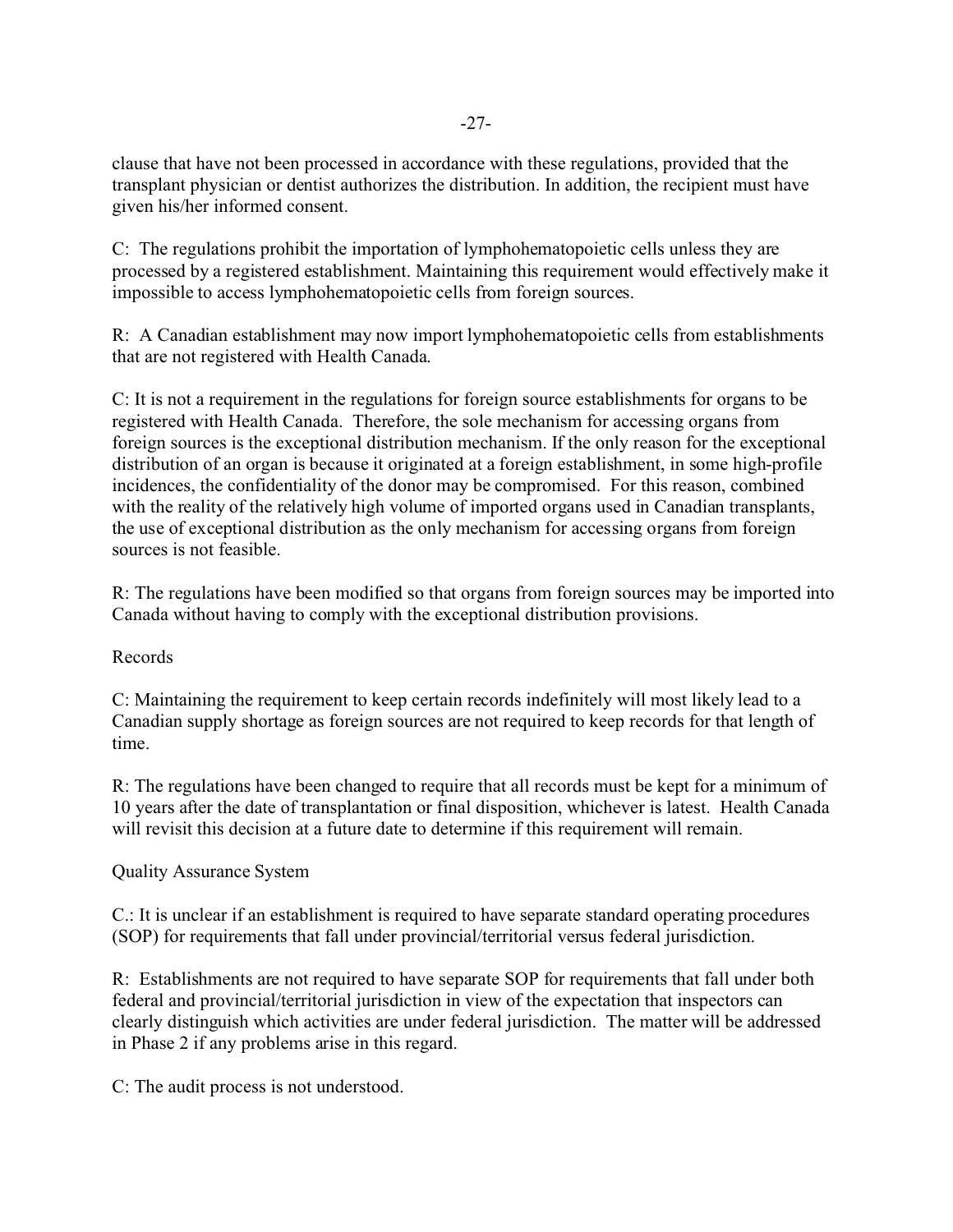R: The process related to audits will be explained in a guidance document. This guidance will further explain when and how establishments are to conduct audits to verify compliance with the regulations and SOPs. For example, the guidance will provide that the audit may be done by individuals working in the same establishment, but only if they are not directly involved in the activities being monitored. It will state that personnel conducting audits must be knowledgeable in the subject matter and process being audited, and that there must be defined responsibilities for the audit activity.

# Powers of Inspectors

C: There is concern regarding access of inspectors to confidential medical information.

R: Health Canada is responsible for the fair, consistent and uniform application and enforcement of the *Food and Drugs Act* and its associated *Regulations* for all products under the mandate of the Health Products and Food Branch. To fulfill this responsibility in respect of the CTO Regulations, this may mean that an inspector will access files in an establishment which contain confidential medical data.

Where the confidential medical data is in respect of an identifiable individual, the collection and disclosure of such information must be consistent with the *Personal Information Protection and Electronic Documents Act* and with the federal *Privacy Act*. The confidential medical information can be shared with inspectors appointed pursuant to the *Food and Drugs Act*. However, the disclosure and use of the information by Health Canada must be in accordance with the *Privacy Act*. For example, the personal information may be disclosed to inspectors and used by them for the purpose of ensuring compliance with the CTO regulations.

## Transitional Provisions

C: It is not understood why there is a need for transitional provisions in the CTO Regulations.

R: Analysis of the current situation has resulted in the review of the Transitional Provisions. They now require that cells and tissues that were processed within five years before the regulations are registered can only be imported and/or distributed by a registered establishment. CTO processed prior to the coming into force of the CTO Regulations must meet certain safety requirements, namely that every registered and transplant establishment must ensure that the donor identification code is a component of its record system, and that all establishment's records must contain information with respect to all CTO that it processes, distributes, imports or transplants that identifies both the establishment from which it received the CTO, and all establishments to which it will be distributed. These provisions will remain in effect for five years.

Furthermore, Health Canada will continue to exercise its authority under Sections 8 and 19 of the *Food and Drugs Act* to prohibit the distribution of products that raise a risk of being unsafe and of being manufactured, prepared, preserved, packaged or stored under unsanitary conditions; being adulterated or of having the potential to cause injury under normal conditions of use.